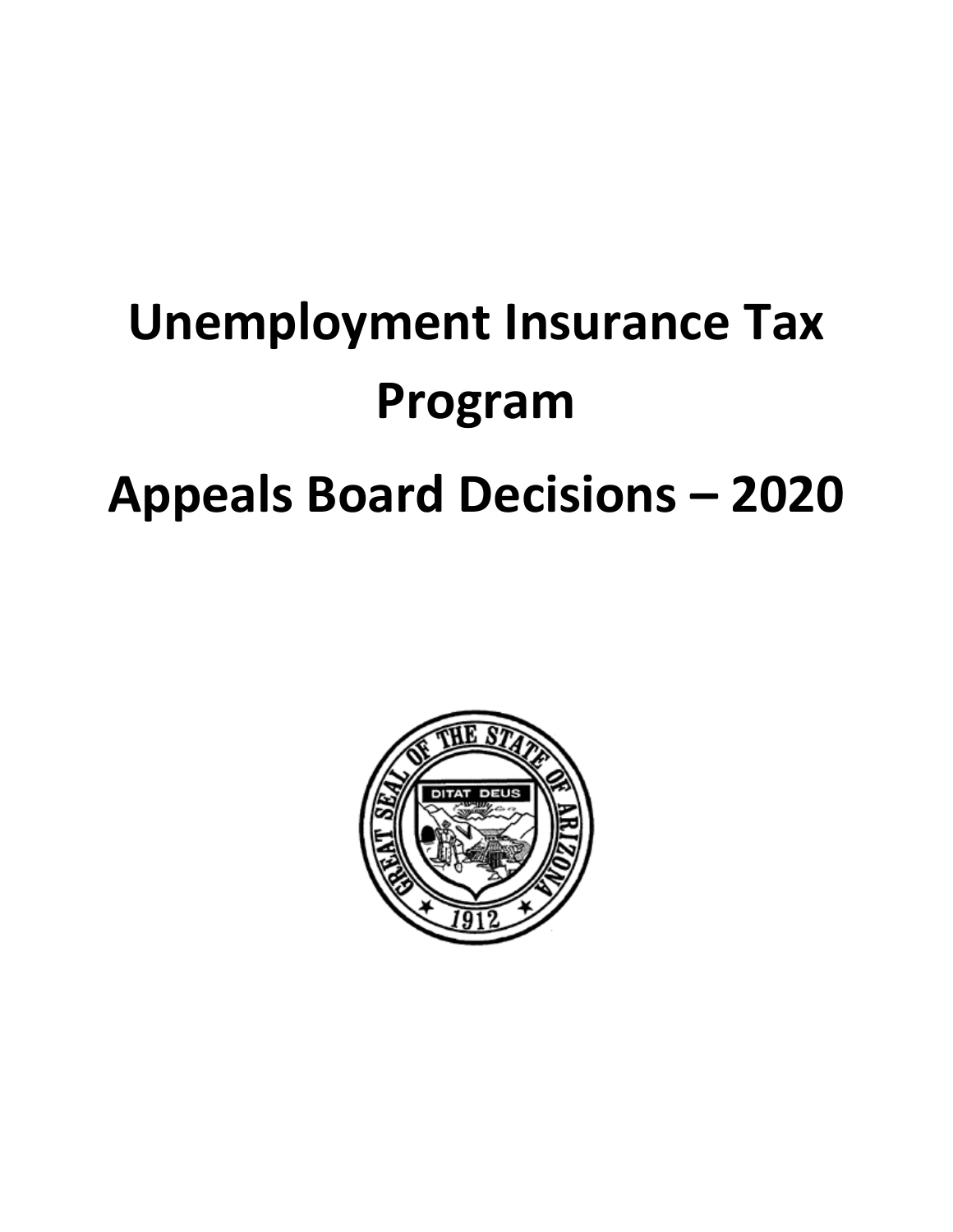# **1st QUARTER OF CALENDAR YEAR 2020**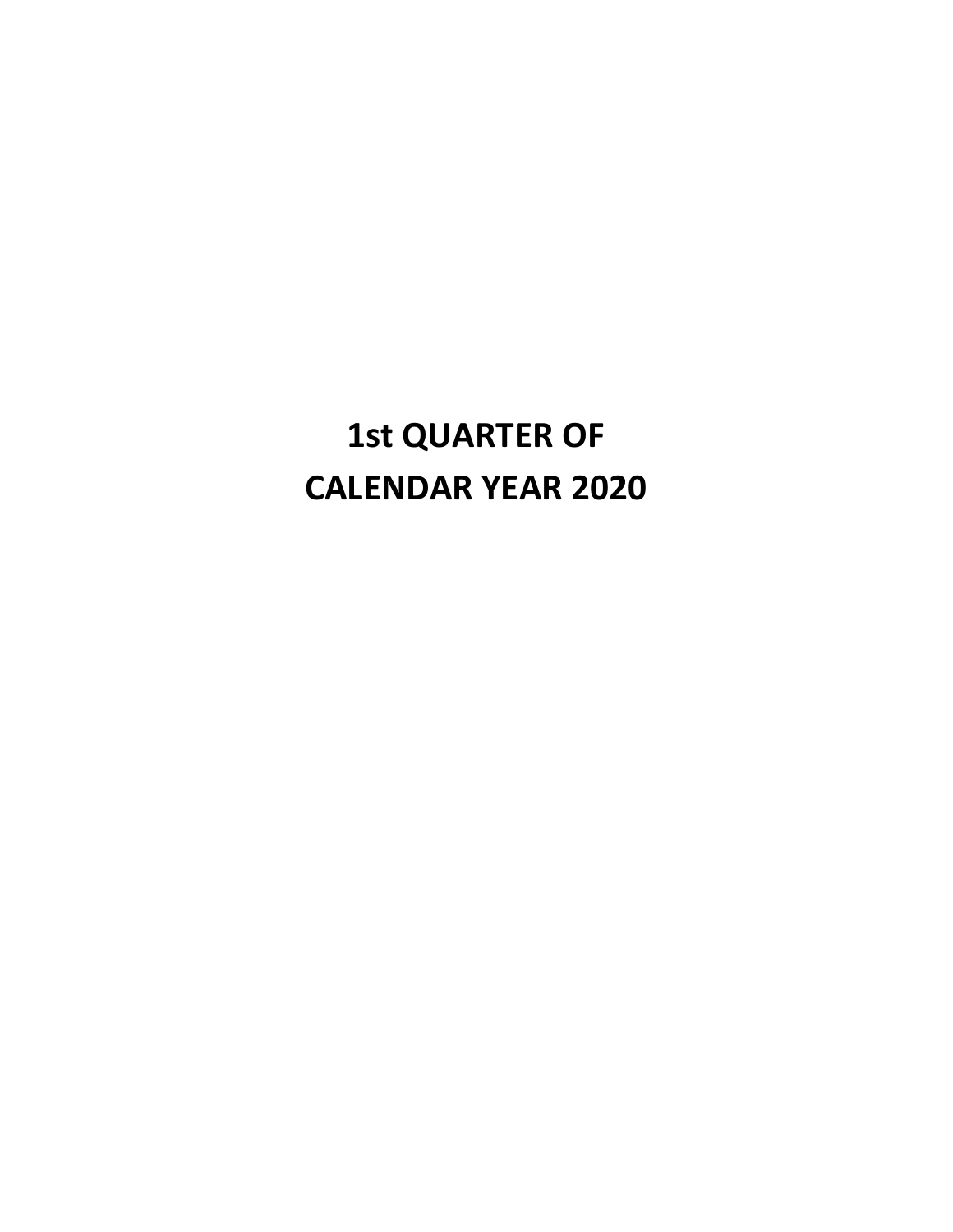**Appeals Board** 

# Appeals Board No. T-1634324-001-B

**PETITIONER** 

STATE OF ARIZONA E S A TAX UNIT

Petitioner

Department

#### **IMPORTANT --- THIS IS THE APPEALS BOARD'S DECISION**

The Department of Economic Security provides language assistance free of charge. For assistance in your preferred language, please call our Office of Appeals (602)  $771 - 9036$ .

#### IMPORTANTE --- ESTA ES LA DECISIÓN DEL APPEALS BOARD

The Department of Economic Security suministra ayuda de los idiomas gratis. Para recibir ayuda en su idioma preferido, por favor comunicarse con la oficina de apelaciones (602) 771-9036.

# RIGHT TO APPEAL TO THE ARIZONA TAX COURT

Under Arizona Revised Statutes, § 41-1993, the last date to file an

Application for Appeal is \*\*\* January 13, 2020 \*\*\*.

#### **DECISION REVERSED**

THE EMPLOYER timely petitioned for a hearing from the Department's decision issued on June 26, 2019, which stated that the Employer's appeal of a Determination of Unemployment Tax Rate for Calendar Year 2019 was filed late.

The Appeals Board has jurisdiction to consider the timeliness issue in this matter pursuant to A.R.S.  $\S$  23-732(A).

THE APPEALS BOARD scheduled a telephone hearing, for November 12, 2019. On that date, a hearing was convened and all parties were given an opportunity to present evidence on the following issue: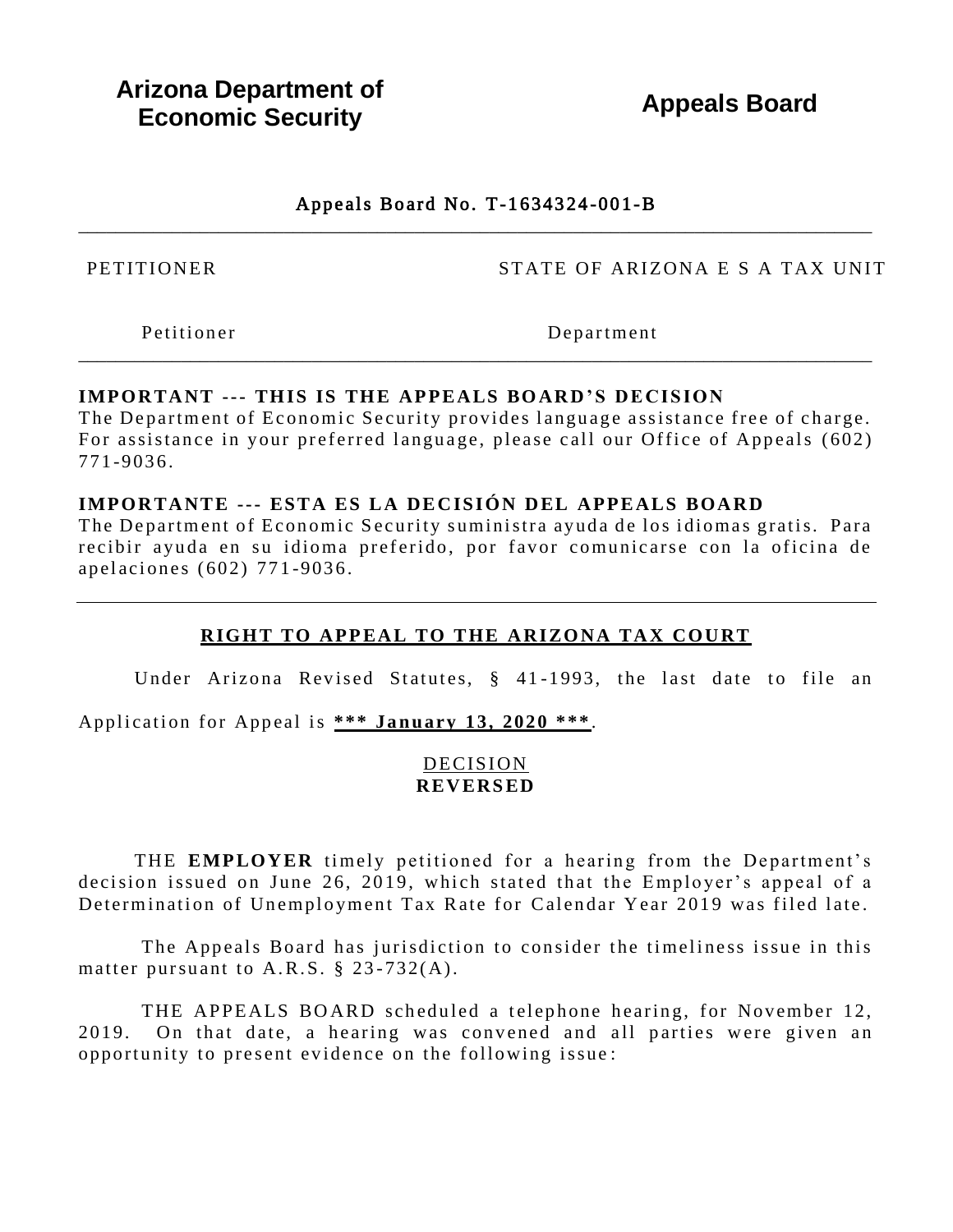Whether the Employer filed a timely petition for reassessment or appeal following the Determination of Unemployment Tax Rate for Calendar Year 2019, issued on January 28, 2019.

On the scheduled date of the hearing, the Employer and Employer's authorized representative appeared to testify. Counsel for the Department was present, and two witnesses for the Department testified. Board Exhibit B1 (consisting of Department exhibits  $D1-D7$ ) was admitted into evidence. We have carefully reviewed the record.

THE APPEALS BOARD FINDS the facts pertinent to the issue before us and necessary to our decision are:

The Determination of Unemployment Tax Rate for Calendar Year 2019 (Determination) was mailed to the Employer's authorized representative, hereinafter referred to as Employer, on January 28, 2019, through the United States Postal Service. The Determination was correctly addressed to address on file with the Department. The deadline for filing a timely appeal was February 12, 2019.

The Employer had been corresponding with the Department regarding how the Department calculated tax rates on joined and separate business accounts since January 2019. During the correspondence, on May 16, 2019, a Department employee informed the Employer that the Department had issued the Determination on January 28, 2019. On May 17, 2019, the Employer stated that it had not received the Determination and requested a copy of the Determination be sent via email. The Department sent the Determination to the Employer via email on May 20, 2019. On May 29, 2019, the Employer sent an email to the Department contesting the Determination's conclusions. The Employer emailed a formal appeal on June 11, 2019.

Arizona Revised Statutes, Section 23-732, provides in pertinent part:

A. The department shall promptly notify each employer of the employer's rate of contributions as determined for any calendar year. The determination shall become conclusive and binding on the employer unless, within fifteen days after the mailing of notice of the determination to the employer's last known address or in the absence of mailing, within fifteen days after delivery of the notice, the employer files an application for review and redetermination, setting forth the employer's reasons for application for review and redetermination. The department shall reconsider the rate, but no employer shall in any proceeding involving the employer's rate of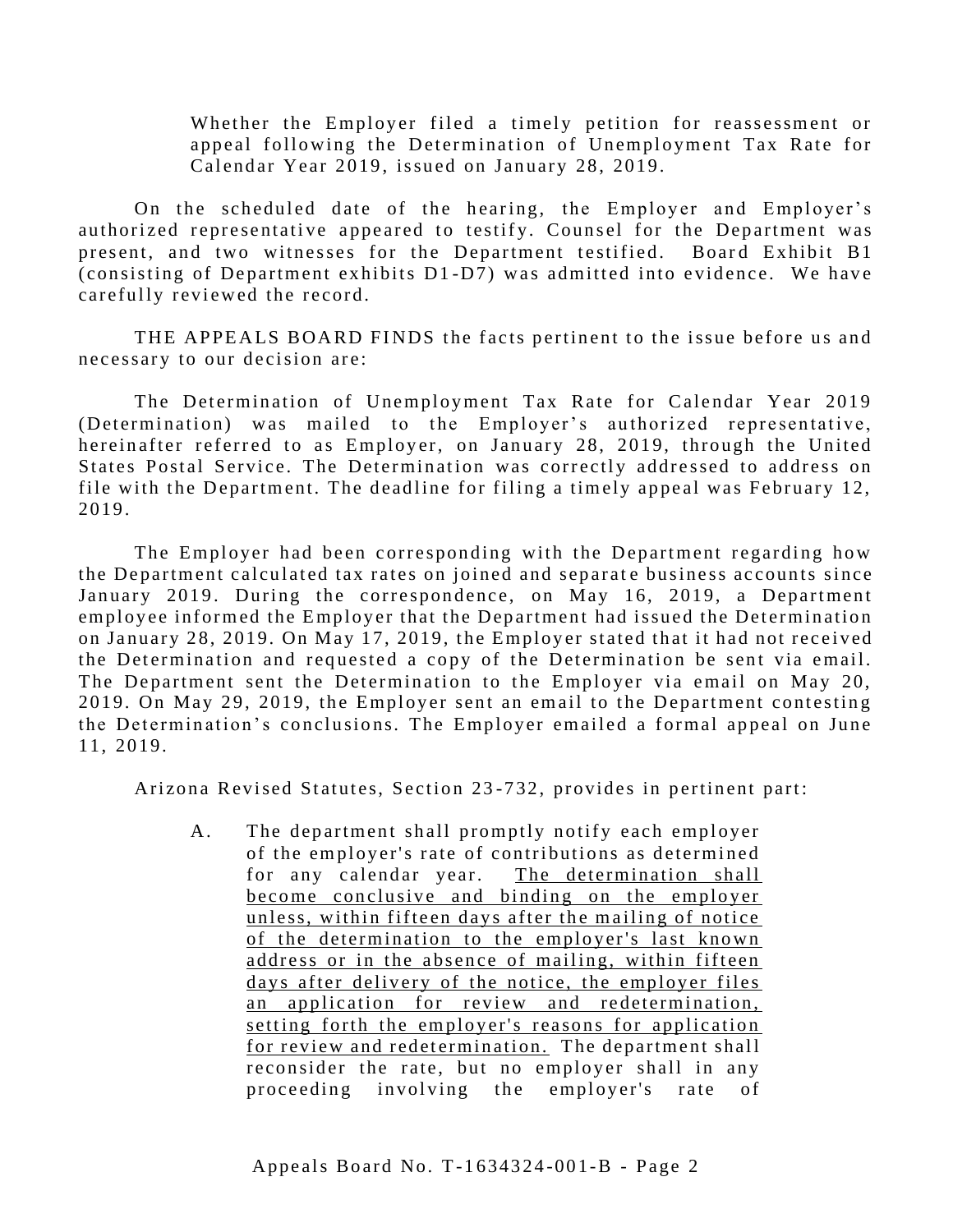contributions or contribution liability contest the chargeability to the employer's account of any benefits paid in accordance with a determination, redetermination or decision pursuant to section 23-773, and determined to be chargeable to the employer's account pursuant to section 23-727, except on the ground that the services on the basis of which the benefits were found to be chargeable did not constitute services performed in employment for the employer and only in the event that the employer was not a party to the determination, redetermination or decision or to any other proceedings under this chapter in which the character of the services was determined. The employer shall be promptly notified of the department's denial of the employer's application, or of the department's redetermination, both of which shall become final unless within fifteen days after mailing or delivery of notification an appeal is filed with the appeals board. [Emphasis] added<sub>1</sub>.

Arizona Administrative Code, Section R6-3-1404, provides in pertinent part:

- $A_{\cdot}$ Except as otherwise provided by statute or by Department regulation, any payment, appeal. application, request, notice, objection, petition, report, or other information or document submitted to the Department shall be considered received by and filed with the Department:
	- If transmitted via the United States Postal  $1_{-}$ Service or its successor, on the date it is mailed as shown by the postmark, or in the absence of a postmark the postage meter mark, of the envelope in which it is received; or if not postmarked or postage meter marked or if the mark is illegible, on the date entered on the document as the date of completion.
	- $2.$ If transmitted by any means other than the United States Postal Service or its successor, on the date it is received by the Department.

 $\ast$ 

The submission of any payment, appeal, application,  $B<sub>1</sub>$ request, notice, objection, petition, report, or other

Appeals Board No. T-1634324-001-B - Page 3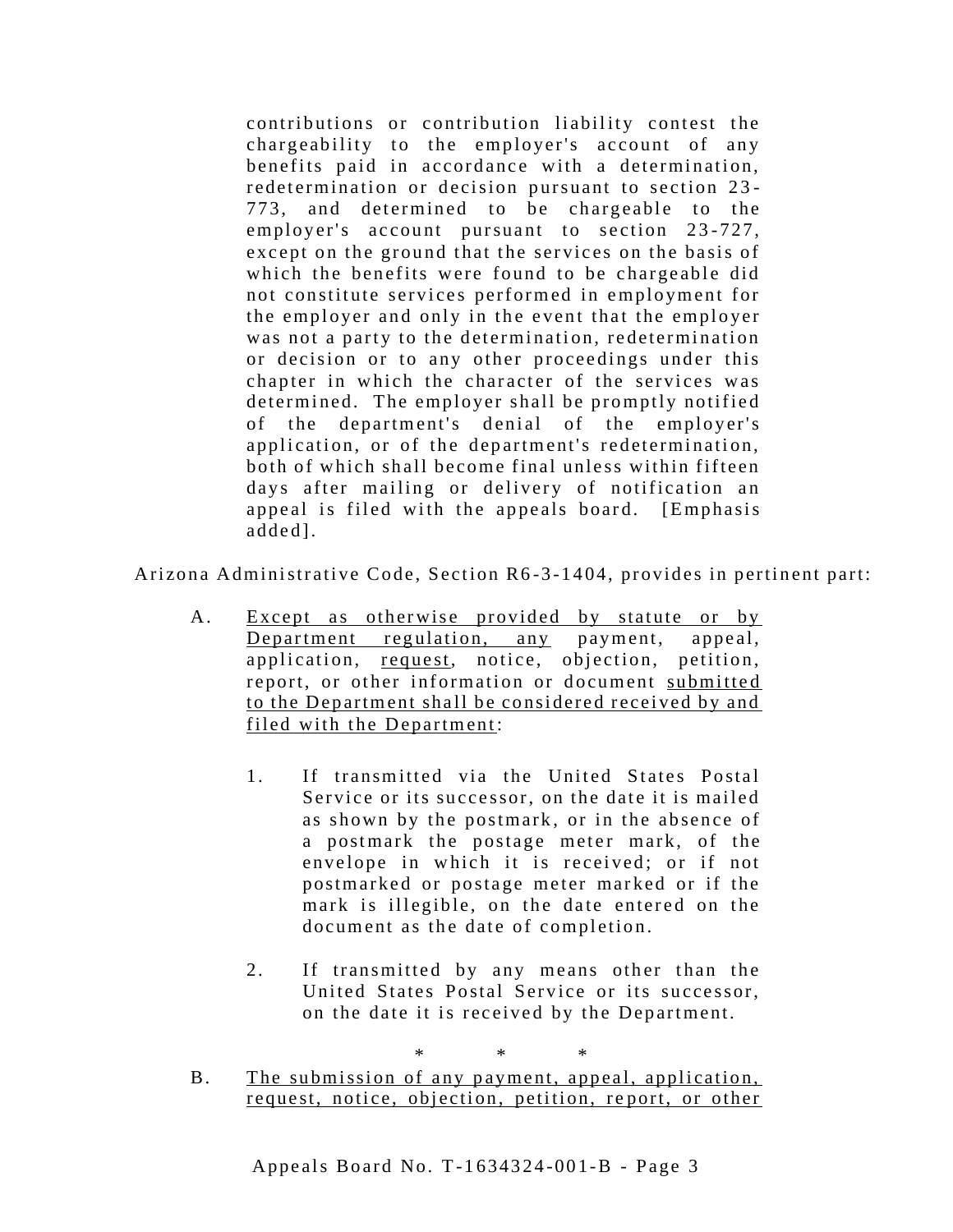information or document not within the specified statutory or regulatory period shall be considered timely if it is established to the satisfaction of the Department that the delay in submission was due to: Department error or misinformation, delay or other action of the United States Postal Service or its successor, or when the delay in submission was because the individual changed his mailing address at a time when there would have been no reason for him to notify the Department of the address change.

- For submission that is not within the statutory  $1_{-}$ or regulatory period to be considered timely, the interested party must submit a written explanation setting forth the circumstances of the delay.
- $2.$ The Director shall designate personnel who are to decide whether an extension of time shall be granted.
- $3<sub>1</sub>$ No submission shall be considered timely if the delay in filing was unreasonable, as determined by the Department after considering the circumstances in the case. [Emphasis added].

 $\ast$ 

The Employer testified that it did not receive the original Determination. The Department testified that as the Determination was properly addressed and mailed. In the Department's rejection of the appeal, and its testimony, the Department relied on the mail delivery rule, set forth in State v. Mays, 96 Ariz. 366, 376-68, 395 P.2d 719, 721 (1964), which held that "there is a strong presumption that a letter properly addressed, stamped, and deposited in the United States mail will reach the addressee." The Department argued that under the mail delivery rule, the Employer's testimony that it did not receive the Determination was irrelevant and the appeal should be considered late.

However, in Adams v. Blake, 205 Ariz. 236, 242, 69 P.3d 7, 14 (2003), the Supreme Court of Arizona held that "The presumption is rebutted, however, when the addressee denies receipt..." The Court relied on Government Employees Ins. Co. v. Superior Court, 27 Ariz. App. 219, 220, 553 P.2d 672, 673 (1976), which stated that "denial of receipt rebuts a prima facie case of mailing and creates an issue of fact for resolution by the trier of fact."

Here, the Employer credibly testified that the Determination was not received, which rebuts the presumption of delivery. Since the presumption of delivery has been successfully rebutted, and the Department did not present any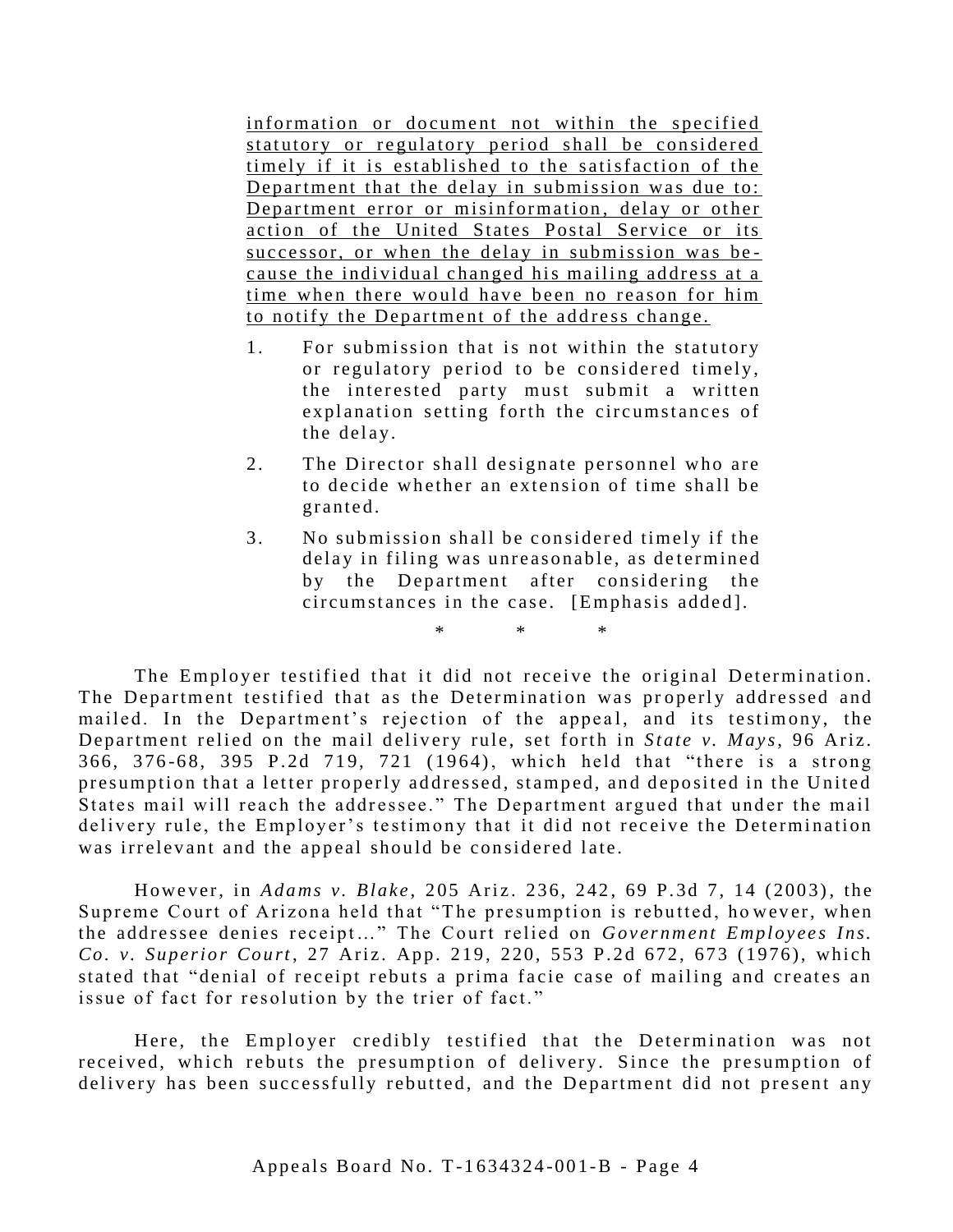additional evidence to support a finding of delivery, we find that the Employer did not receive the Determination mailed on January 28, 2019.

The Employer did receive the emailed copy of the Determination mailed on May 20, 2019. This provided the Employer with actual notice of the Determination and started the 15-day appeal period. The deadline for the new appeal was June 10, 2019. The Employer filed its formal appeal on June 11, 2019.

However, the Employer's email on May 29, 2019, states the Employer's dis agreement with the Determination and requests reconsideration. This sufficient to establish the Employer's intent to appeal. Accordingly,

THE APPEALS BOARD FINDS that the May 20, 2019, email provided actual notice to the Employer and set June 10, 2019, as the deadline to timely file an appeal. The Employer's email on May 29, 2019, indicated the Employer's intent to appeal and was within the 15-day window. The appeal is timely.

THE APPEALS BOARD REVERSES the Department's decision issued on June 26, 2019. The Employer's appeal was filed on time. The Department will schedule a hearing on the issue of the Department's Determination of Unemployment Tax Rate for Calendar Year 2019.

DATED:  $12/13/2019$ 

APPEALS BOARD

illiam G. Dade

WILLIAM G. DADE, Chairman

avet L. telts

JANET L. FELTZ, Member

Vanishilles

NANCY MILLER, Member

Equal Opportunity Employer/Program • Under Titles VI and VII of the Civil Rights Act of 1964 (Title VI & VII), and the Americans with Disabilities Act of 1990 (ADA), Section 504 of the Rehabilitation Act of 1973, the Age Discrimination Act of 1975, and Title II of the Genetic Information Nondiscrimination Act (GINA) of 2008, the Department prohibits discrimination in admissions, programs, services, activities, or employment based on race,

\_\_\_\_\_\_\_\_\_\_\_\_\_\_\_\_\_\_\_\_\_\_\_\_\_\_\_\_\_\_\_\_\_\_\_\_\_\_\_\_\_\_\_\_\_\_\_\_\_\_\_\_\_\_\_\_\_\_\_\_\_\_\_\_\_\_\_\_\_\_\_\_\_\_\_\_\_\_\_\_\_\_\_\_\_

Appeals Board No. T-1634324-001-B - Page 5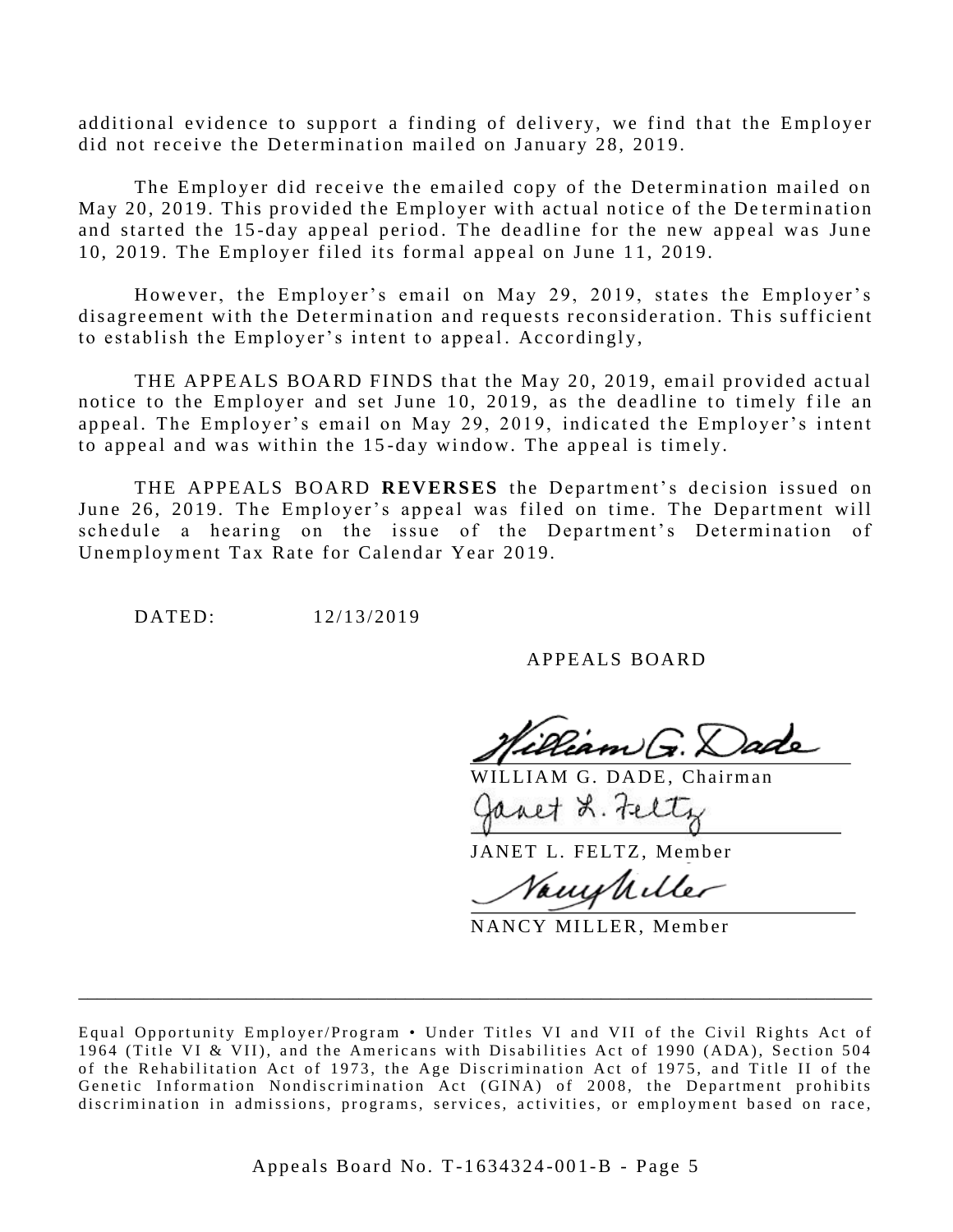color, religion, sex, national origin, age, disability, genetics and retaliation. The Department must make a reasonable accommodation to allow a person with a disability to take part in a program, service or activity. For example, this means if necessary, the Department must provide sign language interpreters for people who are deaf, a wheelchair accessible location, or enlarged print materials. It also means that the Department will take any other reasonable action that allows you to take part in and understand a program or activity, including making reasonable changes to an activity. If you believe that you will not be able to understand or take part in a program or activity because of your disability, please let us know of your disability needs in advance if at all possible. To request this document in alternative format or for further information about this policy, please contact the Appeals Board Chairman at  $(602)$  771-9036; TTY/TDD Services: 7-1-1. • Free language assistance for DES services is available upon request.

# **RIGHT OF APPEAL TO THE ARIZONA TAX COURT**

\_\_\_\_\_\_\_\_\_\_\_\_\_\_\_\_\_\_\_\_\_\_\_\_\_\_\_\_\_\_\_\_\_\_\_\_\_\_\_\_\_\_\_\_\_\_\_\_\_\_\_\_\_\_\_\_\_\_\_\_\_\_\_\_\_\_\_\_\_\_\_\_\_\_\_\_\_\_\_\_\_\_\_\_\_

This decision by the Appeals Board is the final administrative decision of the Department of Economic Security. However, any party may appeal the decision to the Arizona Tax Court, which is the Tax Department of the Superior Court in Maricopa County. *See*, Arizona Revised Statutes, §§ 12-901 to 12-914. If you have questions about the procedures for filing an appeal, you must contact the Arizona Tax Court at 125 W. Washington Street in Phoenix, Arizona 85003-2243. T eleph one: **( 60 2) 506 - 3 776** .

For your information, we set forth the provisions of Arizona Revised Statutes,  $§$  41-1993(C) and (D):

- C. Any party aggrieved by a decision of the appeals board concerning tax liability, collection or enforcement may appeal to the tax court, as defined in section 12-161, within thirty days after the date of mailing or electronic transmission of the decision. The appellant need not pay any of the tax penalty or interest upheld by the appeals board in its decision before initiating, or in order to maintain an appeal to the tax court pursuant to this section.
- D. Any appeal that is taken to tax court pursuant to this section is subject to the following provisions:
	- 1. No injunction, writ of mandamus or other legal or equitable process may issue in an action in any court in this state against an officer of this state to prevent or enjoin the collection of any tax, penalty or interest.
	- 2. The action shall not begin more than thirty days after the date of mailing or electronic transmission of the appeals board's decision. Failure to bring the action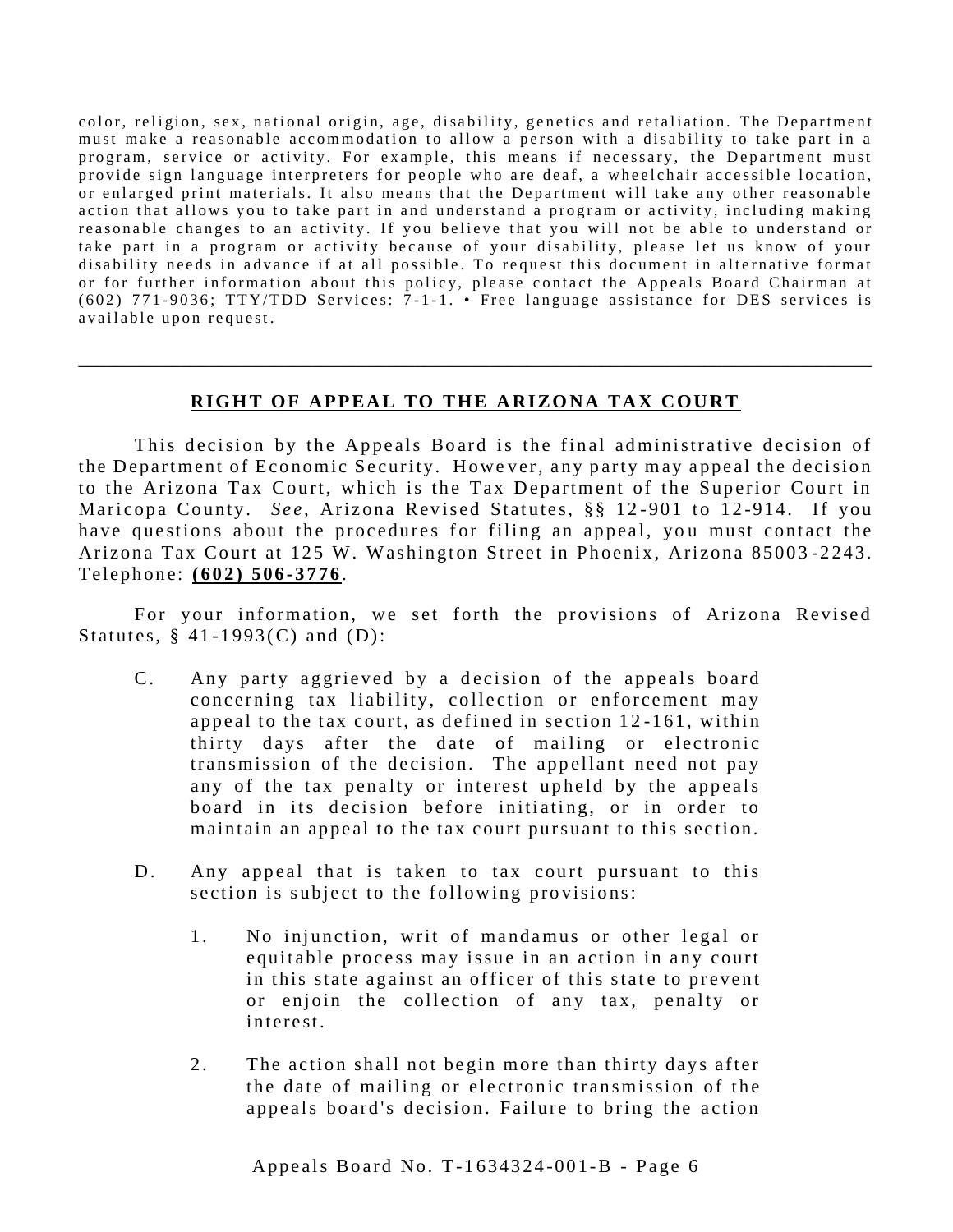within thirty days after the date of mailing or electronic transmission of the appeals board's decision constitutes a waiver of the protest and a waiver of all claims against this state arising from or based on the illegality of the tax, penalties and interest at issue.

 $3.$ The scope of review of an appeal to tax court pursuant to this section shall be governed by section 12-910, applying section 23-613.01 as that section reads on the date the appeal is filed to the tax court or as thereafter amended. Either party to the action may appeal to the court of appeals or supreme court as provided by law.

# Call the Appeals Board at (602) 771-9036 with any questions

A copy of the foregoing was mailed on 12/13/2019  $\mathbf{to}$ :

 $( )$  ER: XXX

Acct. No:  $T-3$ 

- $(x)$ ASSISTANT ATTORNEY GENERAL CFP/CLA
- $(x)$  CHIEF OF TAX
- $\mathbf{B} \mathbf{y}$ :

For The Appeals Board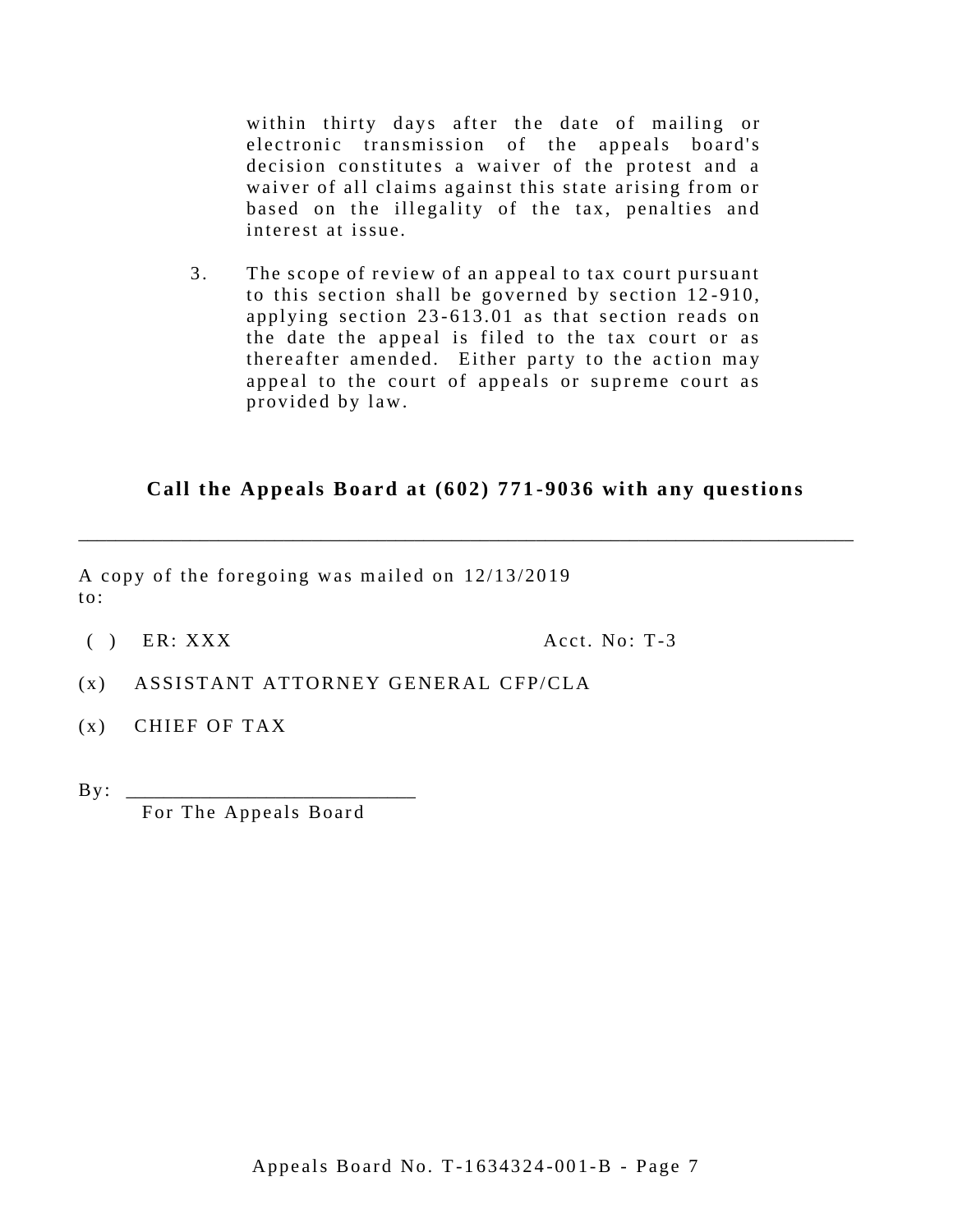**Arizona Department of Economic Security** 



**Appeals Board** 

# Appeals Board No. T-1626231-001-B

**PETITIONER** 

STATE OF ARIZONA ESA TAX UNIT

Petitioner

Department

# **IMPORTANT --- THIS IS THE APPEALS BOARD'S DECISION**

The Department of Economic Security provides language assistance free of charge. For assistance in your preferred language, please call our Office of Appeals (602) 771-9036.

# IMPORTANTE --- ESTA ES LA DECISIÓN DEL APPEALS BOARD

The Department of Economic Security suministra avuda de los idiomas gratis. Para recibir ayuda en su idioma preferido, por favor comunicarse con la oficina de apelaciones (602) 771-9036.

# RIGHT TO APPEAL TO THE ARIZONA TAX COURT

Under Arizona Revised Statutes, § 41-1993, the last date to file an

Application for Appeal is \*\*\* December 2, 2019 \*\*\*.

# **DECISION** DISMISSED DUE TO FAILURE TO APPEAR

The Petitioner filed an appeal from a Department Notice of Taxes Due sent on October 23, 2018. The Department replied with a letter, dated March 5, 2019, stating that the issue had already been adjudicated. The Petitioner filed a petition for a hearing with the Appeals Board on March 28, 2019.

The petition for hearing having been timely filed, the Appeals Board has jurisdiction in this matter pursuant to  $A.R.S. § 23-724(B)$ .

THE APPEALS BOARD scheduled a telephone hearing for August 20, 2019, before Appeals Board Administrative Law Judge Richard Ebert.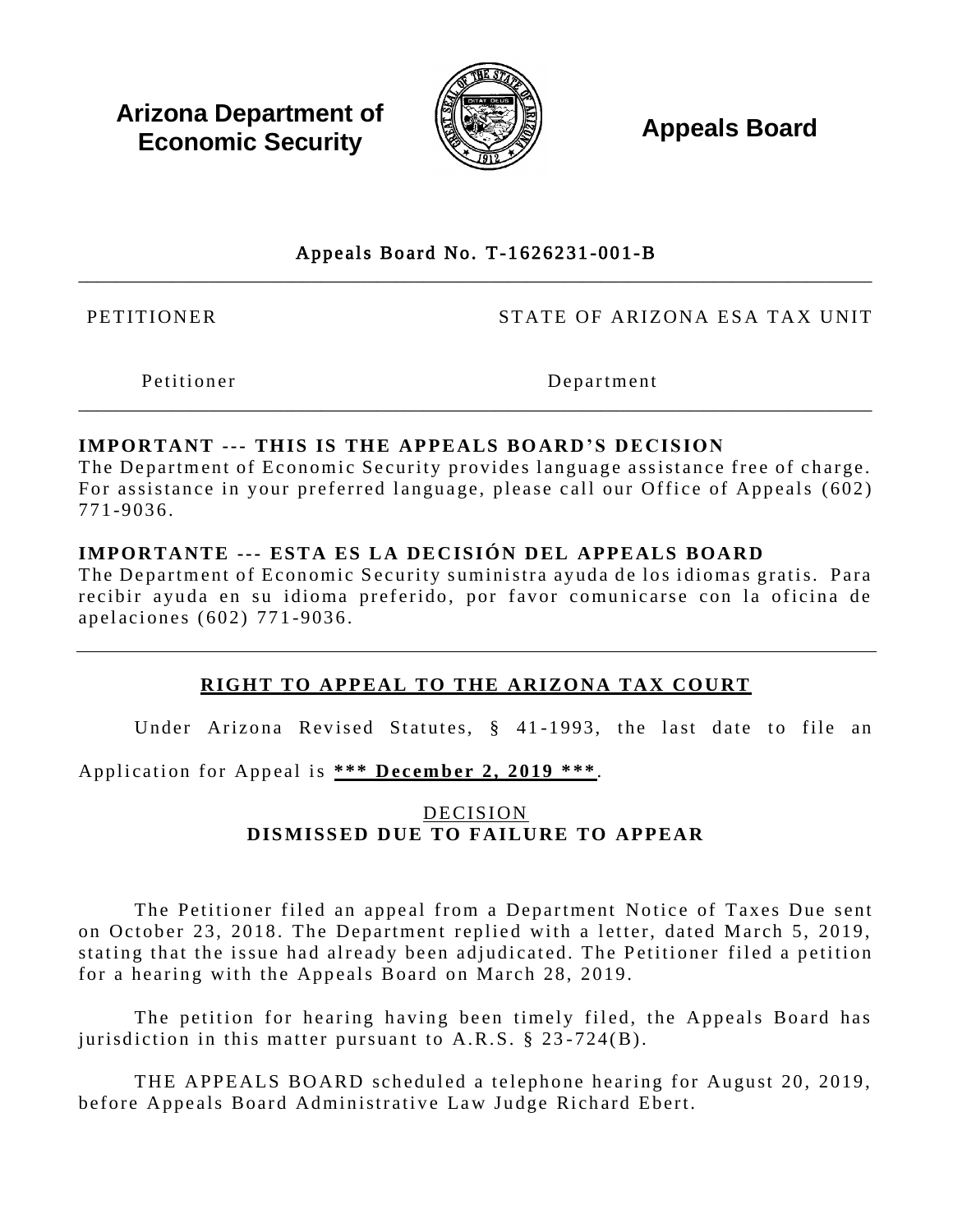The Employer did not appear at the scheduled Board hearing. The Employer did not present a written statement pursuant to Arizona Administrative Code, Section  $R6-3-1502(K)$ , as a letter in lieu of appearance. Counsel for the Department was present, and a witness for the Department was also present. Because the Employer did not appear at the scheduled Board hearing, a default was entered on the record.

Arizona Administrative Code, Section  $R6 - 3 - 1502(A)$ , provides in part as follows:

> A. The Board or a hearing officer in the Department's Office of Appeals may informally dispose of an appeal or petition without further appellate review on the merits:

> > $*$  \* \* \*

4. By default, if the appellant fails to appear or waives appearance at the scheduled hearing. [Emphasis added].

THE APPEALS BOARD FINDS no reason to issue a decision on the merits of the Employer's petition for hearing. The Employer did not appear at the scheduled Board hearing to present evidence. The Employer's default means that no evidence was presented to support reversing or modifying the Department's letter issued on March 5, 2019. Accordingly,

THE APPEALS BOARD DISMISSES the petition. The Notice of Taxes Due issued on October 23, 2018, remains in full force and effect.

This decision does not affect any agreement entered into between the Employer and the Department.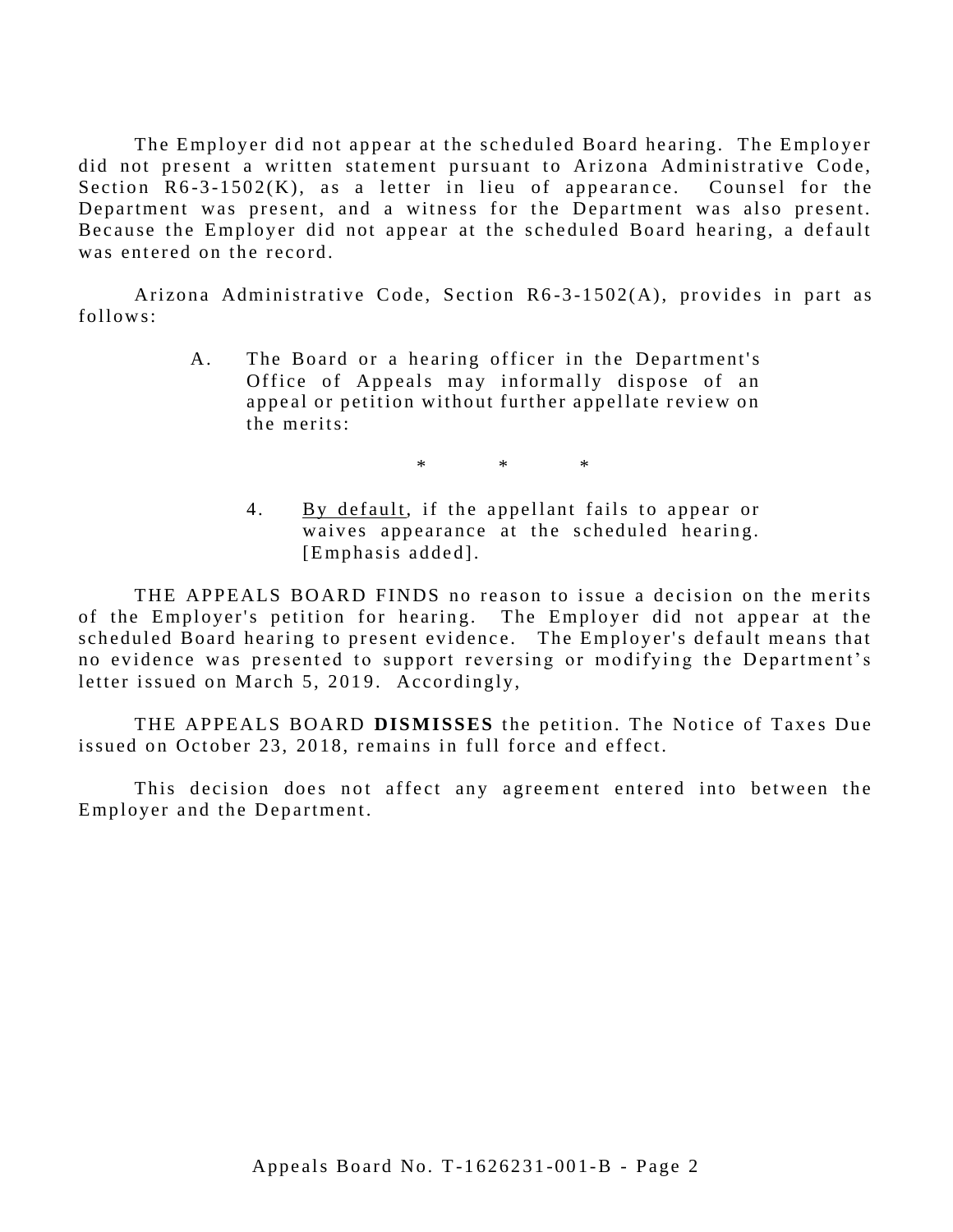APPEALS BOARD

 $2$ am $\sqrt{\pi}$   $\times$  ade

ILLIAM G. DADE, Chairman net L. Feltz

JANET L. FELTZ, Member

Vanish iller

NANCY MILLER, Member

Equal Opportunity Employer/Program . Under Titles VI and VII of the Civil Rights Act of 1964 (Title VI & VII), and the Americans with Disabilities Act of 1990 (ADA), Section 504 of the Rehabilitation Act of 1973, the Age Discrimination Act of 1975, and Title II of the Genetic Information Nondiscrimination Act (GINA) of 2008, the Department prohibits discrimination in admissions, programs, services, activities, or employment based on race, color, religion, sex, national origin, age, disability, genetics and retaliation. The Department must make a reasonable accommodation to allow a person with a disability to take part in a program, service or activity. For example, this means if necessary, the Department must provide sign language interpreters for people who are deaf, a wheelchair accessible location, or enlarged print materials. It also means that the Department will take any other reasonable action that allows you to take part in and understand a program or activity, including making reasonable changes to an activity. If you believe that you will not be able to understand or take part in a program or activity because of your disability, please let us know of your disability needs in advance if at all possible. To request this document in alternative format or for further information about this policy, please contact the Appeals Board Chairman at (602) 771-9036; TTY/TDD Services: 7-1-1. • Free language assistance for DES services is available upon request.

#### RIGHT OF APPEAL TO THE ARIZONA TAX COURT

This decision by the Appeals Board is the final administrative decision of the Department of Economic Security. However, any party may appeal the decision to the Arizona Tax Court, which is the Tax Department of the Superior Court in Maricopa County. See, Arizona Revised Statutes, §§ 12-901 to 12-914. If you have questions about the procedures for filing an appeal, you must contact the Arizona Tax Court at 125 W. Washington Street in Phoenix, Arizona 85003-2243. Telephone: (602) 506-3776.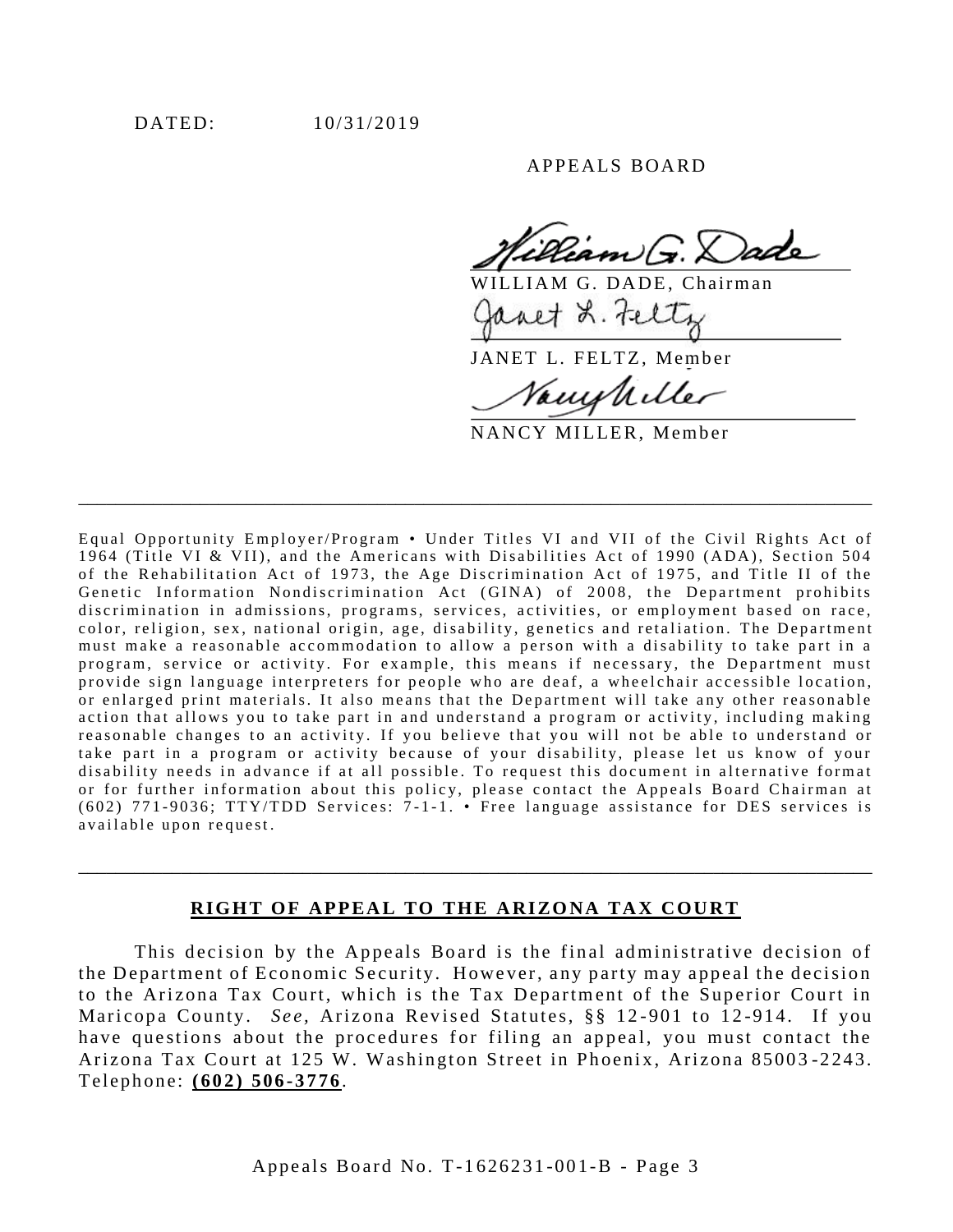For your information, we set forth the provisions of Arizona Revised Statutes,  $\S$  41-1993(C) and (D):

- C. Any party aggrieved by a decision of the appeals board concerning tax liability, collection or enforcement may appeal to the tax court, as defined in section 12-161, within thirty days after the date of mailing or electronic transmission of the decision. The appellant need not pay any of the tax penalty or interest upheld by the appeals board in its decision before initiating, or in order to maintain an appeal to the tax court pursuant to this section.
- D. Any appeal that is taken to tax court pursuant to this section is subject to the following provisions:
	- 1. No injunction, writ of mandamus or other legal or equitable process may issue in an action in any court in this state against an officer of this state to prevent or enjoin the collection of any tax, penalty or interest.
	- 2. The action shall not begin more than thirty days after the date of mailing or electronic transmission of the appeals board's decision. Failure to bring the action within thirty days after the date of mailing or electronic transmission of the appeals board's decision constitutes a waiver of the protest and a waiver of all claims against this state arising from or based on the illegality of the tax, penalties and interest at issue.
	- 3. The scope of review of an appeal to tax court pursuant to this section shall be governed by section  $12-910$ , applying section  $23-613.01$  as that section reads on the date the appeal is filed to the tax court or as thereafter amended. Either party to the action may appeal to the court of appeals or supreme court as provided by law.

Call the Appeals Board at (602) 771-9036 with any questions

\_\_\_\_\_\_\_\_\_\_\_\_\_\_\_\_\_\_\_\_\_\_\_\_\_\_\_\_\_\_\_\_\_\_\_\_\_\_\_\_\_\_\_\_\_\_\_\_\_\_\_\_\_\_\_\_\_\_\_\_\_\_\_\_\_\_\_\_\_\_\_\_\_\_\_\_\_\_\_\_\_\_\_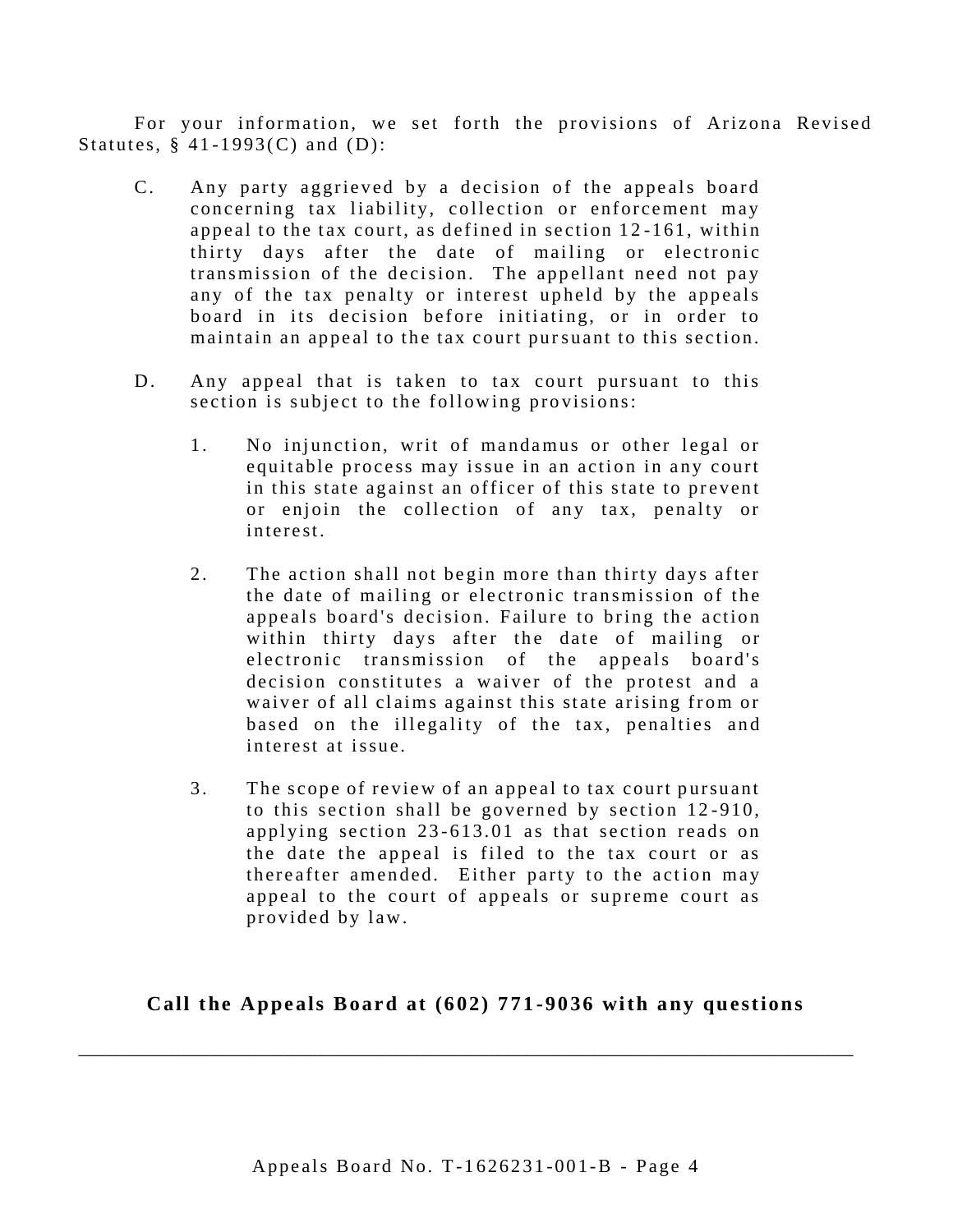A copy of the foregoing was mailed on 10/31/2019  $\mathrm{to:}$ 

 $(x)$  Er: XXX

Acct. No: XXX

- ASSISTANT ATTORNEY GENERAL CFP/CLA  $(x)$
- $(x)$ CHIEF OF TAX EMPLOYMENT ADMINISTRATION
- $\mathbf{B} \mathbf{y}$ :

For The Appeals Board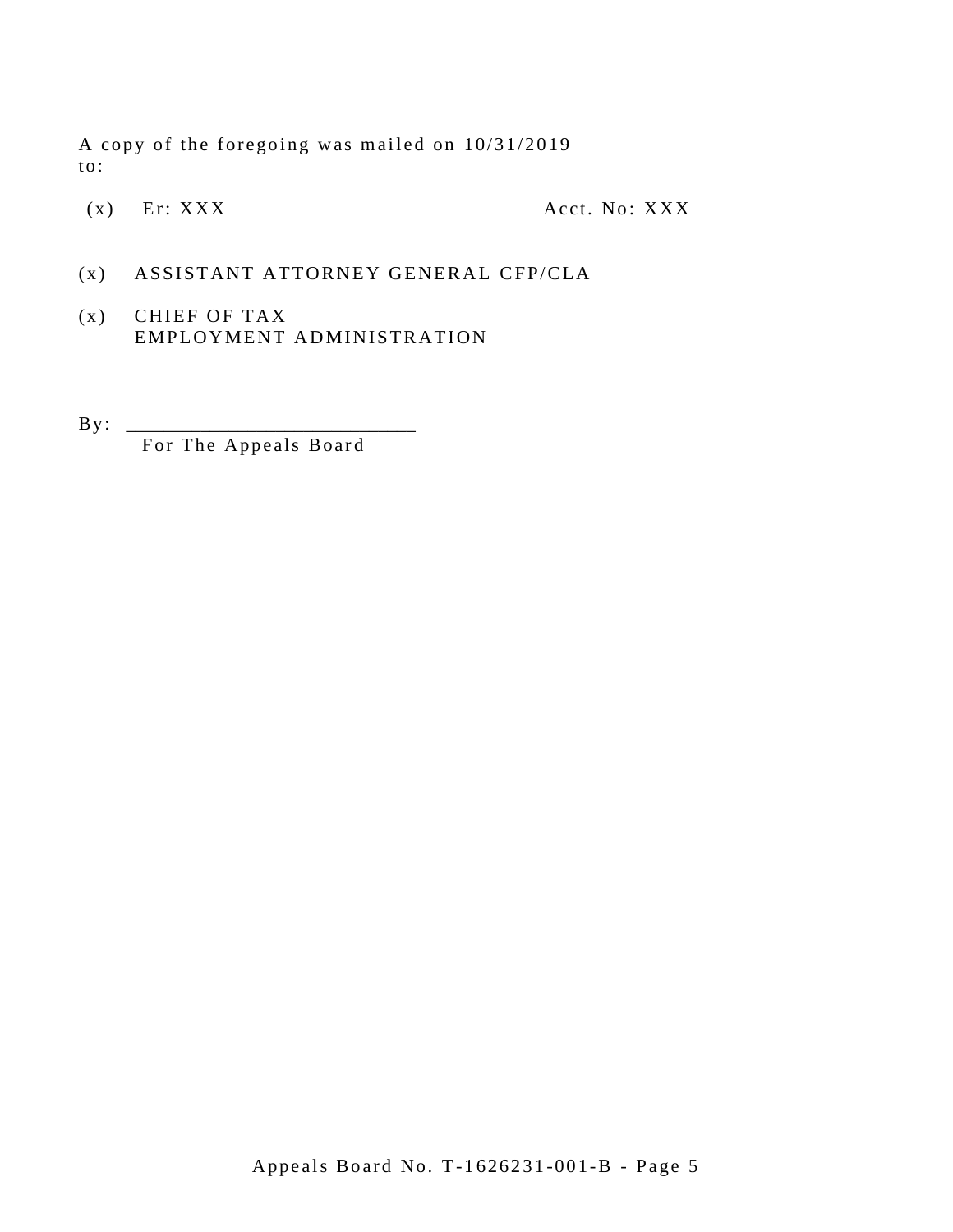**Arizona Department of Economic Security Appeals Board** *Appeals* 



Appeals Board No. T - 1622029 -001 -B  $\_$ 

XXX STATE OF ARIZONA E S A TAX UNIT c/o XXX, ASST ATTORNEY GENERAL CFP/CLA 2005 N CENTRAL AVE MAIL DROP 1911 PHOENIX, AZ 85004

Petitioner Department

#### **IMPORTANT --- THIS IS THE APPEALS BOARD'S DECISION**

The Department of Economic Security provides language assistance free of charge. For assistance in your preferred language, please call our Office of Appeals (602) 771 -9036 .

 $\_$ 

#### **IMPORTANTE --- ESTA ES LA DECISIÓN DEL APPEALS BOARD**

The Department of Economic Security suministra ayuda de los idiomas gratis. Para recibir ayuda en su idioma preferido, por favor comunicarse con la oficina de apelaciones (602) 771 - 9036 .

# **RIGHT TO APPEAL TO THE ARIZONA TAX COURT**

Under Arizona Revised Statutes, § 41-1993, the last date to file an

Application for Appeal is **\*\*\* April 20, 2020 \*\*\***.

#### DECISION **AFFIRMED**

THE **PETITIONER** petitioned for a hearing from the Department's Reconsidered Determination issued on February 4, 2019, which affirmed the Determination of Unemployment Insurance Liability and Notice of Assessment dated August 10, 2018, and held that the services performed by the Income Tax Preparers were correctly determined to constitute employment and all renumeration paid for such services constituted wages. The petition for hearing having been timely filed, the Appeals Board has jurisdiction in this matter.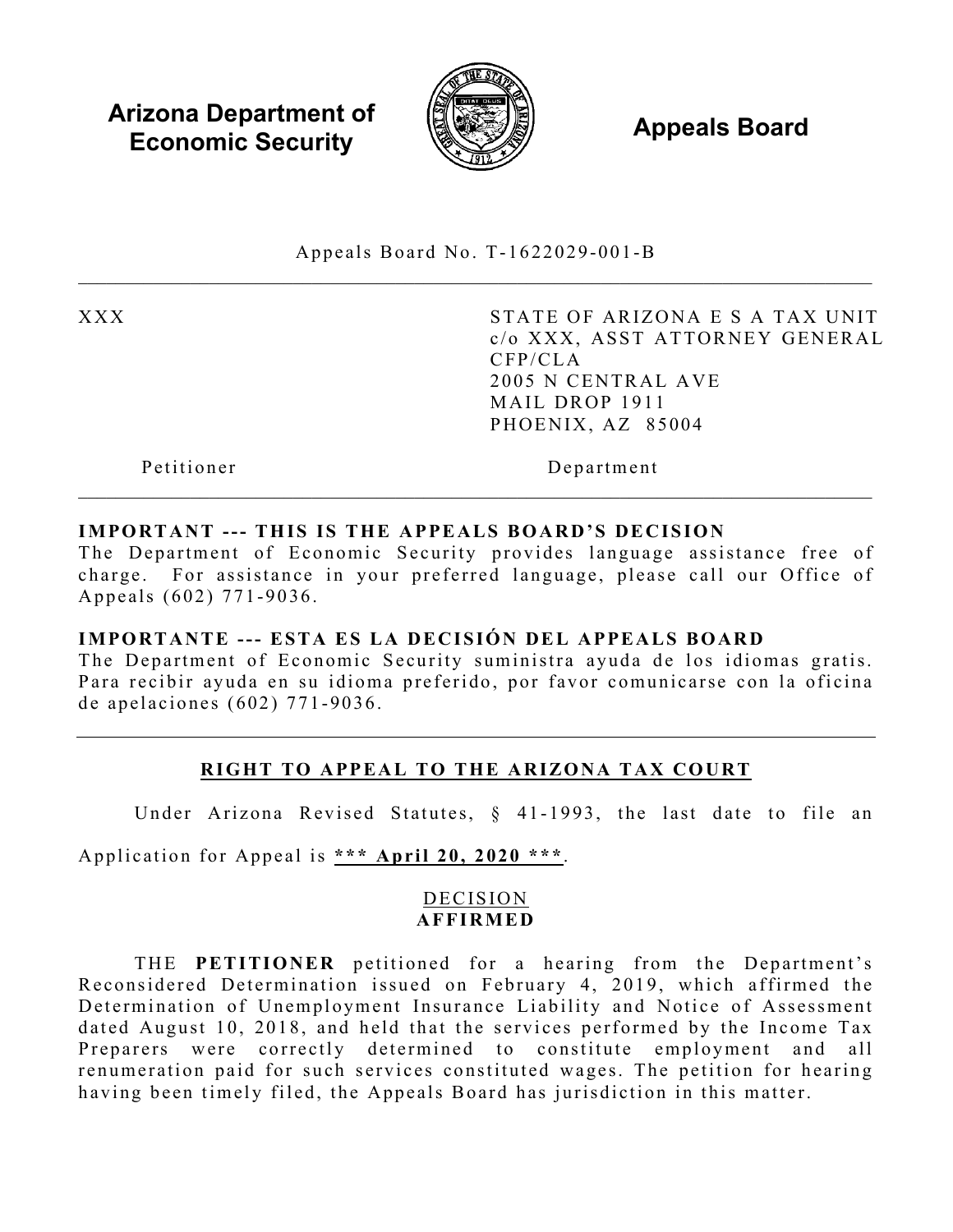With notice to the parties, a hearing was conducted on December 18, 2019. All parties were given the opportunity to present evidence on the following issues:

- (1) Whether workers utilized by Petitioner as income tax preparers were employees from January 1, 2017 through June 30, 2018 (the "audit period"); and
- (2) Whether payments Petitioner made to workers during the audit period constitute wages, resulting in amounts due in tax, interest, penalties, job training tax, and special assessments.

The Employer appeared with three witnesses. The Department appeared with counsel, two witnesses, and an observer. Sixteen exhibits were admitted into evidence  $(D1-D16)$ .

THE APPEALS BOARD FINDS the facts pertinent to the issue before us and necessary to our decision are:

- 1. Petitioner owned a tax preparation business during the audit period.
- 2. When tax season approached, the Petitioner needed extra workers to handle the increased workload.
- 3 . Petitioner approached one worker to offer him employment (worker F). The worker wanted to work as an independent contractor and set up a contract with the Petitioner.
- 4 . Once that worker was in place, the Petitioner reached out to a former employee (worker W) and offered that worker an independent contractor position as well.
- 5 . A third worker (RB) is the spouse of the Petitioner and worked solely for the Petitioner's business.
- 6 . The workers used the Petitioner's equipment, and were limited to performing services at the Petitioner's workplace during work hours dictated by the Petitioner. The workers could not access or process tax returns on their own equipment or solely at their own discretion.
- 7. The workers did not sign the completed returns. All returns were signed by the Petitioner's employee RB. Similarly, all records were kept by the Petitioner, not the tax preparers.
- 8. The workers had minimal costs in processing the returns.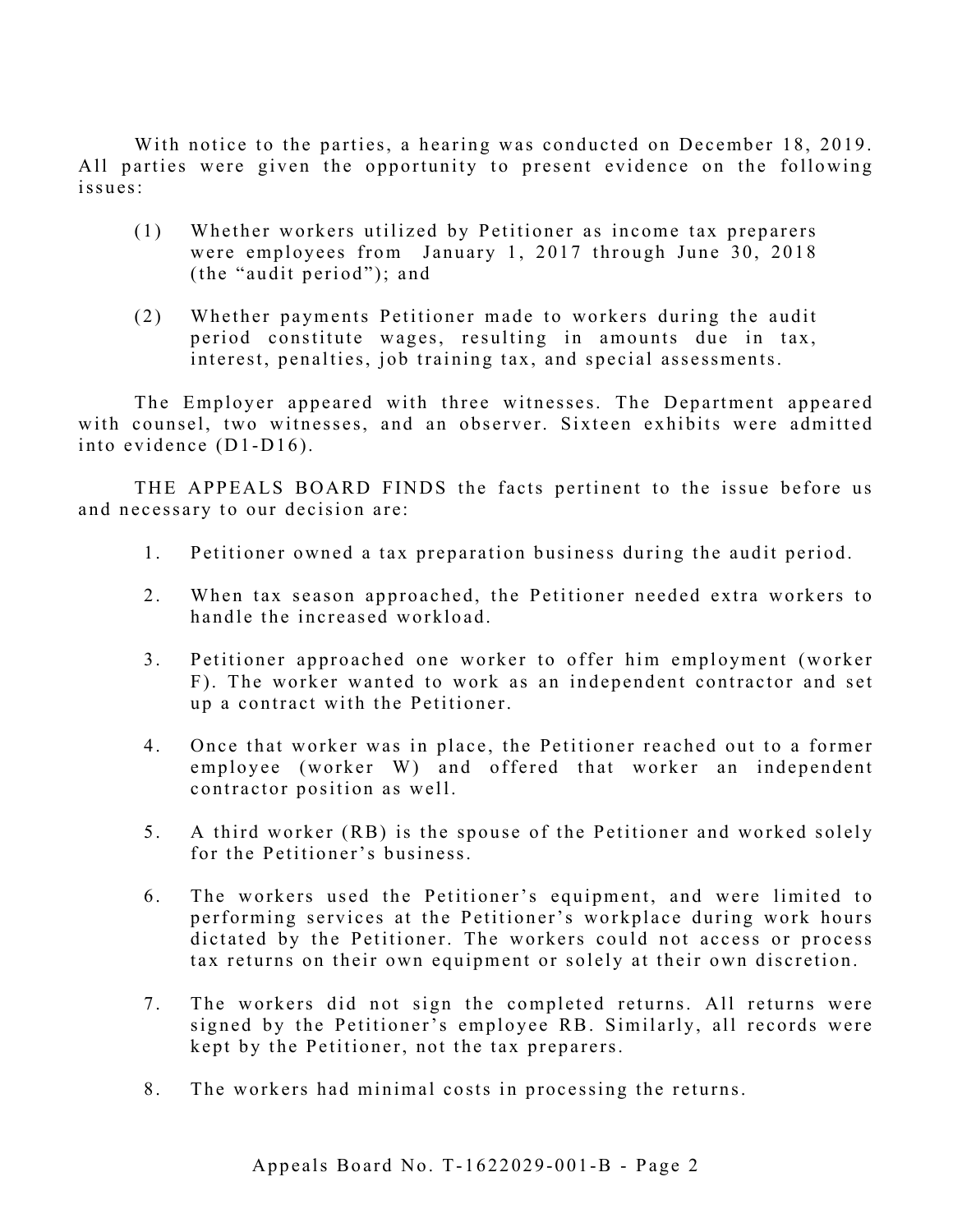- 9. Worker W was working as an independent contractor at one other business, but not as a tax preparer. Worker F held himself out as an independent contractor and tracked costs incurred while working for Petitioner (among others).
- 10. The workers selected which returns to process and tracked completed returns. The workers were paid exclusively on the basis of completed returns.
- 11. The Petitioner and the Workers had a written work agreement. The agreement allowed either party to end the business relationship without notice and without penalty.

Arizona Revised Statutes, Section 23 -615, provides in pertinent part as follows:

Employment; definition

A. "Employment" means any service of whatever nature performed by an employee for the person employing the employee, including service in interstate commerce, …

Arizona Revised Statutes, Section 23-617, provides in pertinent part as follows:

"Exempt employment" means employment not considered in determining whether an employing unit constitutes an "employer" under this chapter and includes:

\* \* \*

4 . Service performed by an individual in the employ of the individual's son, daughter, or spouse, and service performed by an individual under twenty-one years of age in the employ of the individual's father or mother.

\* \* \*

23. Services performed by an individual for an employing unit in the preparation of tax returns and related schedules and documents, if all services are performed for remuneration solely by way of commissions, independent of the control of the employing unit, other than that required by the internal revenue service for correct preparation of the returns, except that any service performed by an individual for an employing unit to which the provisions of section 23 -750 apply is not exempt employment.

Arizona Administrative Code, Section R6-3-1720, provides in pertinent part as follows: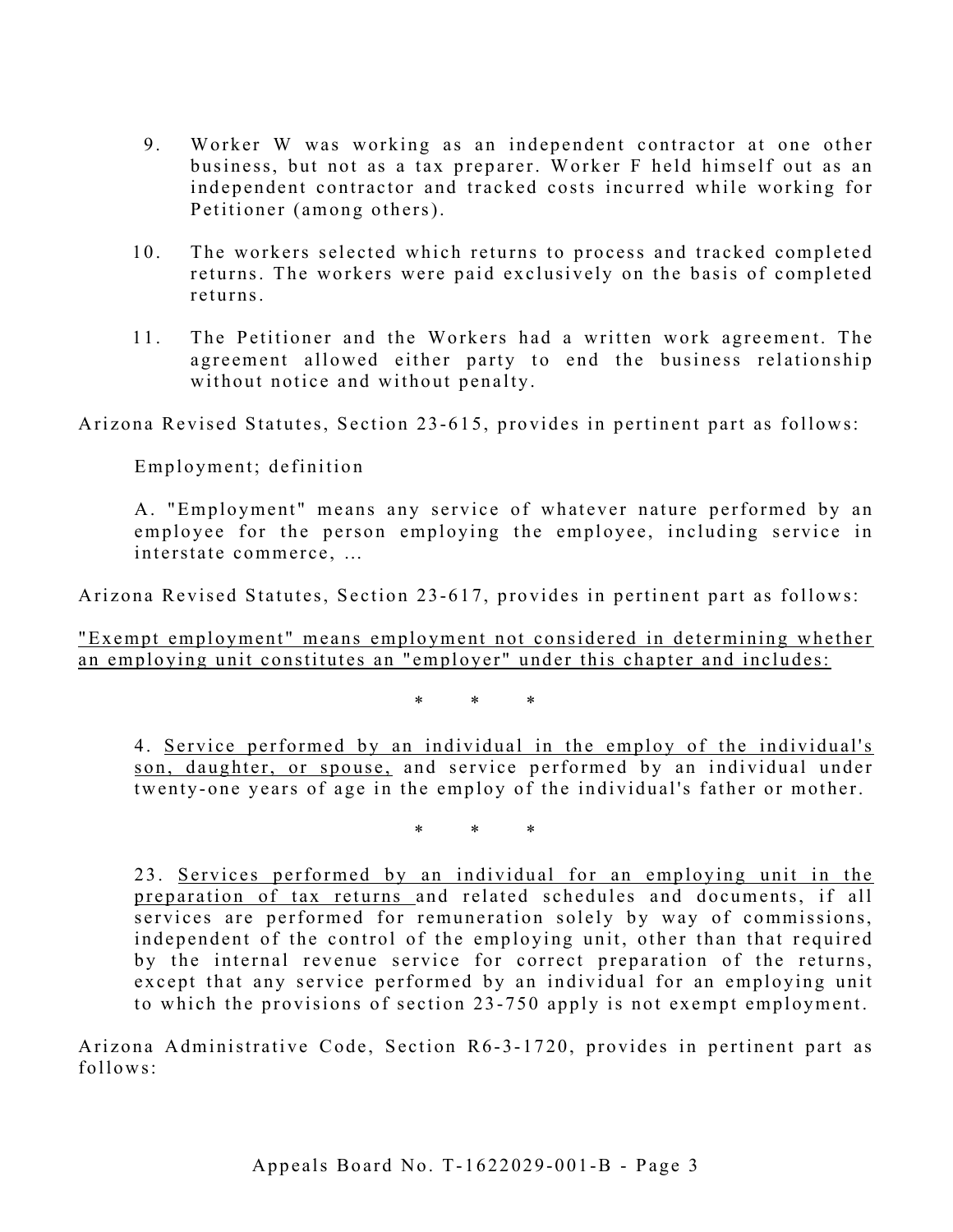Tax Preparers

\* \* \*

B. Income Tax Preparers. This subsection governs the determination of whether employment is exempt under A.R.S. § 23-617(23).

1. "Tax returns" means returns required to be filed under federal or state income tax laws.

2. "Related schedules and documents" means schedules and documents which accompany the tax returns, any forms prepared by the tax preparer in lieu of regular income tax forms, and information documents prepared from client interviews. Related schedules and documents do not include accounting records or financial statements.

3. "Preparation" of tax returns means obtaining necessary information from the taxpayer, deciding which tax rules apply and how, computing the tax, or completing the necessary forms. To qualify under the exemption, a tax preparer need not actually fill out or review the forms.

However, preparation does not include the mere typing, reproducing, or reviewing of the forms.

4. The services of the tax preparer will not be exempt if such individual doing the work is subject to any controls, whether exercised or not, other than those required by the IRS. The IRS exercises control over tax preparers by imposing a penalty if the tax preparer:

a. Does not sign the return (manual signature).

b. Does not furnish an employer's ID number and a Social Security Number.

c. Does not show the business address where the return was completed.

d. Does not keep copies or records of a return for three years available for inspection by the IRS.

e. Does not provide a copy of the complete return to the taxpayer.

f. Negligently or intentionally disregards the rules and regulations for preparing tax returns.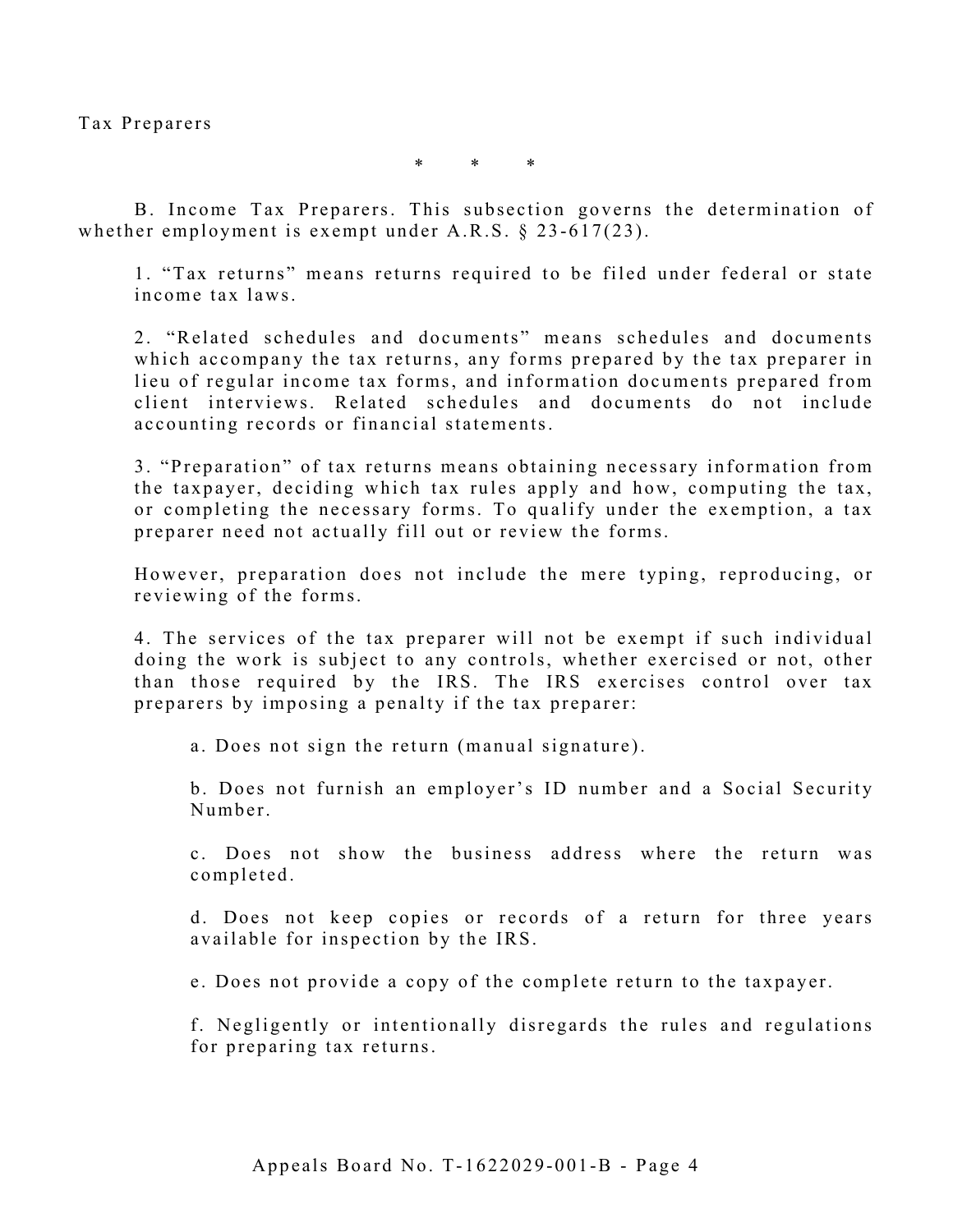g. Willfully understates tax liability (preparer must ask reasonable questions when the information furnished by the taxpayer seems to be incomplete or incorrect, and some deductions require specific documentation which a preparer must be satisfied actually exists).

h. Endorses a refund check (excepting bank tax preparers).

i. Does not file an annual information report, Form 5717, by July 31 of each year.

Arizona Administrative Code, Section R6-3-1723, provides in pertinent part as follows:

A. "Employee" means any individual who performs services for an employing unit, and who is subject to the direction, rule or control of the employing unit as to both the method of performing or executing the services and the result to be effected or accomplished. Whether an individual is an employee under this definition shall be determined by the preponderance of the evidence.

1. "Control" as used in A.R.S. § 23-613.01, includes the right to control as well as control in fact.

2. "Method" is defined as the way, procedure or process for doing something; the means used in attaining a result as distinguished from the result itself.

B. "Employee" as defined in subsection (A) does not include:

1. An individual who performs services for an employing unit in a capacity as an independent contractor, independent business person, independent agent, or independent consultant, or in a capacity characteristic of an independent profession, trade, skill or occupation. The existence of independence shall be determined by the preponderance of the evidence.

\* \* \*

D. In determining whether an individual who performs services is an employee under the general definition of subsection (A), all material evidence pertaining to the relationship between the individual and the employing unit must be examined. Control as to the result is usually present in any type of contractual relationship, but it is the additional presence of control, as determined by such control factors as are identified in paragraph (2) of this subsection, over the method in which the services are performed, that may create an employment relationship.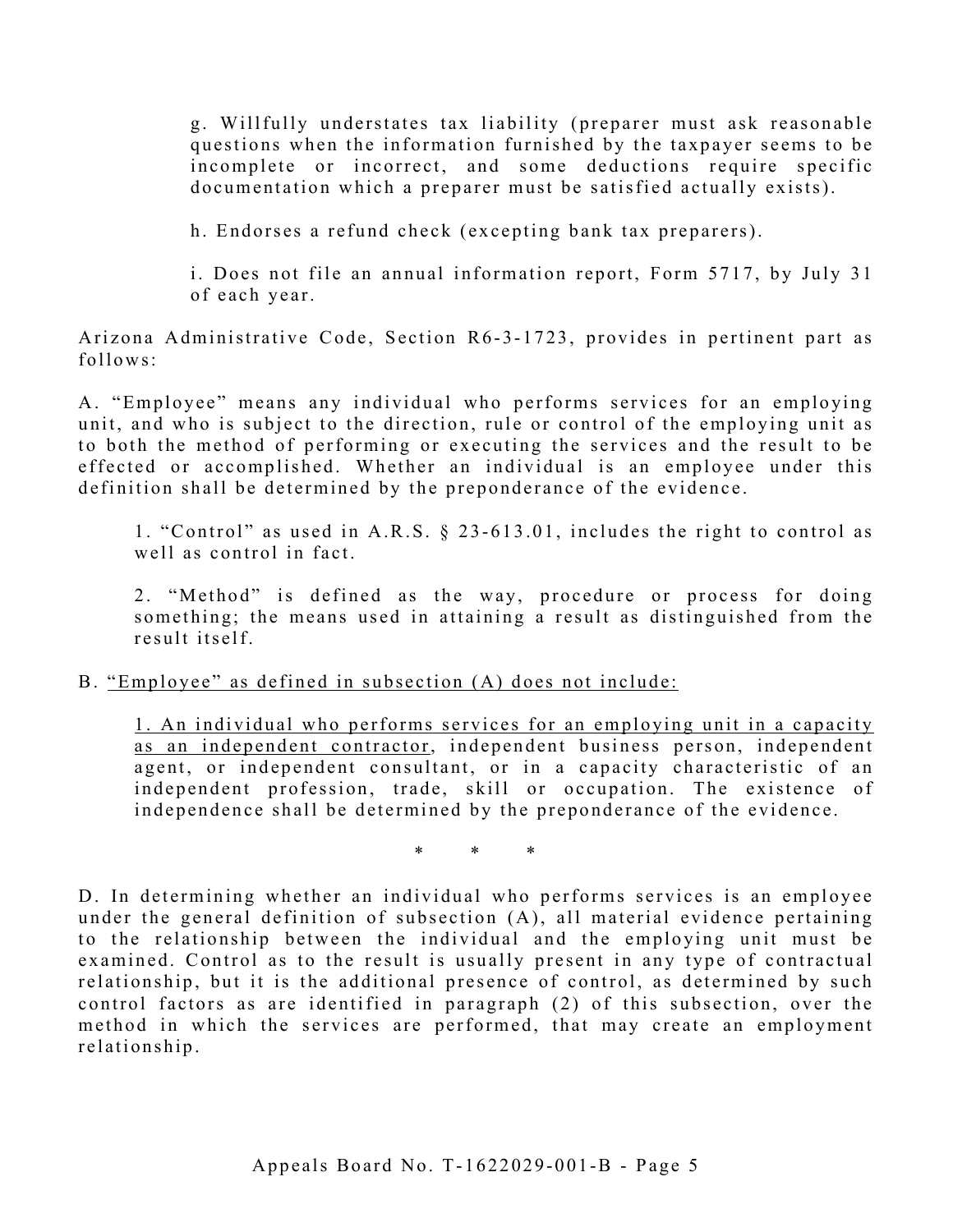1. The existence of control solely on the basis of the existence of the right to control may be established by such action as: reviewing written contracts between the individual and the employing unit; interviewing the individual or employing unit; obtaining statements of third parties; or examining regulatory statutes governing the organization, trade or business. In any event, the substance, and not merely the form of the relationship must be analyzed.

2. The following are some common indicia of control over the method of performing or executing the services:

a. Authority over individual's assistants. Hiring, supervising, and payment of the individual's assistants by the employing unit generally shows control over the individuals on the job. Sometimes, one worker may hire, supervise, and pay other workers. He may do so as the result of a contract in which he agrees to provide materials and labor and under which he is responsible only for the attainment of a result; in which case he may be independent. On the other hand, if he does so at the direction of the employing unit, he may be acting as an employee in the capacity of a foreman for or representative of the employer.

b. Compliance with instructions. Control is present when the individual is required to comply with instructions about when, where and how he is to work. Some employees may work without receiving instructions because they are highly proficient in their line of work and can be trusted to work to the best of their abilities; however, the control factor is present if the employer has the right to instruct or direct. The instructions may be oral or may be in the form of manuals or written procedures which show how the desired result is to be accomplished.

c. Oral or written reports. If regular oral or written reports bearing upon the method in which the services are performed must be submitted to the employing unit, it indicates control in that the worker is required to account for his actions. Periodic progress reports relating to the accomplishment of a specific result may not be indicative of control if, for example, the reports are used to establish entitlement to partial payment based upon percentage of completion. Completion of forms customarily used in the particular type of business activity, regardless of the relationship between the individual and the employing unit, may not constitute written reports for purposes of this factor; e.g., receipts to customers, invoices, etc.

d. Place of work. Doing the work on the employing unit's premises is not control in itself; however, it does imply that the employer has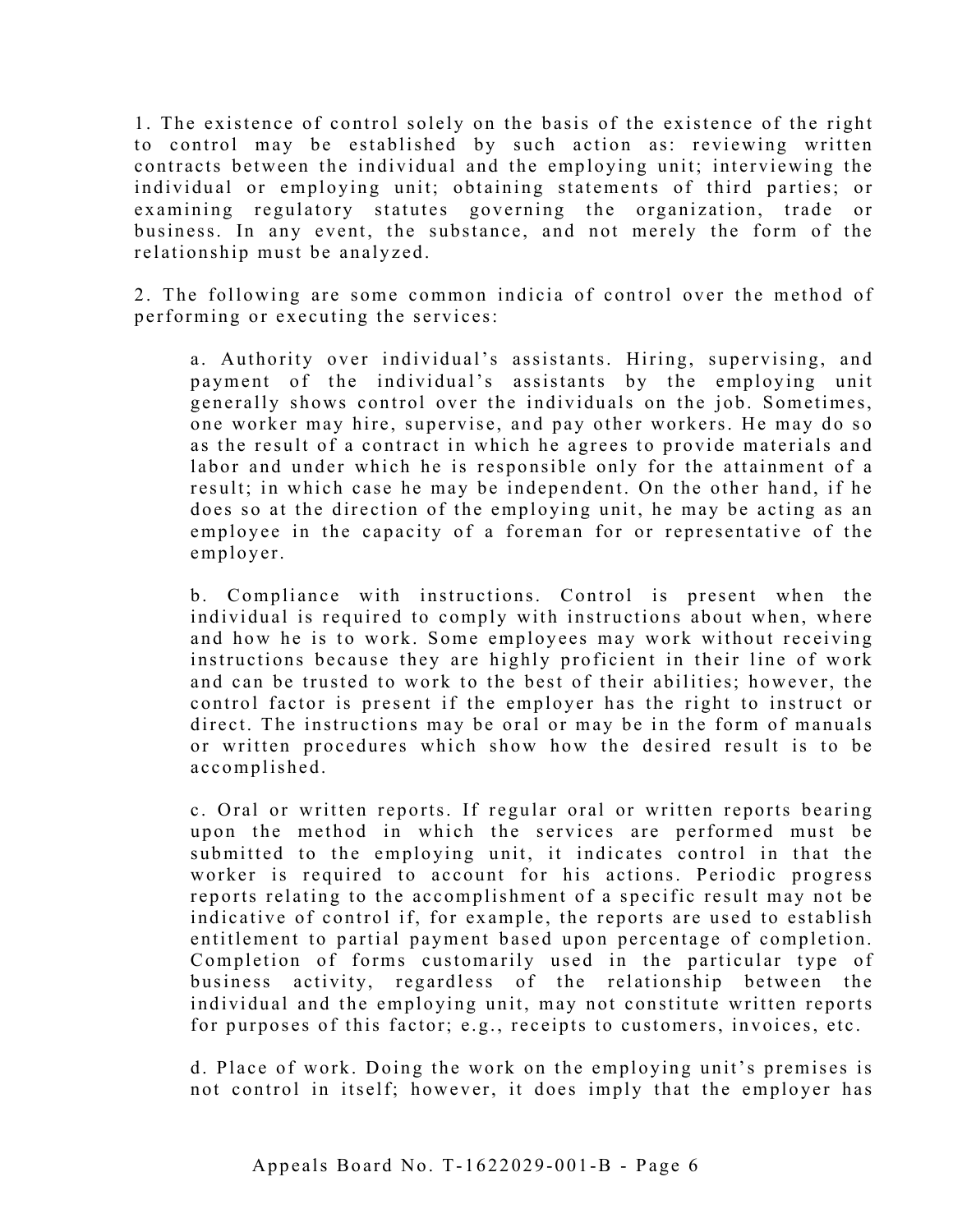control, especially when the work is of such a nature that it could be done elsewhere. A person working in the employer's place of business is physically within the employer's direction and supervision. The fact that work is done off the premises does indicate some freedom from control; however, it does not by itself mean that the worker is not an employee. In some occupations, the services are necessarily performed away from the premises of the employing unit. This is true, for example, of employees in the construction trades, or employees who must work over a fixed route, within a fixed territory, or at any outlying work station.

e. Personal performance. If the services must be rendered personally it indicates that the employing unit is interested in the method as well as the result. The employing unit is interested not only in getting a desired result, but, also, in who does the job. Personal performance might not be indicative of control if the work is very highly specialized and the worker is hired on the basis of his professional reputation, as in the case of a consultant known in academic and professional circles to be an authority in the field. Lack of control may be indicated when an individual has the right to hire a substitute without the employing unit's knowledge or consent.

f. Establishment of work sequence. If a person must perform services in the order of sequence set for him by the employing unit, it indicates the worker is subject to control as he is not free to follow his own pattern of work, but must follow the established routines and schedules of the employing unit. Often, because of the nature of an occupation, the employing unit does not set the order of the services, or sets them infrequently. It is sufficient to show control, however, if the employing unit retains the right to do so.

g. Right to discharge. The right to discharge, as distinguished from the right to terminate a contract, is a very important factor indicating that the person possessing the right has control. The employing unit exercises control through the ever present threat of dismissal, which causes the worker to obey any instructions which may be given. The right of control is very strongly indicated if the worker may be terminated with little or no notice, without cause, or for failure to use specified methods, and if the worker does not make his services available to the public on a continuing basis. An independent worker, on the other hand, generally cannot be terminated as long as he produces an end result which measures up to his contract specifications. Many contracts provide for termination upon notice or for specified acts of nonperformance or default, and may not be indicative of the existence of the right to control. Sometimes, an employing unit's right to discharge is restricted because of a contract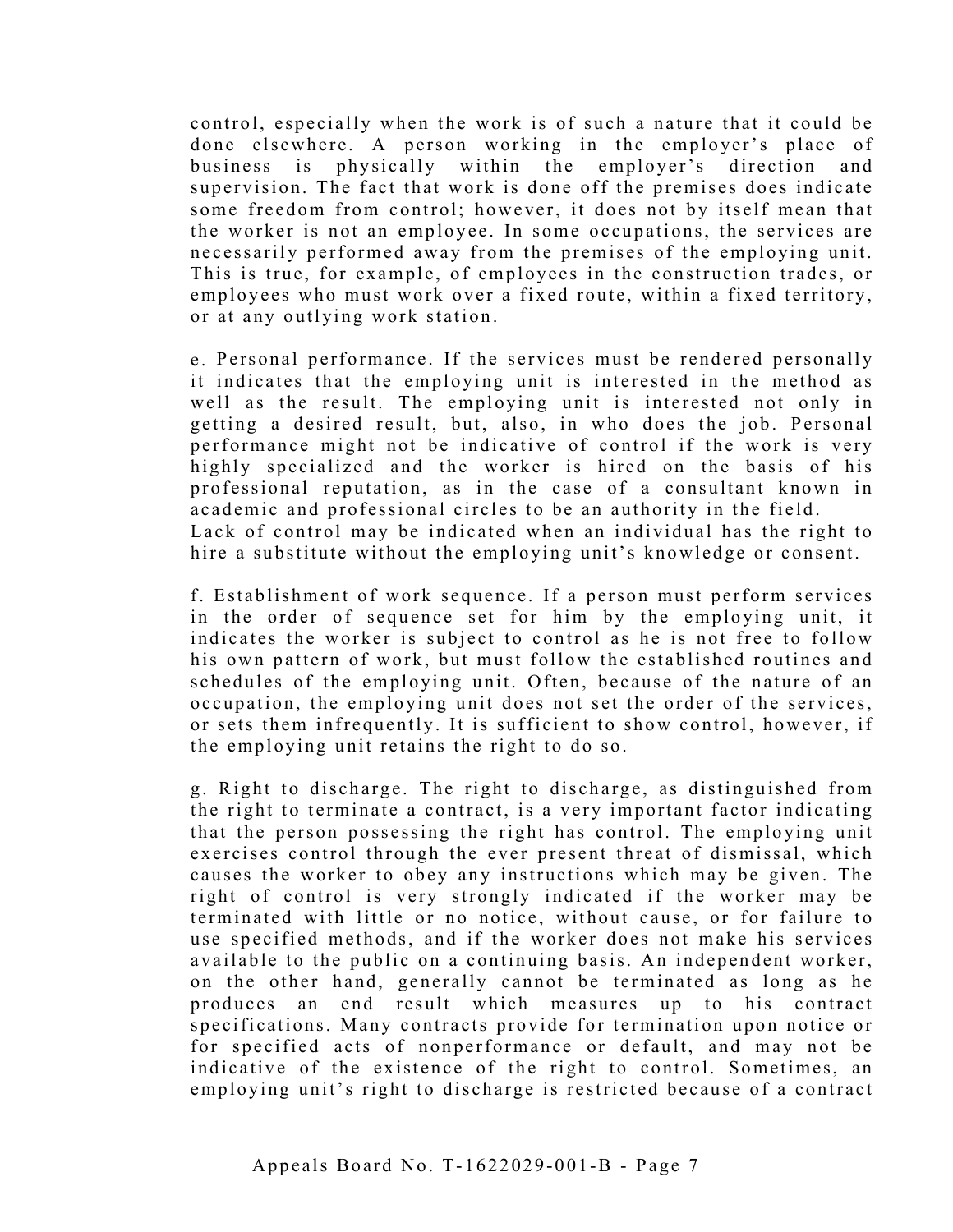with a labor union or with other entities. Such a restriction does not detract from the existence of an employment relationship.

h. Set hours of work. The establishment of set hours of work by the employing unit is a factor indicative of control. This condition bars the worker from being master of his own time, which is a right of the independent worker. Where fixed hours are not practical because of the nature of the occupation, a requirement that the worker work at certain times is an element of control.

i. Training. Training of an individual by an experienced employee working with him, by required attendance at meetings, and by other methods, is a factor of control because it is an indication that the employer wants the services performed in a particular method or manner. This is especially true if the training is given periodically or at frequent intervals. An independent worker ordinarily uses his own methods and receives no training from the purchaser of his services.

j. Amount of time. If the worker must devote his full time to the activity of the employing unit, the employing unit has control over the amount of time the worker spends working and, impliedly, restricts him from doing other gainful work. An independent worker, on the other hand, is free to work when and for whom he chooses. Full time does not necessarily mean an 8-hour day or a 5- or 6-day week. Its meaning may vary with the intent of the parties, the nature of the occupation and customs in the locality. These conditions should be considered in defining "full time". Full-time services may be required even though not specified in writing or orally. For example, a person may be required to produce a minimum volume of business which compels him to devote all of his working time to that business, or he may not be permitted to work for anyone else, and to earn a living he necessarily must work full time.

k. Tools and materials. The furnishing of tools, materials, etc. by the employing unit is indicative of control over the worker. When the worker furnishes the to ols, materials, etc., it indicates a lack of control, but lack of control is not indicated if the individual provides tools or supplies customarily furnished by workers in the trade.

l. Expense reimbursement. Payment by the employing unit of the worker's approved business and/or traveling expenses is a factor indicating control over the worker. Conversely, a lack of control is indicated when the worker is paid on a job basis and has to take care of all incidental expenses. Consideration must be given to the fact some independent professionals and consultants require payment of all expenses in addition to their fees.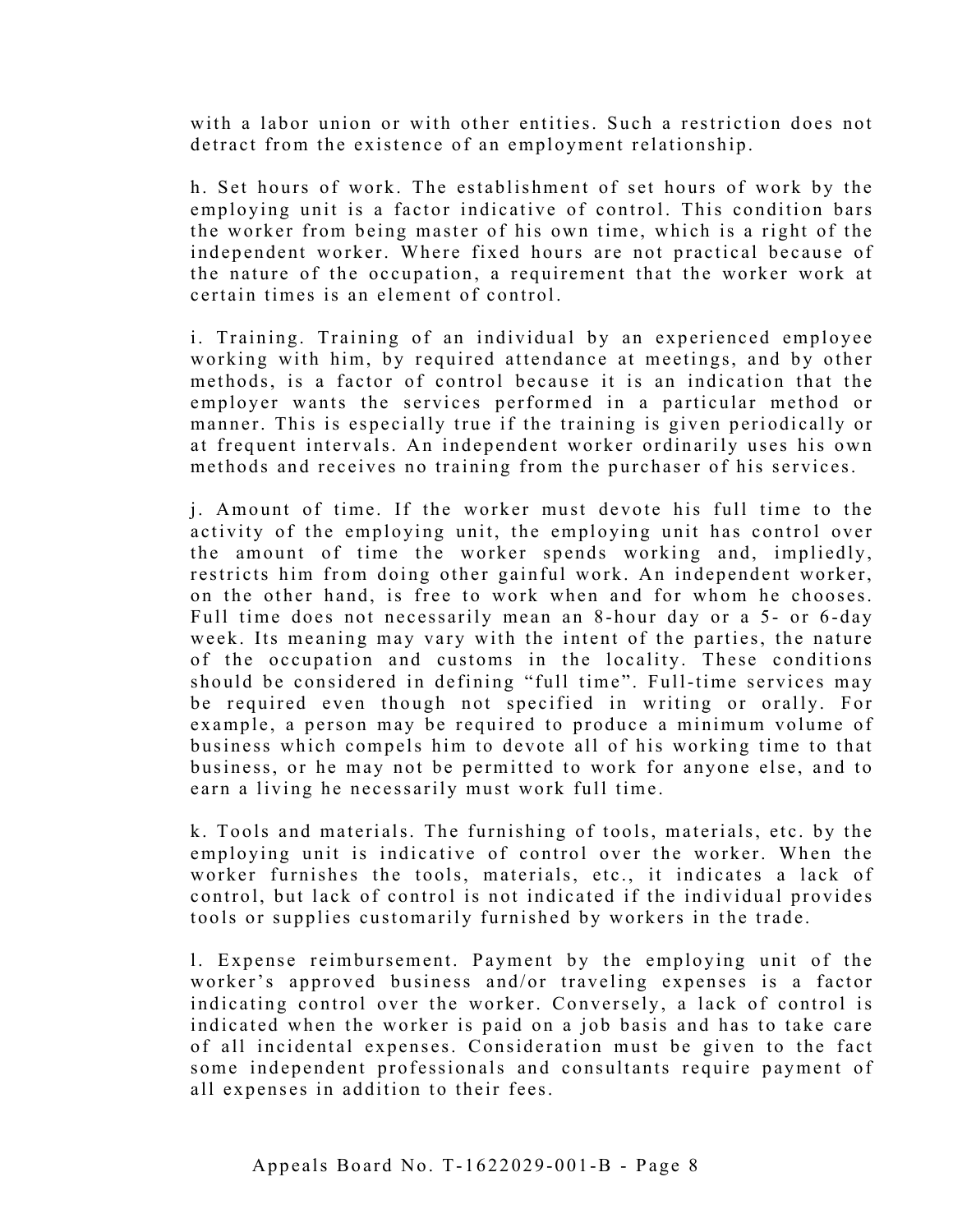E . Among the factors to be considered in addition to the factors of control, such as those identified in subsection (D), when determining if an individual performing services may be independent when paragraph (1) of subsection (B) is applicable, are:

1 . Availability to public. The fact that an individual makes his services available to the general public on a continuing basis is usually indicative of independent status. An individual may offer his services to the public in a number of ways. For example, he may have his own office and assistants, he may display a sign in front of his home or office, he may hold a business license, he may be listed in a business directory or maintain a business listing in a telephone directory, he may advertise in a newspaper, trade journal, magazine, or he may simply make himself available through word of mouth, where it is customary in the trade or business.

2 . Compensation on job basis. An employee is usually, but not always, paid by the hour, week or month; whereas, payment on a job basis is customary where the worker is independent. Payment by the job may include a predetermined lump sum which is computed by the number of hours required to do the job at a fixed rate per hour. Payment on a job basis may involve periodic partial payments based upon a percent of the total job price or the amount of the total job completed. The guarantee of a minimum salary or the granting of a drawing account at stated intervals, with no requirement for repayment of the excess over earnings, tends to indicate that existence of an employer-employee relationship.

3. Realization of profit or loss. An individual who is in a position to realize a profit or suffer a loss as a result of his services is generally independent, while the individual who is an employee is not in such a position. Opportunity for profit or loss may be established by one or more of a variety of circumstances; e.g.:

a. The individual has continuing and recurring significant liabilities or obligations in connection with the performance of the work involved, and success or failure depends, to an appreciable degree, on the relationship of receipts to expenditures.

b. The individual agrees to perform specific jobs for prices agreed upon in advance, and pays expenses incurred in connection with the work, such as wages, rents or other significant operating expenses.

4. Obligation. An employee usually has the right to end his relationship with his employer at any time he wishes without incurring liability, although he may be required to provide notice of his termination for some period in advance of the termination. An independent worker usually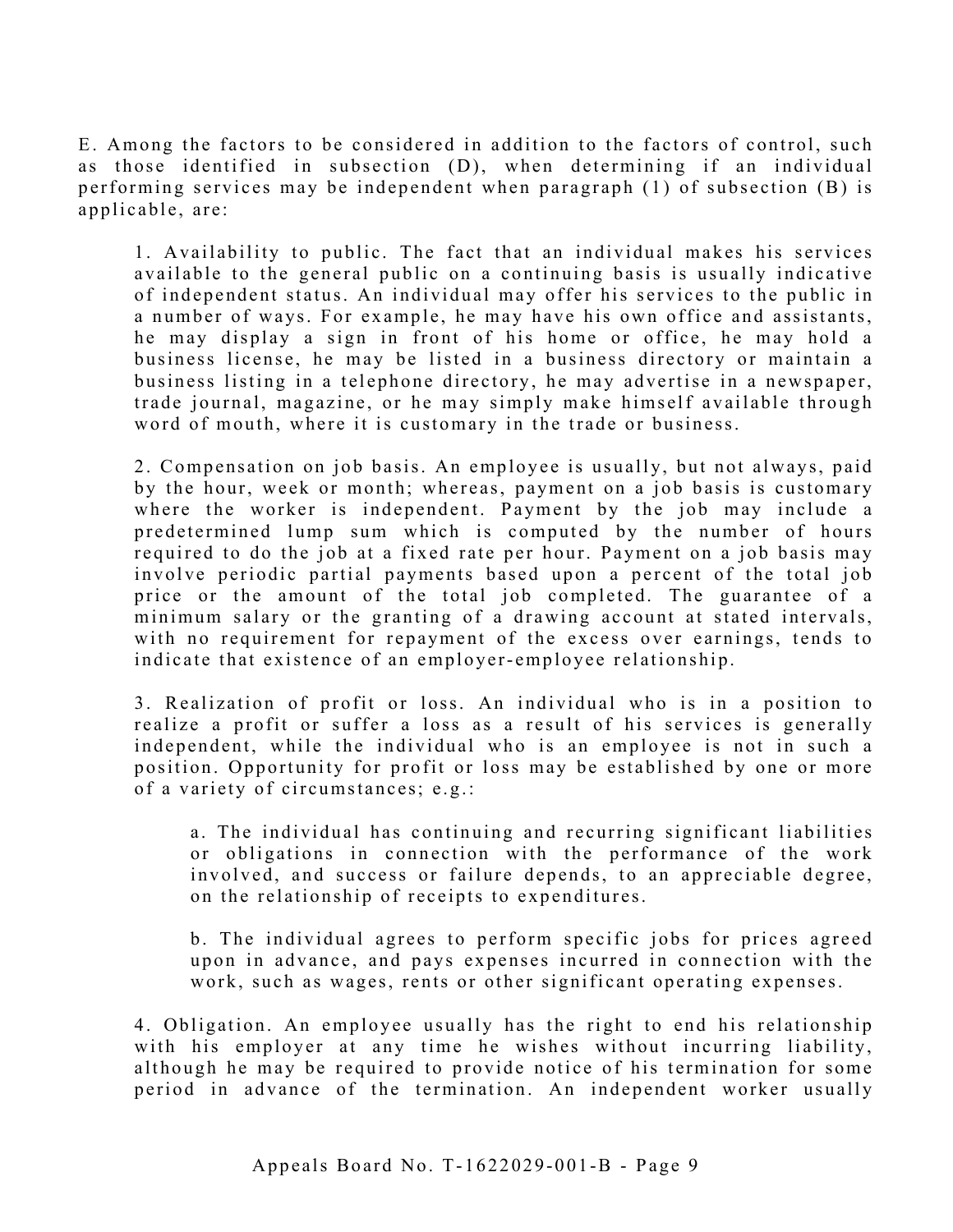agrees to complete a specific job. He is responsible for its satisfactory completion and would be legally obligated to make good for failure to complete the job, if legal relief were sought.

5. Significant investment. A significant investment by a person in facilities used by him in performing services for another tends to show an independent status. On the other hand, the furnishing of all necessary facilities by the employing unit tends to indicate the absence of an independent status on the part of the worker. Facilities include equipment or premises necessary for the work, but not tools, instruments, clothing, etc., that are provided by employees as a common practice in their particular trade.

If the worker makes a significant investment in facilities, such as a vehicle not reasonably suited to personal use, this is indicative of an independent relationship. A significant expenditure of time or money for an individual's education is not necessarily indicative of an independent relationship.

6. Simultaneous contracts. If an individual works for a number of persons or firms at the same time, it indicates an independent status because, in such cases, the worker is usually free from control by any of the firms. It is possible, however, that a person may work for a number of people or firms and still be an employee of one or all of them. The decisions reached on other pertinent factors should be considered when evaluating this factor.

F. Whether the preponderance of the evidence is being weighed to determine if the individual performing services for an employing unit is an employee under the general definition of employee contained in subsection (A), or may be independent when paragraph (1) of subsection (B) is applicable, the factors considered shall be weighed in accordance with their appropriate value to a correct determination of the relationship under the facts of the particular case. The weight to be given to a factor is not always constant. The degree of importance may vary, depending upon the occupation or work situation being considered and why the factor is present in the particular situation.

Some factors may not apply to particular occupations or situation, while there may be other factors not specifically identified herein that should be considered.

G . An individual is an employee if he performs services which are subject to the Federal Unemployment Tax Act or performs services which are required by federal law to be covered by state law.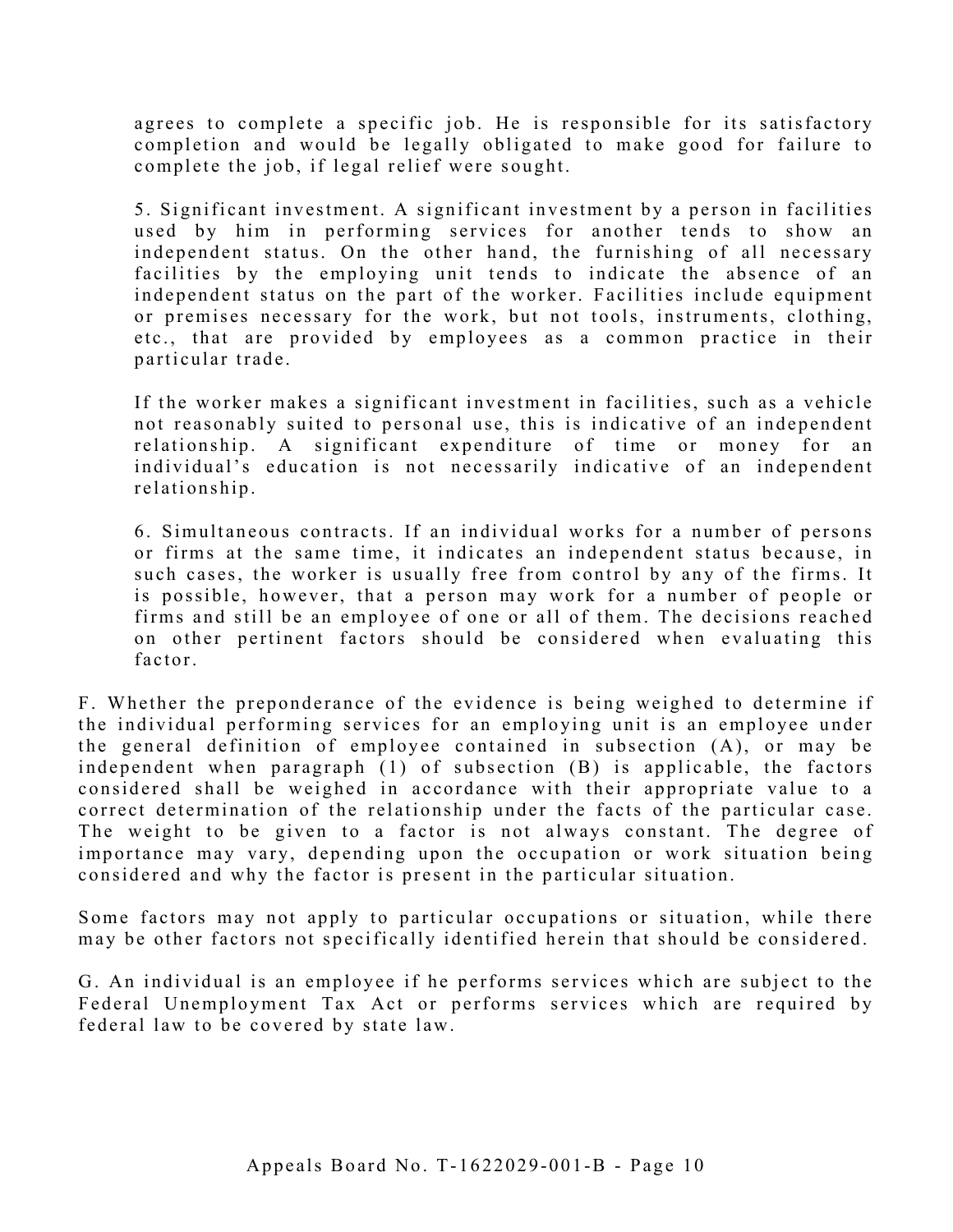#### **R EASONING AND CONCLUSIONS OF LAW:**

Workers W and F had written agreements and could come and go as they liked, within limitations, and were paid solely upon the completion of tax returns. Although there was a contract, the contract allowed either party to end the business relationship without notice or penalty.

In the processing of tax returns, the workers were required to use the Petitioner's computers and software exclusively. The workers could not work remotely, and they could not put a copy of the software on their own business computers or laptops. They could only use the Petitioner's software; the workers were precluded from purchasing professional tax preparation software elsewhere and running it on their personal [business] computers.

Since workers W and F were restricted to exclusively using the Petitioner's tools, they were also restricted to the Petitioner's workplace. The workers could come and go so long as the office was open. The workers could not work at night or other hours when the Petitioner's business was closed.

The Petitioner supervised the workers. The Petitioner's employee RB oversaw all returns processed by the workers and checked them for errors. Furthermore, the returns were signed solely by RB, and Petitioner's business retained all of the records; W and F did not keep any records of the returns they processed.

The only indicia of independent contractor status for W and F are their ability to come and go from the workplace (during business hours) as they saw fit, and that they were paid a commission per return completed. These indicia are not unique to independent contractors. The workers are more akin to employees paid for piece work and working flex hours.

Regarding their status as exempt tax return processors, the workers were denied control and gave up control to the Petitioner: the workers were not permitted to sign completed returns as the preparer nor were they permitted to retain copies of the returns.

We note that the although the Department did not identify RB as an employee in the Determination of Liability or Reconsidered Determination, it raised the issue in its September 30, 2019, stipulation of facts. We conclude that RB is an exempt employee under ARS 23 -617(4) as the spouse of the owner/operator.

THE APPEALS BOARD **AFFIRMS** the Department's February 4, 2019, Reconsidered Determination and finds that the two workers (worker F and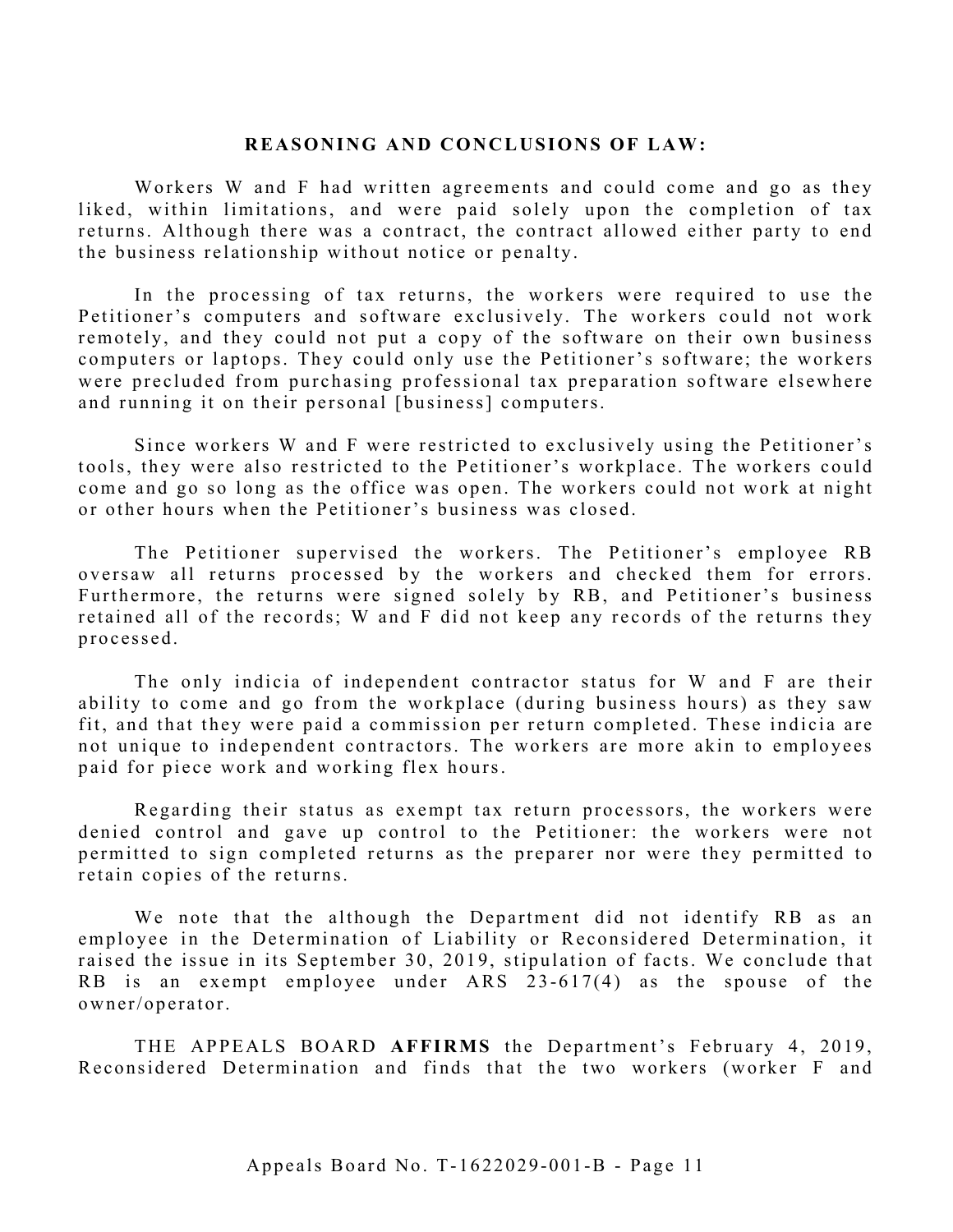worker W) were employees from January 1, 2017, through June 30, 2018, and payments made to these workers constitute wages.

DATED: 3/20/2020

A PPEALS BOARD

WILLIAM G. DADE, Chairman avet L. Feltz

JANET L. FELTZ, Member

Vanns

NANCY MILLER, Member

Equal Opportunity Employer/Program • Under Titles VI and VII of the Civil Rights Act of 1964 (Title VI & VII), and the Americans with Disabilities Act of 1990 (ADA), Section 504 of the Rehabilitation Act of 1973, the Age Discrimination Act of 1975, and Title II of the Genetic Information Nondiscrimination Act (GINA) of 2008, the Department prohibits discrimination in admissions, programs, services, activities, or employment based on race, color, religion, sex, national origin, age, disability, genetics and retaliation. The Department must make a reasonable accommodation to allow a person with a disability to take part in a program, service or activity. For example, this means if necessary, the Department must provide sign language interpreters for people who are deaf, a wheelchair accessible location, or enlarged print materials. It also means that the Department will take any other reasonable action that allows you to take part in and understand a program or activity, including making reasonable changes to an activity. If you believe that you will not be able to understand or take part in a program or activity because of your disability, please let us know of your disability needs in advance if at all possible. To request this document in alternative format or for further information about this policy, please contact the Appeals Board Chairman at (602) 771-9036; TTY/TDD Services: 7-1-1. • Free language assistance for DES services is available upon request.

 $\mathcal{L}_\mathcal{L}$  , and the contribution of the contribution of the contribution of the contribution of the contribution of the contribution of the contribution of the contribution of the contribution of the contribution of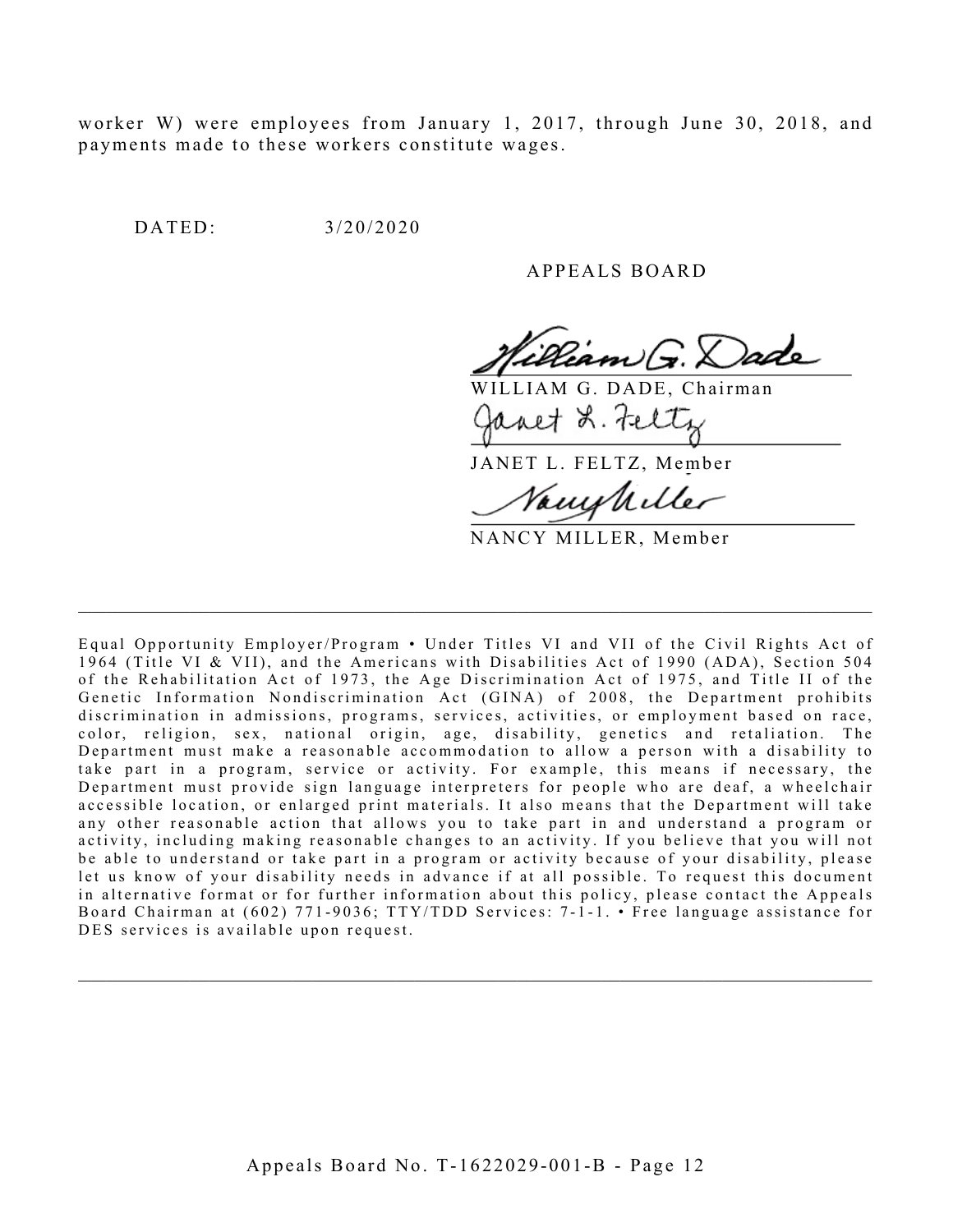#### **RIGHT OF APPEAL TO THE ARIZONA TAX COURT**

This decision by the Appeals Board is the final administrative decision of the Department of Economic Security. However, any party may appeal the decision to the Arizona Tax Court, which is the Tax Department of the Superior Court in Maricopa County. *See*, Arizona Revised Statutes, §§ 12-901 to 12-914. If you have questions about the procedures for filing an appeal, you must contact the Arizona Tax Court at 125 W. Washington Street in Phoenix, Arizona 85003 - 2243. Telephone: **(602) 506 - 3776** .

For your information, we set forth the provisions of Arizona Revised Statutes,  $§$  41-1993(C) and (D):

- C. Any party aggrieved by a decision of the appeals board concerning tax liability, collection or enforcement may appeal to the tax court, as defined in section 12-161, within thirty days after the date of mailing or electronic transmission of the decision. The appellant need not pay any of the tax penalty or interest upheld by the appeals board in its decision before initiating, or in order to maintain an appeal to the tax court pursuant to this section.
- D. Any appeal that is taken to tax court pursuant to this section is subject to the following provisions:
	- 1. No injunction, writ of mandamus or other legal or equitable process may issue in an action in any court in this state against an officer of this state to prevent or enjoin the collection of any tax, penalty or interest.
	- 2. The action shall not begin more than thirty days after the date of mailing or electronic transmission of the appeals board's decision. Failure to bring the action within thirty days after the date of mailing or electronic transmission of the appeals board's decision constitutes a waiver of the protest and a waiver of all claims against this state arising from or based on the illegality of the tax, penalties and interest at issue.
	- 3. The scope of review of an appeal to tax court pursuant to this section shall be governed by section  $12 - 910$ , applying section  $23 - 613.01$  as that section reads on the date the appeal is filed to the tax court or as thereafter amended. Either party to the action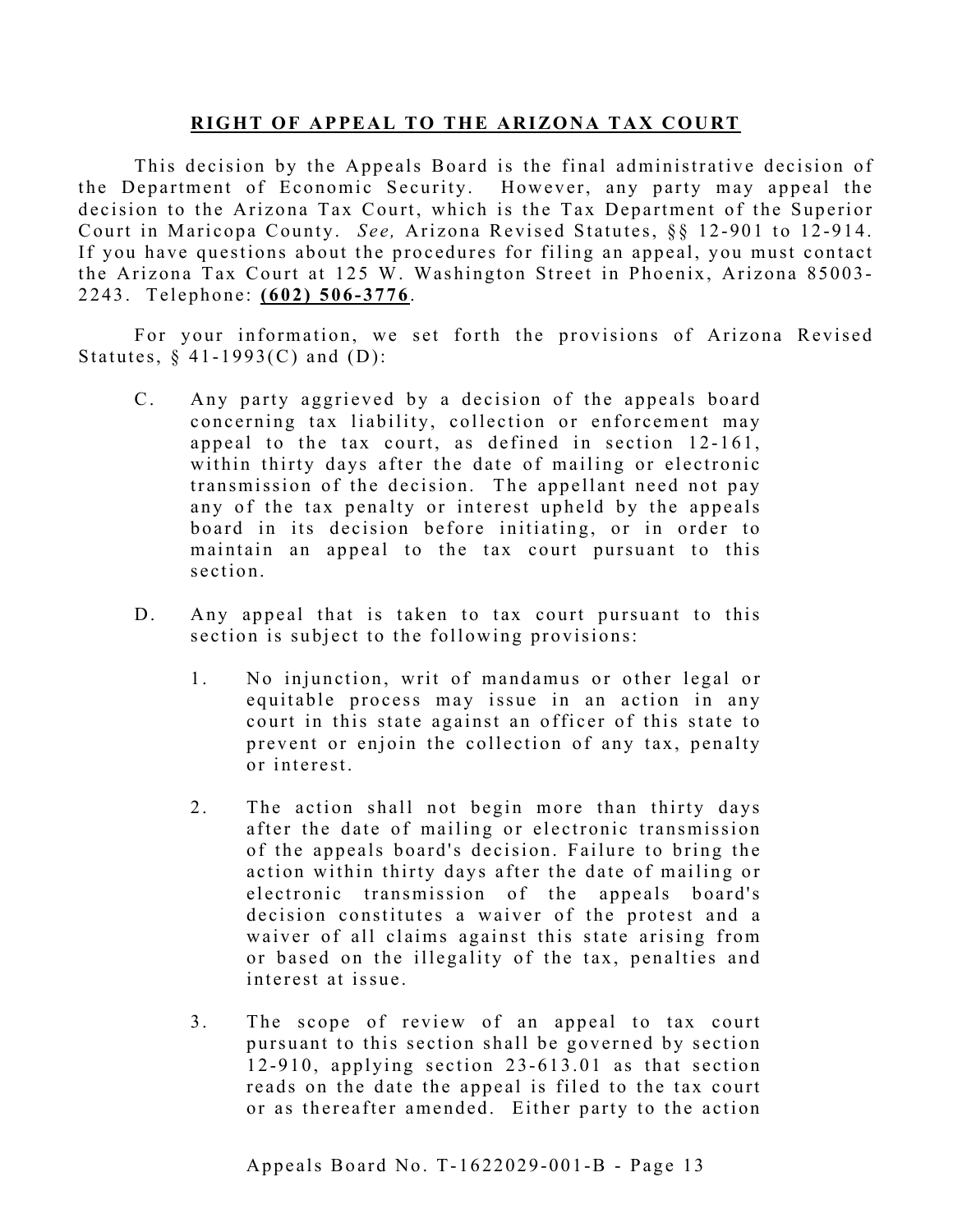may appeal to the court of appeals or supreme court as provided by law.

**Call the Appeals Board at (602) 771-9036 with any questions**

 $\_$  , and the set of the set of the set of the set of the set of the set of the set of the set of the set of the set of the set of the set of the set of the set of the set of the set of the set of the set of the set of th

A copy of the foregoing was mailed on 3/20/2020 to:

(x) ER:  $XXX$  Acct. No: T-1622029-001-B

- $(x)$   $XXX$ ASSISTANT ATTORNEY GENERAL CFP/CLA 1275 W WASHINGTON PHOENIX, AZ 85007 -2926
- $(x)$  XXX, CHIEF OF TAX EMPLOYMENT ADMINISTRATION PO BOX 6028 PHOENIX, AZ 85005 -6028

 $By:$ For The Appeals Board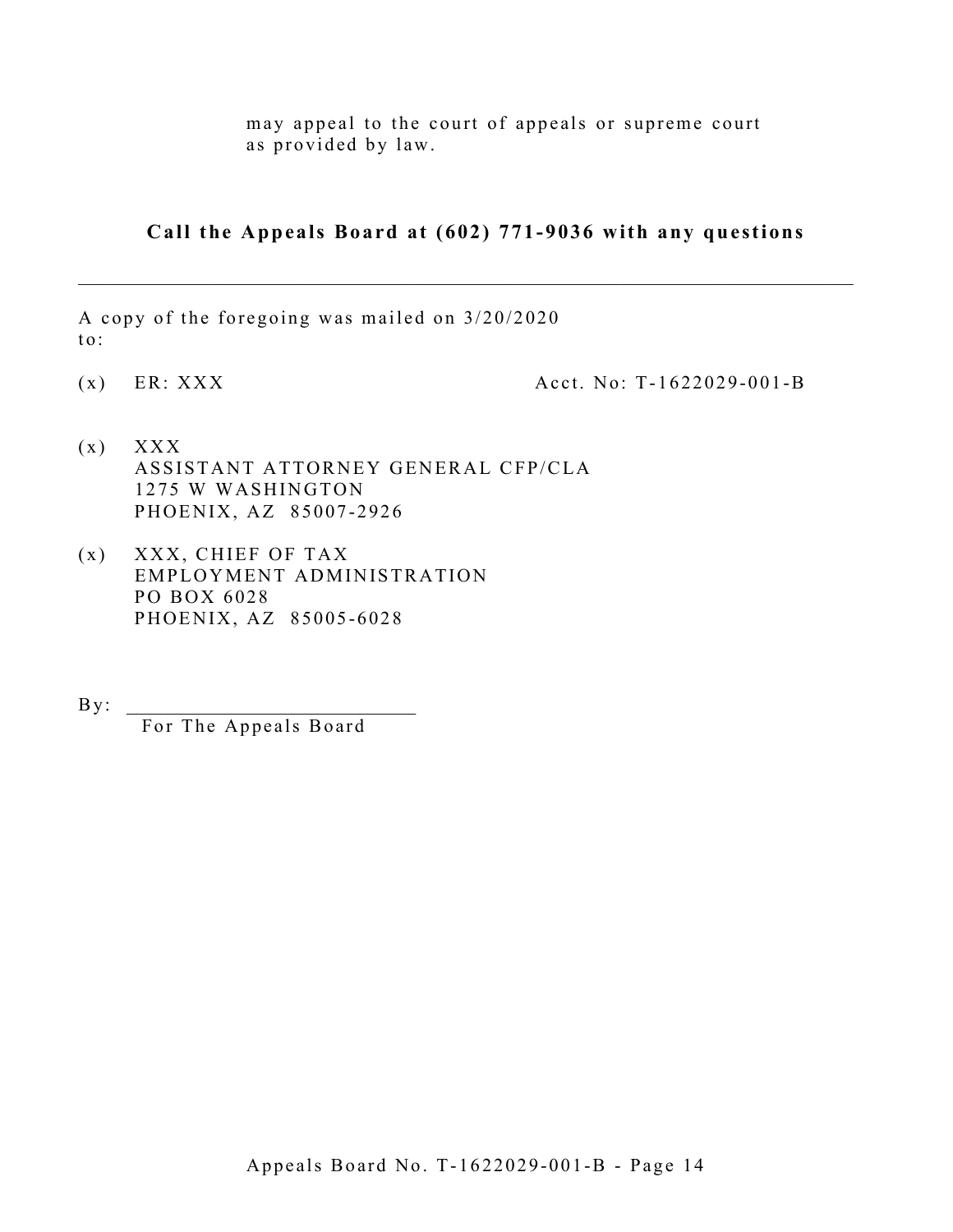**Arizona Department of Economic Security Appeals Board** *Appeals Board* 



Appeals Board No. T - 1638035 -001 -B

XXX XXX XXX STATE OF ARIZONA E S A TAX UNIT c/o XXX ASSISTANT ATTORNEY GENERAL CFP/CLA 2005 NORTH CENTRAL AVE MAIL DROP CODE 1911 PHOENIX, AZ 85004

Petitioner Department

# **IMPORTANT --- THIS IS THE APPEALS BOARD'S DECISION**

The Department of Economic Security provides language assistance free of charge. For assistance in your preferred language, please call our Office of Appeals (602) 771 -9036 .

# **IMPORTANTE --- ESTA ES LA DECISIÓN DEL APPEALS BOARD**

The Department of Economic Security suministra ayuda de los idiomas gratis. Para recibir ayuda en su idioma preferido, por favor comunicarse con la oficina de apelaciones (602) 771 - 9036 .

# **RIGHT TO APPEAL TO THE ARIZONA TAX COURT**

Under Arizona Revised Statutes, § 41-1993, the last date to file an

Application for Appeal is **\*\*\* March 5, 2020 \*\*\***.

#### DECISION **AFFIRMED**

THE **PETITIONER** petitioned for hearing from the Department's Reconsidered Determination issued on August 2, 2019, which affirmed the May 15, 2019, Determination of Unemployment Insurance Liability, and held in part that the Petitioner was a successor to a liable employer, with UI tax rates based upon the predecessor's experience rating .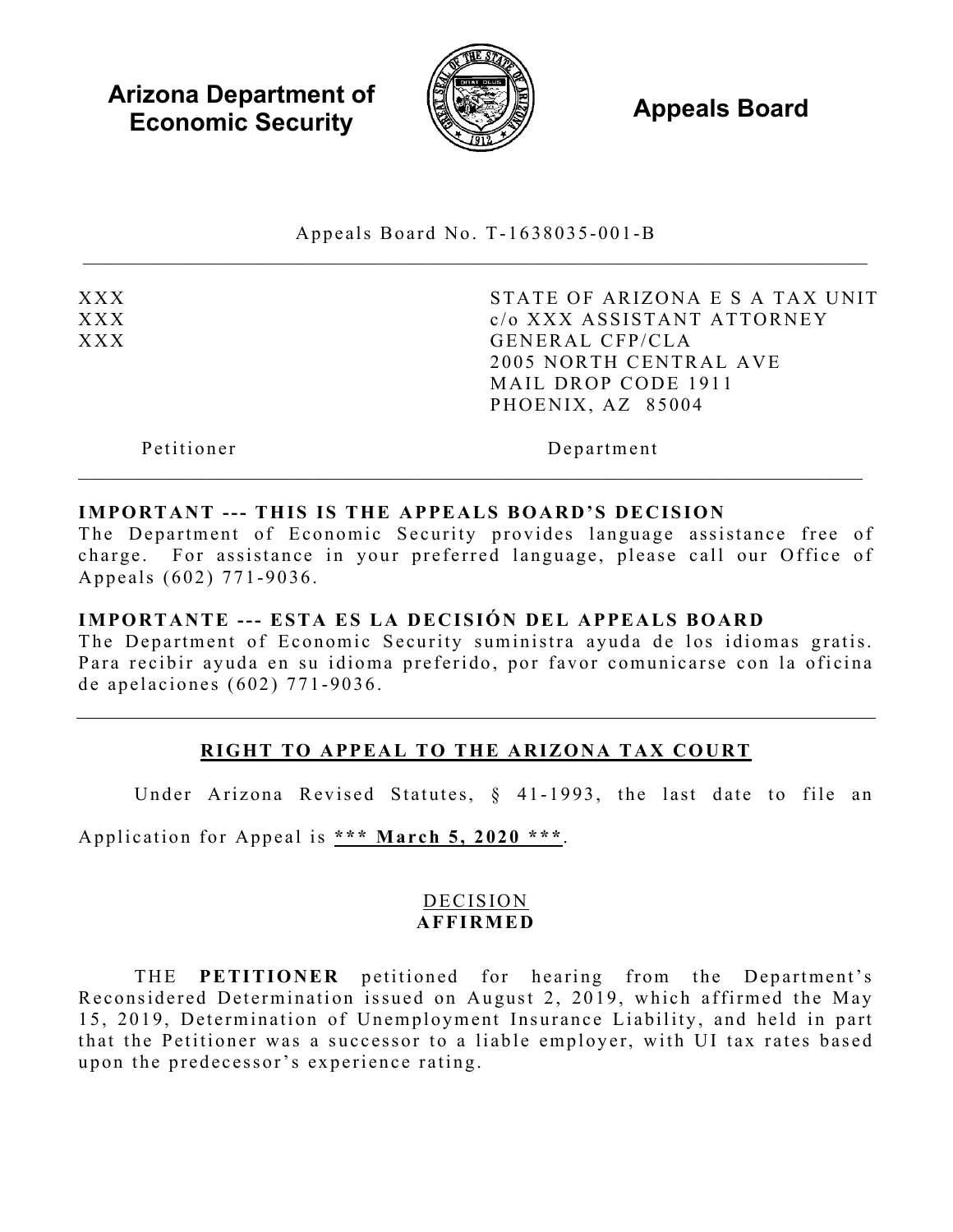The petition for hearing having been timely filed, the Appeals Board has jurisdiction in this matter.

With notice to the parties, a hearing was conducted on November 19, 2019. All parties were given the opportunity to present evidence on the following issue:

(1) Whether Petitioner is liable as a successor entity for the tax liability and tax rate of a predecessor entity identified in the record as XXX.

The Employer appeared with two witnesses, who testified. The Department appeared with counsel and one witness who testified. Fifty-eight Exhibits were admitted into evidence (D1 -D45 and P1 -P4, P6-P9, and P13 admitted without objection, P5, P10, and P12 admitted over objection ).

THE APPEALS BOARD FINDS the facts pertinent to the issue before us and necessary to our decision are:

- 1) The predecessor business and Petitioner's business provided the same service: installing guardrails on roadways. The market is small, and the general and sub-contractors all know each other.
- 2) The predecessor business and Petitioner's business are both soleproprietorships that were registered to the same address and used the same phone number. They used the same address and phone number because the predecessor owner and the Petitioner live together and are in a committed relationship; the shared phone number is their home phone line.
- 3 ) Petitioner began planning her business in 2015, when her partner decided he wanted to shut down his business. The Petitioner was not ready to retire, so she decided to start her own business.
- 4) Petitioner had worked in key positions at the predecessor business, so she knew what was needed. The Petitioner started working towards getting a contractor's license, as it was mandatory if she wanted to work as a contractor.
- 5 ) The predecessor business officially wound down on January 31, 2018.
- 6 ) Petitioner's business officially began on February 1, 2018.
- 7) On February 1, 2018, the sole employee of the predecessor business at the time the business wound down moved to the Petitioner's company.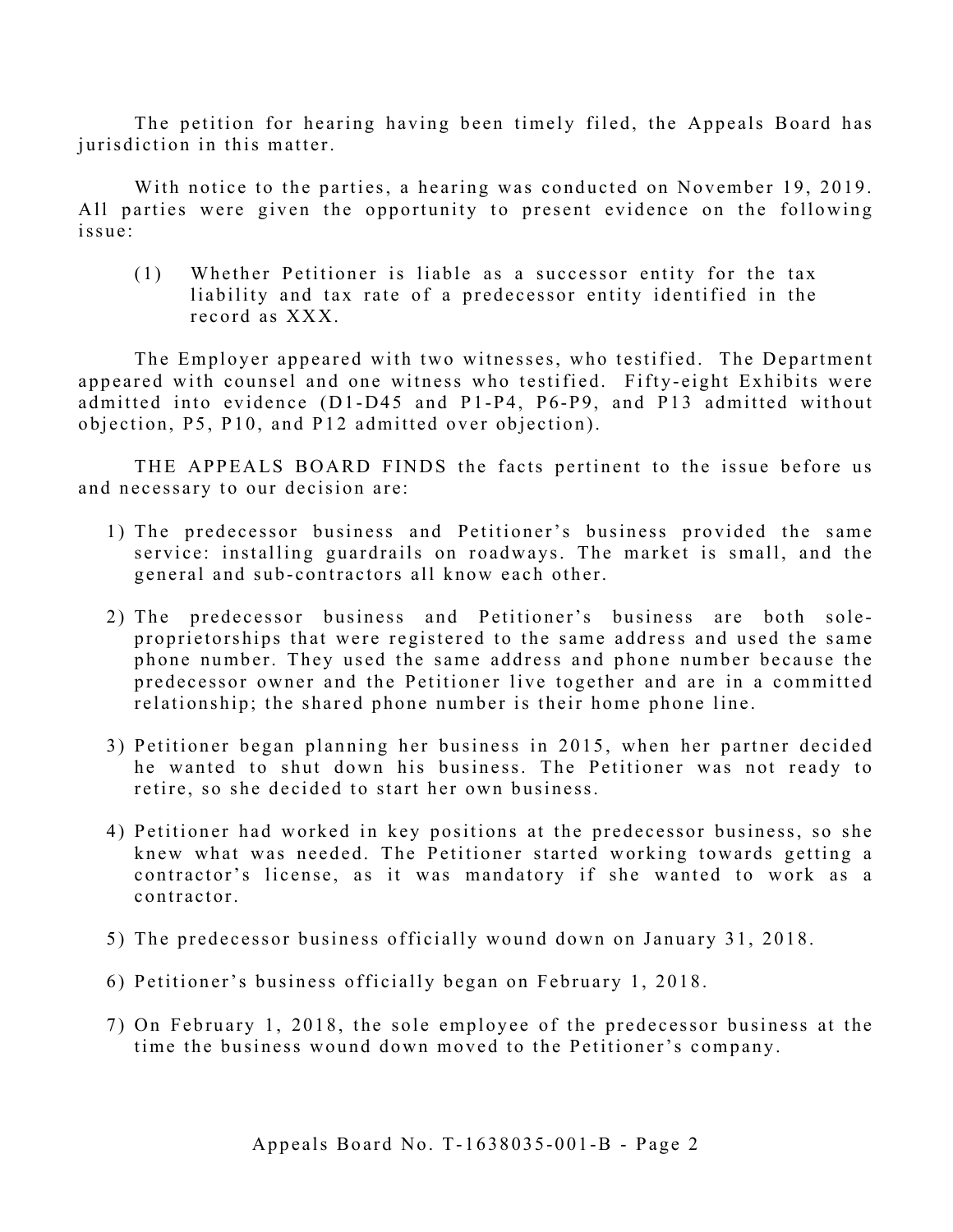- 8) The owner/operator of the predecessor company began working for the Petitioner's company after the predecessor company wound down.
- 9 ) Petitioner purchased the bulk of the assets of the predecessor company.
- 10) The businesses do not carry any inventory, so no inventory was transferred between the companies.
- 11) The trade names of the predecessor and successor are different.
- 12) Contracts are given to the lowest bidder, with federal regulation determining the bidding process.

Arizona Revised Statutes § 23 -733, provides in pertinent part:

Transfer of employer experience rating accounts to successor employer; liability of successor

- A. When any employing unit in any manner succeeds to or acquires the organization, trade or business, or substantially all of the assets thereof, excepting any assets retained by such employer incident to the liquidation of his obligations, whether or not such acquiring employing unit was an employer within the meaning of section 23-613, prior to such acquisition, and continues such organization, trade or business, the account of the predecessor employer shall be transferred as of the date of acquisition to the successor employer for the purpose of rate determination.
- B. The predecessor and successor employers shall be promptly notified of the determination made upon the application which shall become final fifteen days after written notice thereof is served personally or by certified mail addressed to the last known address of each employing unit involved, unless within such time one of the parties files with the department a written request for reconsideration. When timely request for reconsideration is filed, a reconsidered determination shall be made. The reconsidered determination shall become final fifteen days after written notice thereof is served personally or by certified mail addressed to the last known address of each employing unit involved, unless within such time one of the employing units involved files with the department a written petition for hearing. When timely petition for hearing is filed, the parties shall be afforded an opportunity for hearing and thereafter furnished with a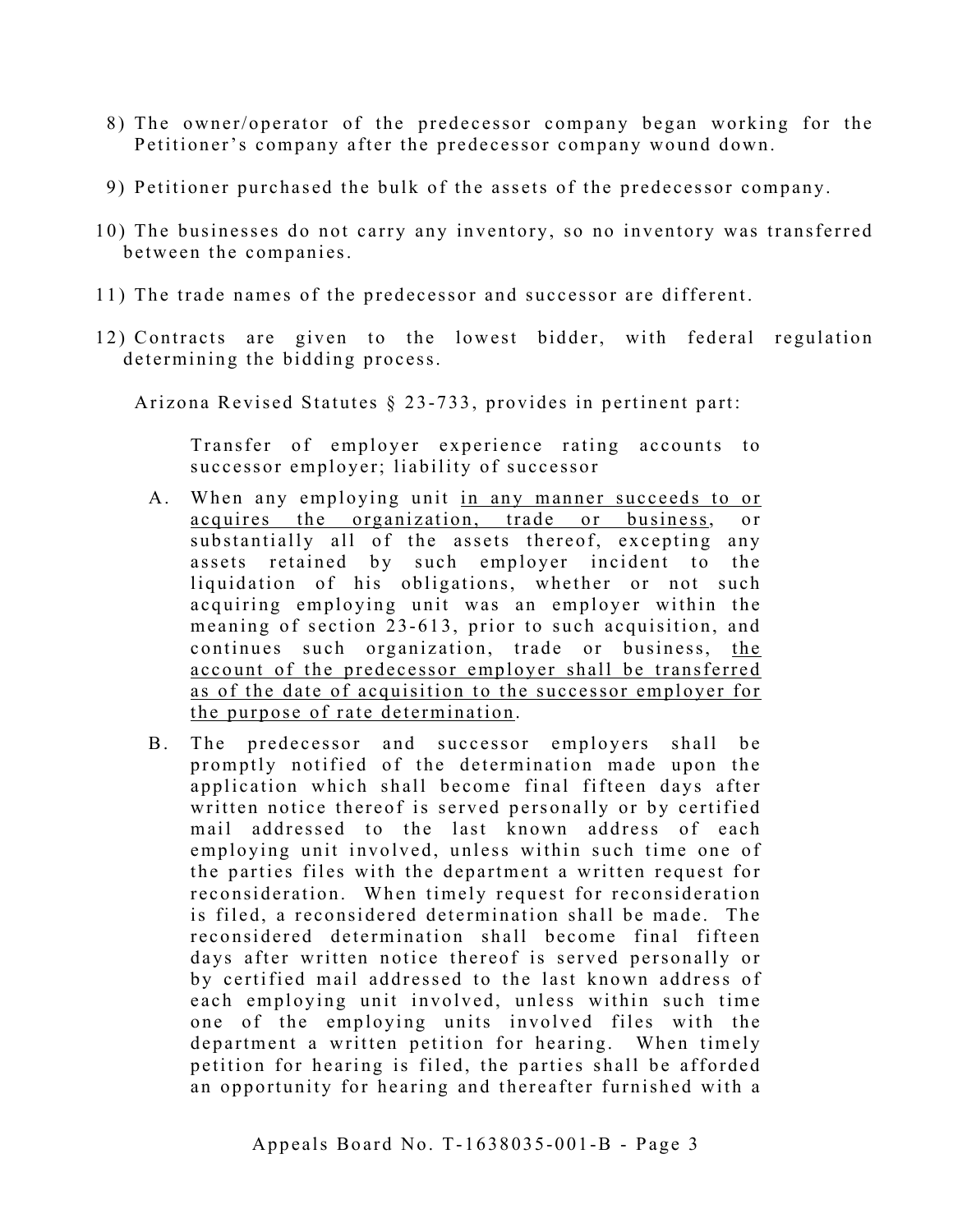decision. The decision shall become final unless a petition for review is filed as provided in section 23 -672.

- \* \* \*
- D. Any individual or organization, including the types of organizations described in section 23 -614, whether or not an employing unit, which in any manner acquires the organization, trade or business, or substantially all of the assets thereof, shall be liable, in an amount not to exceed the reasonable value, as determined by the department, of the organization, trade, business or assets acquired, for any contributions, interest and penalties due or accrued and unpaid by such predecessor employer, except that the department may waive the successor's liability for such unpaid amounts if a determination that the predecessor was subject to this chapter had not been made as provided in section 23-724 prior to the date of acquisition, and such liability on the part of the successor would be against equity and good conscience. [Emphasis added].

\* \* \*

Arizona Administrative Code, Section R6-3-1703(C), provides as follows:

C. Report of changes. Each employer as defined in A.R.S. § 2 3 -613 shall promptly notify the Department in writing of any change in its business operations. Changes include: the acquisition or disposal of all or any part of the business operations or assets; a change in business name or address; bankruptcy or receivership; or any other change pertaining to the operation or ownership of the business operations. The notification shall include the date of change, and the name, address, and telephone number of the person, firm, corporation or official placed in charge of the organization, trade or assets of the business.

Arizona Administrative Code, Section R6-3-1713, provides in pertinent part as follows:

- A. General
	- 1. The manner in which an organization, trade or business is acquired or succeeded to is not determinative of successor status. Business may be acquired or succeeded to "in any manner" which includes, but is not limited to, acquisition by purchase, lease, repossession, bankruptcy

Appeals Board No. T- 1638035 -001 -B - Page 4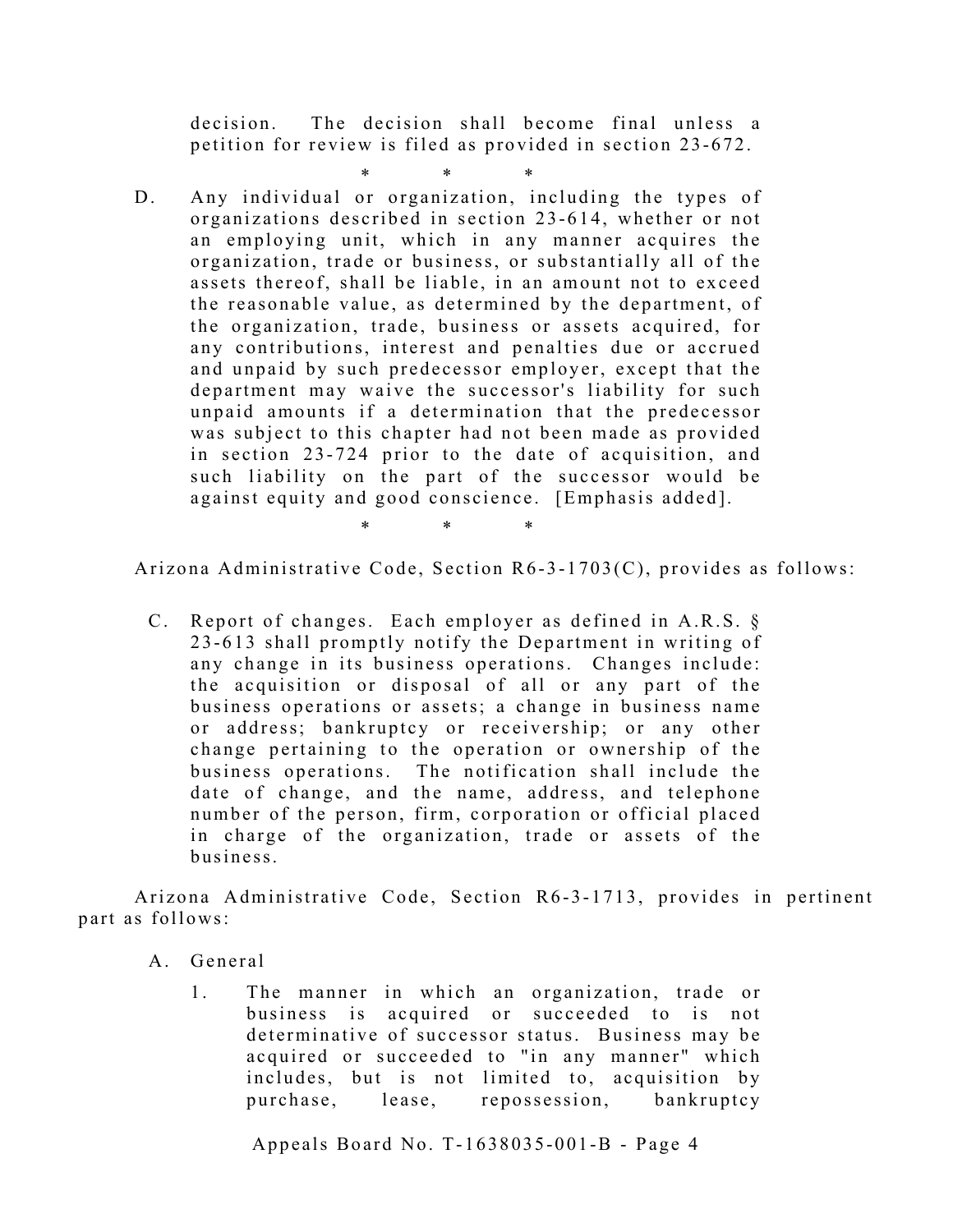proceedings, default, or through the transfer of a third party.

- 2. An "organization, trade or business" as used in A.R.S. §§ 23-613 and 23-733(A) through (D) is acquired if the factors of an employer's organization, trade or business succeeded to are sufficient to constitute an entire existing operating business unit as distinguished from the acquisition of merely dry assets from which a new business may be built. The question of whether an organization, trade or business is acquired is determined from all the factors of the particular case. Among the factors to be considered are:
	- a. The place of business
	- b. The trade name
	- c. The staff of employees
	- d. The customers
	- e. The goodwill
	- f. The inventory
	- g. The accounts receivable/accounts payable
	- h. The tools and fixtures
	- i. Other assets.
- 3. For the purpose of determining successorship status under A.R.S.  $\S$  23-613(A)(3) and 23-733(A) or (B), an individual or employing unit who in any manner acquires or succeeds to all or a part of an organization, trade or business from an employer as defined in  $A.R.S. \S$  23-613 shall be deemed the successor employer provided the organization, trade or business is continued. Continuation of the organization, trade or business shall be presumed if the normal business activity was not interrupted for more than 30 days before or after the date of transfer. …
- B. Special provisions
	- 1. An individual or employing unit shall be determined a successor under the provisions of A.R.S.  $\S$  23-733(A) and receive the experience rating account of the predecessor when the organization, trade or business acquired or succeeded to constitutes all of the predecessor's employment generating enterprise

Appeals Board No. T- 1638035 -001 -B - Page 5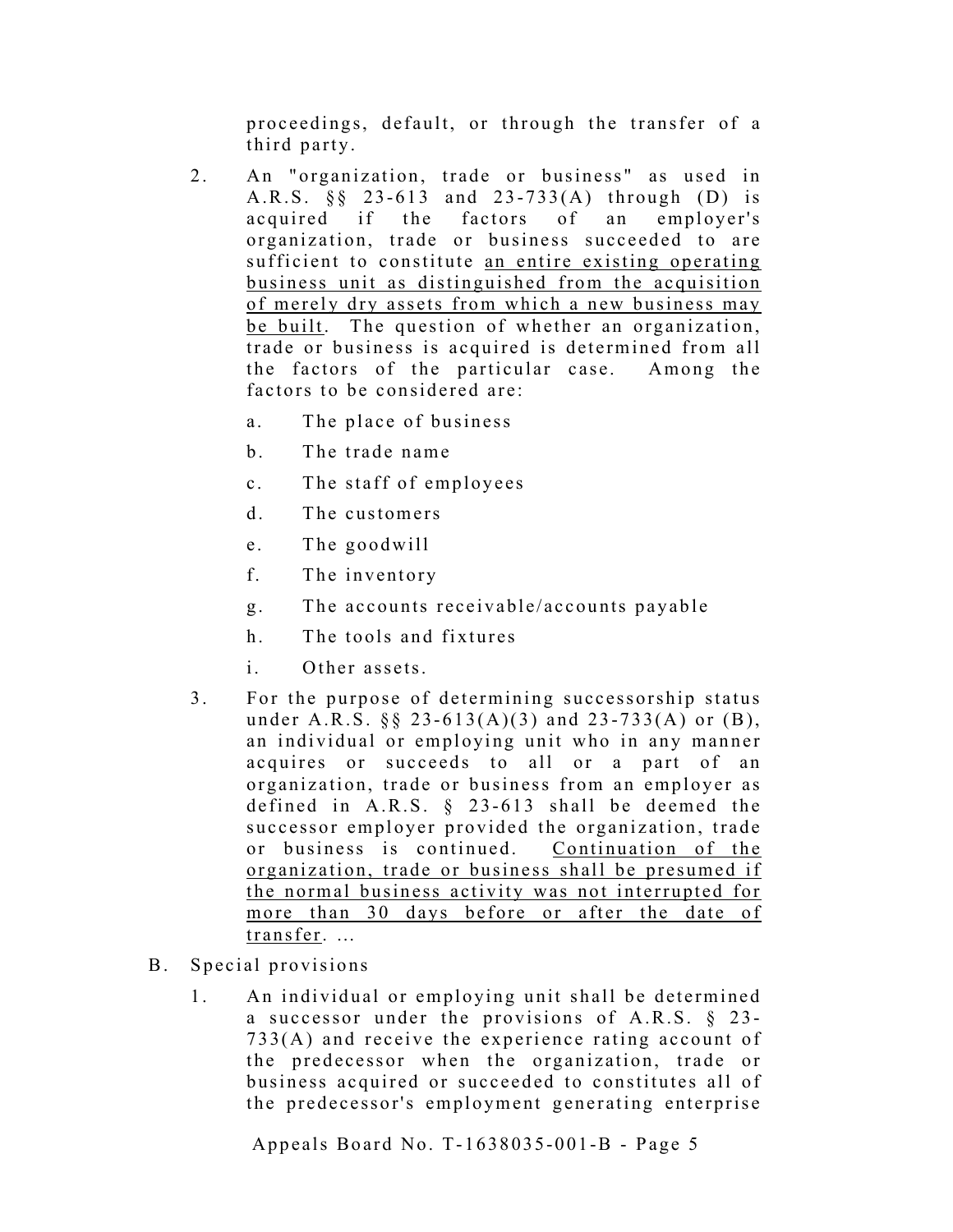upon which the experience rating account was p rimarily established without regard to those factors retained by the predecessor which represent:

- a. Exempt employment; or
- b. Employment necessary for the liquidation of the trade or business; or
- c. Employment arising from the activities establishing another trade or business; or
- d. Employment as a result of an organization, trade or business succeeded to or acquired within two calendar days of the date of transfer of the enterprise upon which the experience rating account is based.

\* \* \*

- C. Transfer of entire business
	- 1. When the Department determines that an individual or employing unit is a successor and shall inherit the experience rating account of the predecessor as provided in A.R.S.  $\S$  23-733(A), the determination shall be subject to the same provisions as determinations made in accordance with A.R.S. § 2 3 -724.
	- 2. When the experience rating account is transferred to the successor, the successor's account shall be charged with benefits determined chargeable as a result of the employment in the organization, trade or business acquired, and the successor's contribution rate shall be determined in accordance with A.R.S.  $\S$  23-733(C) for the calendar year beginning on the date of acquisition.

\* \* \*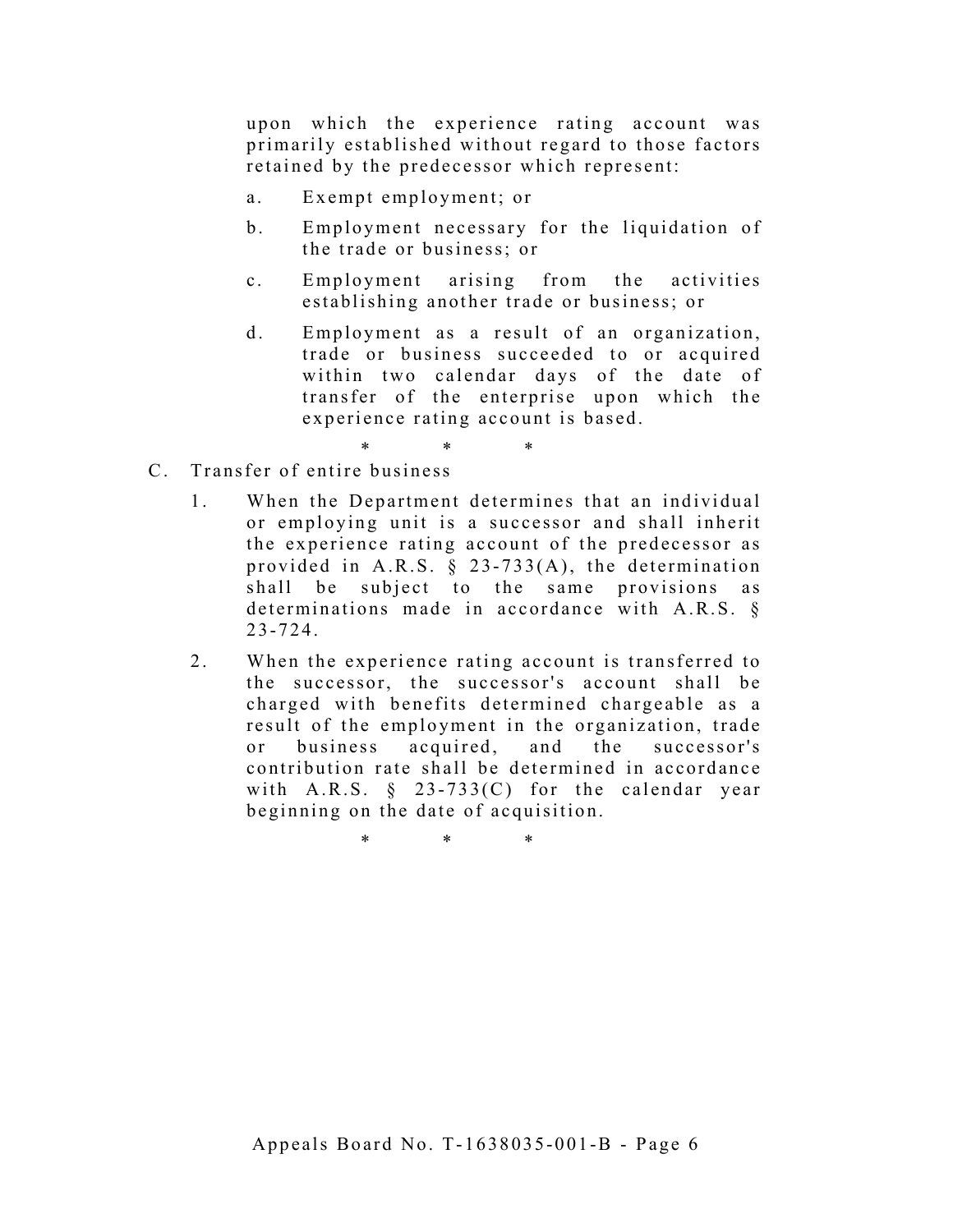- E. Liability for predecessor's debt
	- 1. Notwithstanding subsections (A) and (B) above, when an individual or employing unit in any manner succeeds to or acquires the organization, trade or business, or substantially all of the assets of an employer as defined in A.R.S. § 23 -613, the successor shall be equally liable along with the predecessor for the contributions, interest and penalties due or accrued and unpaid by the predecessor as provided in A.R.S. § 23 -733(D). [Emphasis added].

\* \* \*

The Petitioner testified that she did not purchase the predecessor company and should not be considered a successor employer. However, after applying the relevant Arizona law to the evidence we conclude that the Petitioner is a successor. The Arizona Administrative Code and the Arizona Revised Statutes set forth criteria for determining when a business is considered a successor company.

Applying the statutory and regulatory authority quoted above results in simple concepts: Are the predecessor and successor in the same business? Did the successor buy most of the predecessor's inventory or assets? Did the successor company inherit the name or reputation of the predecessor company? And, did the employees from the predecessor company move over to the successor company?

In this case, the Petitioner's company is in the same business, purchased the predecessor's assets, and used the same employees. Although Petitioner's business did not keep the same name, we conclude that the preponderance of evidence establishes that the Petitioner's business is a successor entity for the tax liability and tax rate of the predecessor entity .

THE APPEALS BOARD **AFFIRMS** the Department's Reconsidered Determination dated August 2, 2019, regarding the successor status of the Petitioner.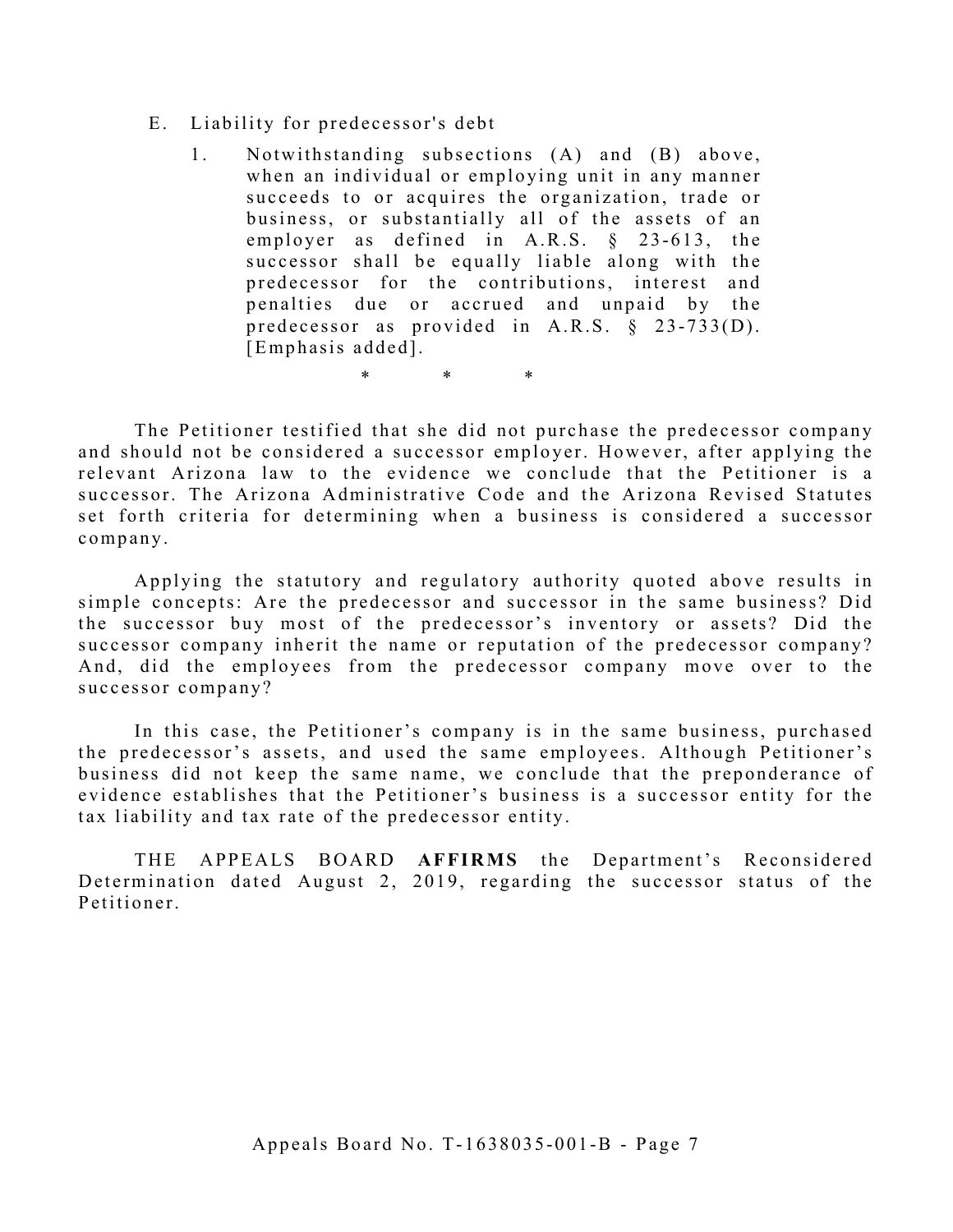The experience rating account of Seller was properly transferred to Petitioner.

DATED: 2/4/2020

#### A PPEALS BOARD

WILLIAM G. DADE, Chairman

JANET L. FELTZ, Member

Vacustiller

NANCY MILLER, Member

Equal Opportunity Employer/Program • Under Titles VI and VII of the Civil Rights Act of 1964 (Title VI & VII), and the Americans with Disabilities Act of 1990 (ADA), Section 504 of the Rehabilitation Act of 1973, the Age Discrimination Act of 1975, and Title II of the Genetic Information Nondiscrimination Act (GINA) of 2008, the Department prohibits discrimination in admissions, programs, services, activities, or employment based on race, color, religion, sex, national origin, age, disability, genetics and retaliation. The Department must make a reasonable accommodation to allow a person with a disability to take part in a program, service or activity. For example, this means if necessary, the Department must provide sign language interpreters for people who are deaf, a wheelchair accessible location, or enlarged print materials. It also means that the Department will take any other reasonable action that allows you to take part in and understand a program or activity, including making reasonable changes to an activity. If you believe that you will not b e able to understand or take part in a program or activity because of your disability, please let us know of your disability needs in advance if at all possible. To request this document in alternative format or for further information about this policy, please contact the Appeals Board Chairman at (602) 771-9036; TTY/TDD Services: 7-1-1. • Free language assistance for DES services is available upon request.

 $\_$ 

#### **RIGHT OF APPEAL TO THE ARIZONA TAX COURT**

This decision by the Appeals Board is the final administrative decision of the Department of Economic Security. However, any party may appeal the decision to the Arizona Tax Court, which is the Tax Department of the Superior Court in Maricopa County. *See*, Arizona Revised Statutes, §§ 12-901 to 12-914.

Appeals Board No. T- 1638035 -001 -B - Page 8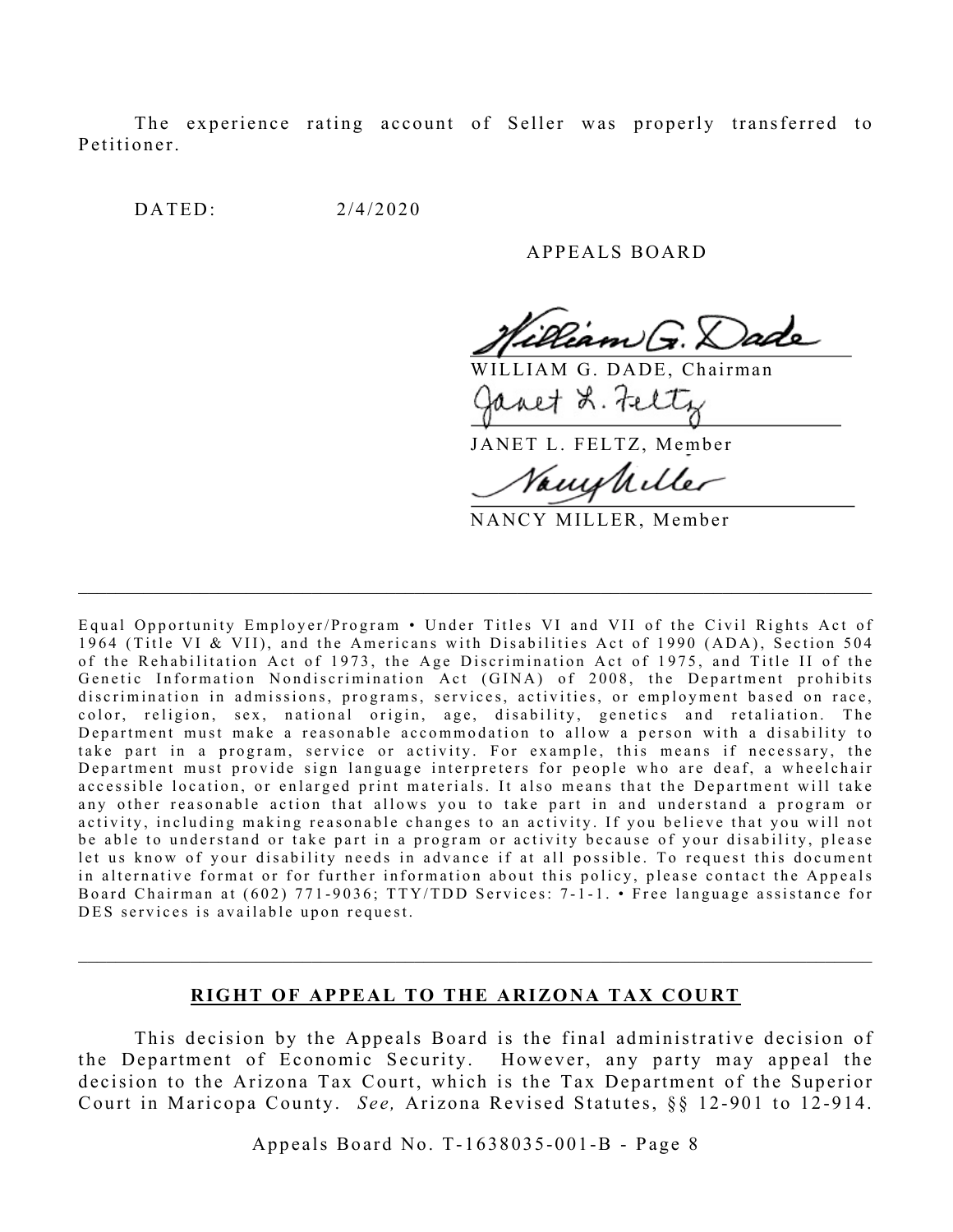If you have questions about the procedures for filing an appeal, you must contact the Arizona Tax Court at 125 W. Washington Street in Phoenix, Arizona 85003-2243. Telephone: **(602) 506 - 3776** .

For your information, we set forth the provisions of Arizona Revised Statutes,  $§$  41-1993(C) and (D):

- C. Any party aggrieved by a decision of the appeals board concerning tax liability, collection or enforcement may appeal to the tax court, as defined in section 12-161, within thirty days after the date of mailing or electronic transmission of the decision. The appellant need not pay any of the tax penalty or interest upheld by the appeals board in its decision before initiating, or in order to maintain an appeal to the tax court pursuant to this section.
- D. Any appeal that is taken to tax court pursuant to this section is subject to the following provisions:
	- 1. No injunction, writ of mandamus or other legal or equitable process may issue in an action in any court in this state against an officer of this state to prevent or enjoin the collection of any tax, penalty or interest.
	- 2. The action shall not begin more than thirty days after the date of mailing or electronic transmission of the appeals board's decision. Failure to bring the action within thirty days after the date of mailing or electronic transmission of the appeals board's decision constitutes a waiver of the protest and a waiver of all claims against this state arising from or based on the illegality of the tax, penalties and interest at issue.
	- 3. The scope of review of an appeal to tax court pursuant to this section shall be governed by section 1 2 -910, applying section 23- 613.01 as that section reads on the date the appeal is filed to the tax court or as thereafter amended. Either party to the action may appeal to the court of appeals or supreme court as provided by law.

# **Call the Appeals Board at (602) 771-9036 with any questions**

Appeals Board No. T- 1638035 -001 -B - Page 9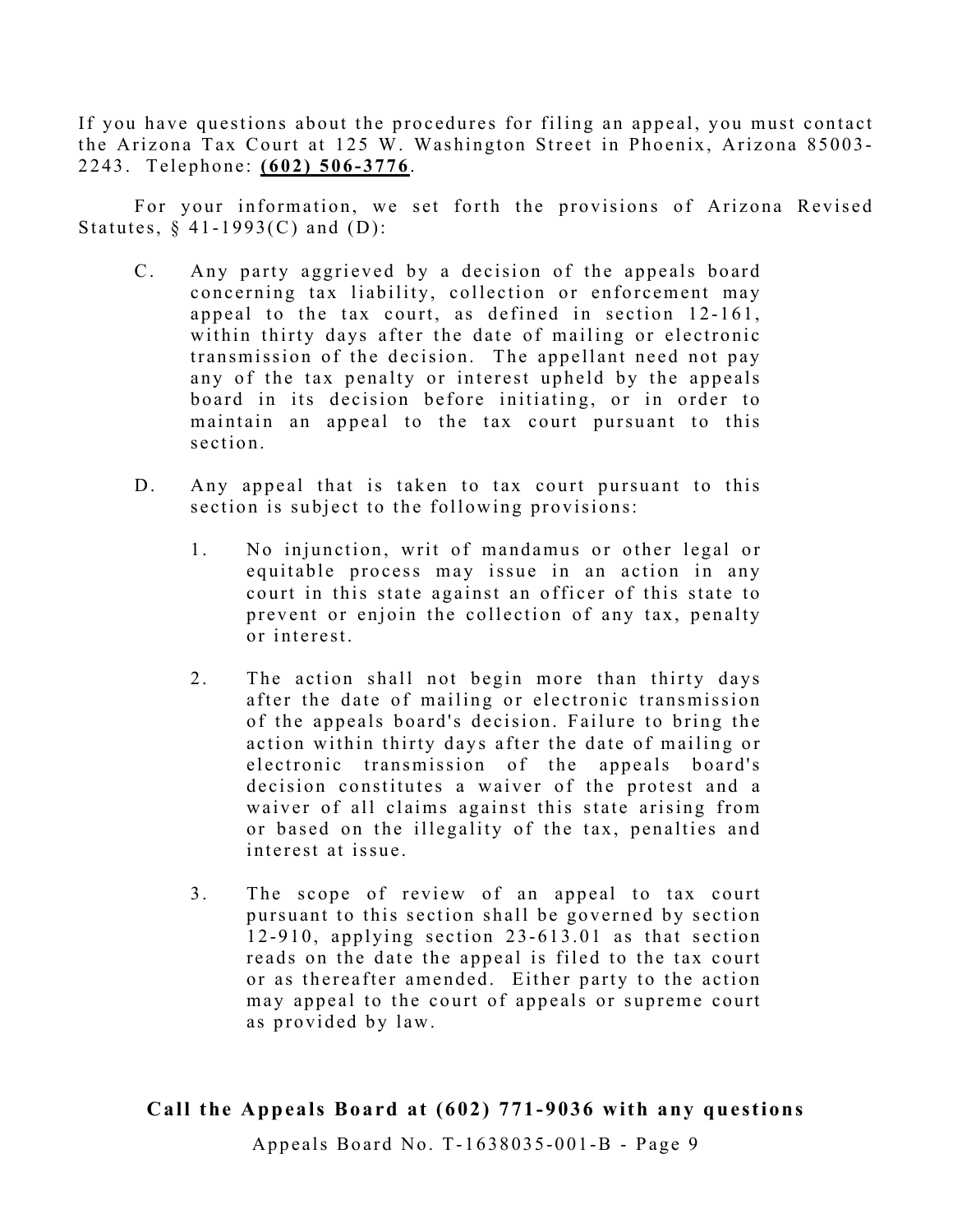A copy of the foregoing was mailed on 02/04/2020 to:

(x) ER:  $XXX$  Acct. No: T-1638035-001-B

 $(x)$   $XXX$ ASSISTANT ATTORNEY GENERAL CFP/CLA 2005 NORTH CENTRAL AVE, MAIL DROP CODE 1911 PHOENIX, AZ 85004

 $\_$  , and the set of the set of the set of the set of the set of the set of the set of the set of the set of the set of the set of the set of the set of the set of the set of the set of the set of the set of the set of th

- $(x)$  XXX, CHIEF OF TAX EMPLOYMENT ADMINISTRATION P O BOX 6028 PHOENIX, AZ 85005 -6028
- $By:$ For The Appeals Board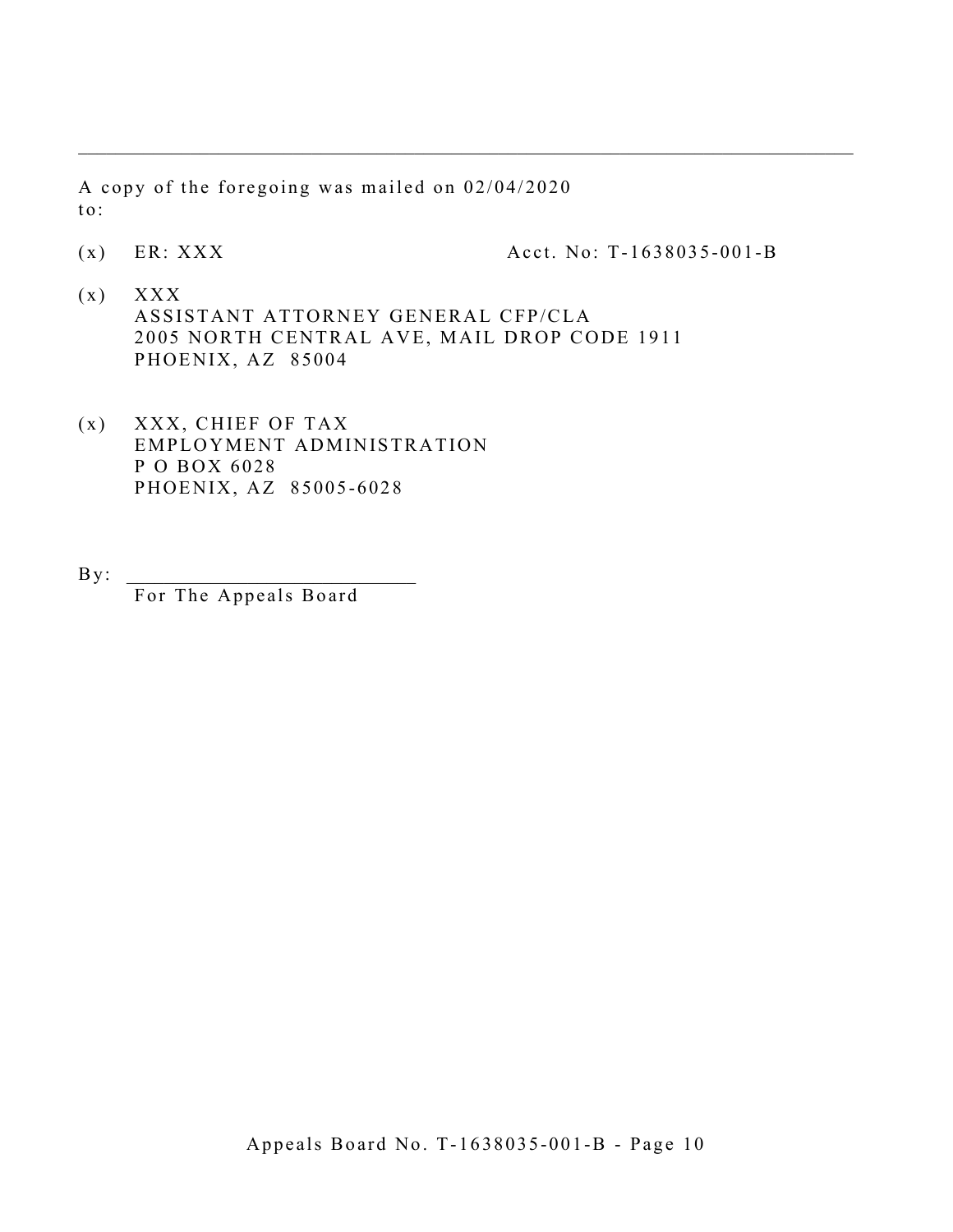**Arizona Department of Economic Security Appeals Board**<br> **Economic Security** 



Appeals Board No. T- 1639880 -001 -B  $\mathcal{L}_\mathcal{L}$  , and the contribution of the contribution of the contribution of the contribution of the contribution of the contribution of the contribution of the contribution of the contribution of the contribution of

XXX XXX XXX STATE OF ARIZONA E S A TAX UNIT c/o XXX, ASST ATTORNEY GENERAL 2005 N. CENTRAL AVE. MAIL DROP 1911 PHOENIX, AZ 85004

Petitioner Department

#### **IMPORTANT --- THIS IS THE APPEALS BOARD'S DECISION**

The Department of Economic Security provides language assistance free of charge. For assistance in your preferred language, please call our Office of Appeals (602) 771 -9036 .

#### **IMPORTANTE --- ESTA ES LA DECISIÓN DEL APPEALS BOARD**

The Department of Economic Security suministra ayuda de los idiomas gratis. Para recibir ayuda en su idioma preferido, por favor comunicarse con la oficina de apelaciones (602) 771 - 9036 .

# **RIGHT TO APPEAL TO THE ARIZONA TAX COURT**

Under Arizona Revised Statutes, § 41-1993, the last date to file an

Application for Appeal is **\*\*\* March 30, 2020 \*\*\*** .

# DECISION **AFFIRMED**

THE **PETITIONER** petitioned for a hearing from the Department's Reconsidered Determination issued on August 12, 2019. The petition for hearing having been timely filed, the Appeals Board has jurisdiction in this matter.

With notice to the parties, a hearing was conducted on January 24, 2020. All parties were given the opportunity to present evidence on the following issues: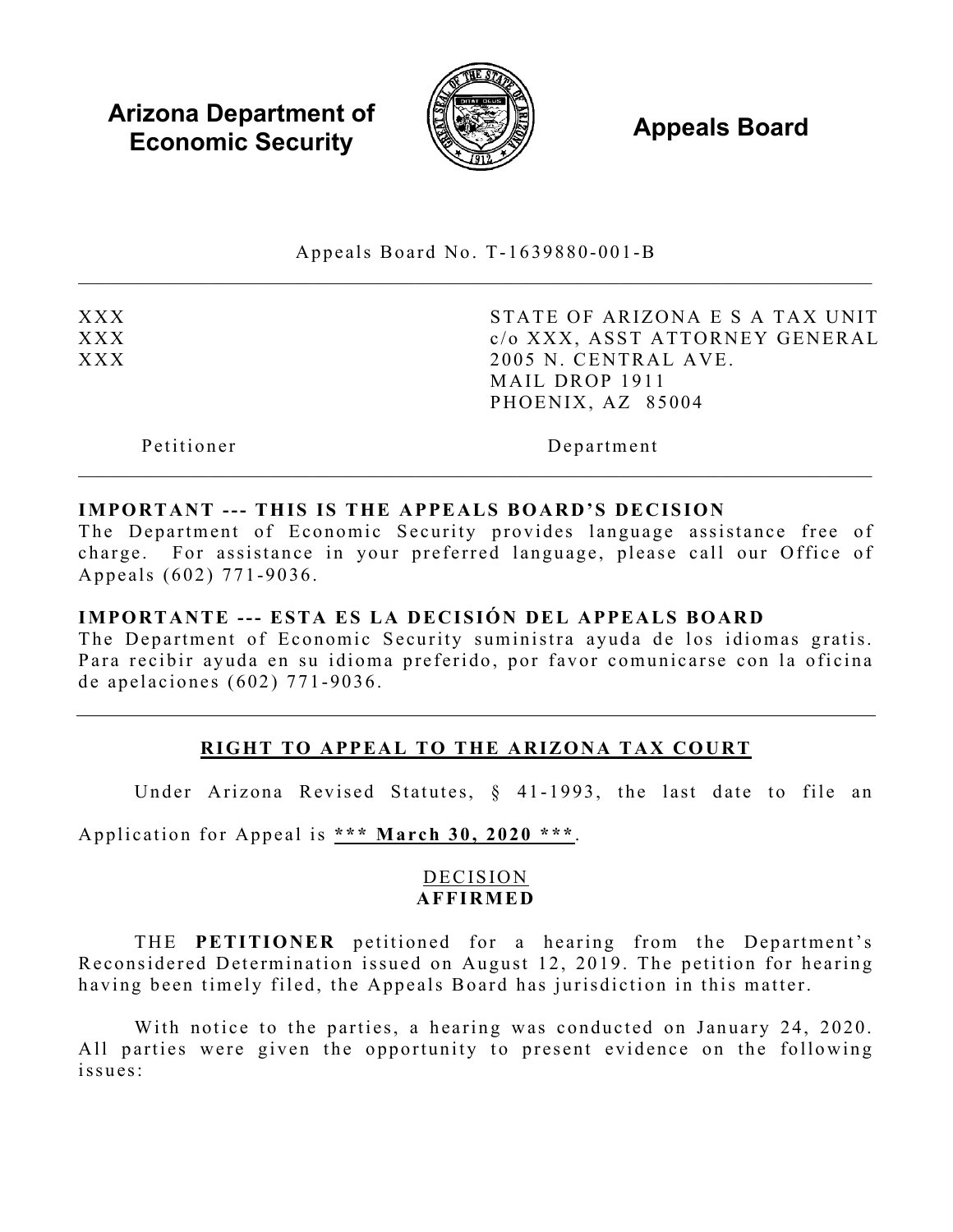- (1) Whether the worker utilized by Petitioner as a janitor was an employee; and
- (2) Whether payments Petitioner made to the worker during the audit period constitute wages, resulting in amounts due in tax, interest, penalties, job training tax, and special assessments.

The Employer appeared with one witness. The Department appeared with counsel and two witnesses, one of whom testified. Seven exhibits were admitted into evidence  $(D1 - D7)$ .

THE APPEALS BOARD FINDS the facts pertinent to the issue before us and necessary to our decision are:

- 1. The Petitioner started his business in 2001 by buying an existing practice. The Worker had been providing janitorial services as an independent contractor cleaning the workplace once a week since 1987. When the Petitioner acquired the business, he continued to use the Worker's cleaning service.
- 2 . In 2003, the Petitioner hired Worker as a dental assistant. The agreement for cleaning did not change. Worker was employed as a dental assistant during business hours and continued to provide normal janitorial services during off hours.
- 3. Worker provides services as a dental assistant employee to Petitioner approximately twenty -four hours per week. Worker spends between two and four hours per week providing janitorial services to the Petitioner.
- 4 . The Petitioner provided the worker with a W-2 form for work as a dental assistant employee and a IRS 1099 form for work performed as a janitorial services provider.

Arizona Administrative Code, Section R6-3-1706, provides in pertinent part as follows:

Combining included and excluded services

Section 23 -615 of the Employment Security Law of Arizona provides that: "'Employment' means any service of whatever nature performed by an employee for the person employing him, . . ."

In conformity with this section, the Department of Economic Security prescribes: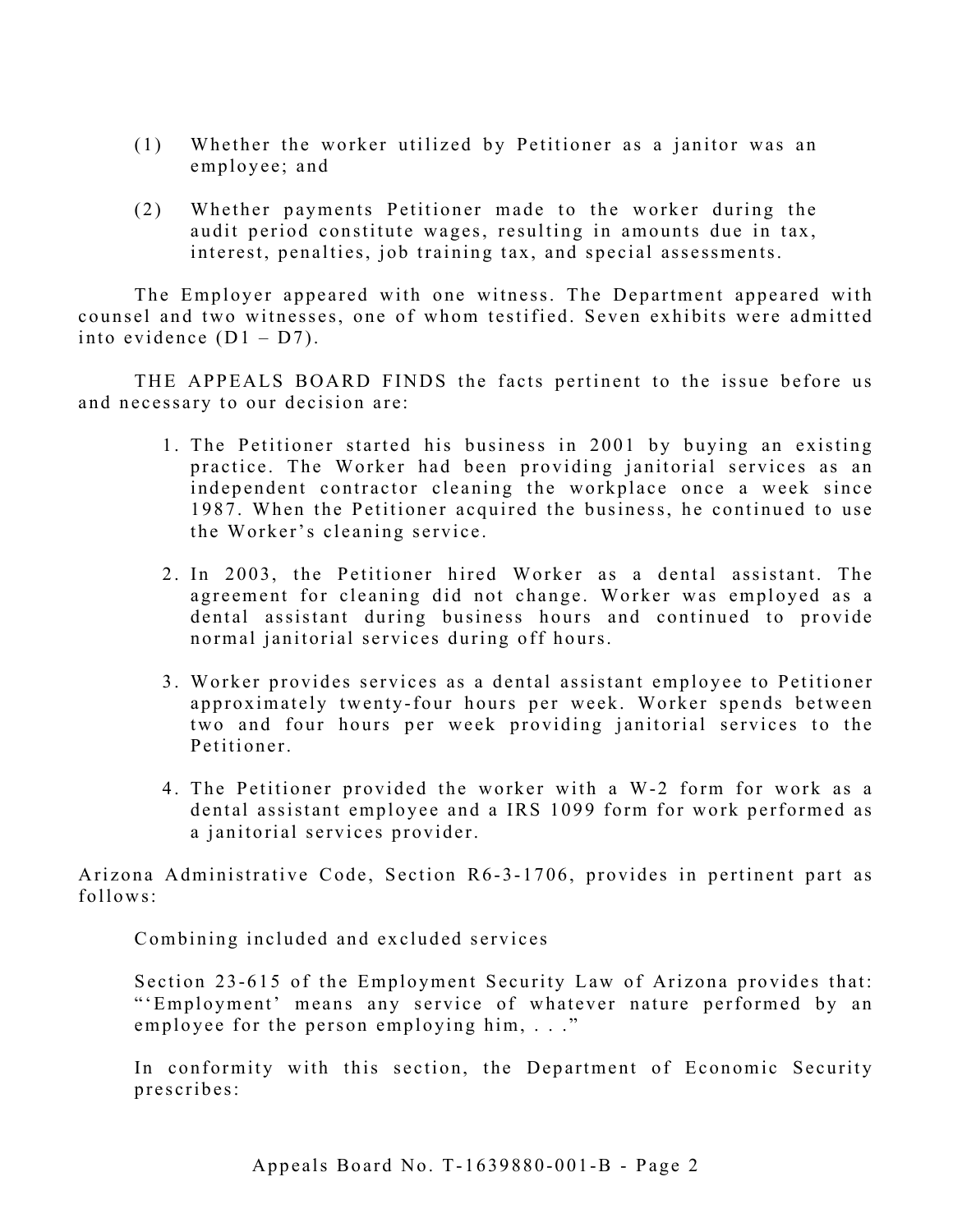A. If 1/2 or more of the services performed during any period by an employee for the person employing him constitutes employment, all of the services of such employee for such period shall be deemed to be employment, but if more than ½ of the services performed during any such pay period by an employee for the person employing him does not constitute employment, then none of the services of such employee for such period shall be deemed to be employment. (Emphasis added)

B. As used in this regulation the term "pay period" means a period of not more than 31 consecutive days for which payment of remuneration is ordinarily made to the employee by the person employing him.

The Petitioner characterized this hearing as an attack on the worker's side business. It is not. Nothing in this decision will affect the worker's business. The sole consequence here is the Petitioner's tax rate, and how it may change if the worker is found to be an employee.

Normally, the determination of whether an individual is working as an independent contractor or an employee is dependent on a series of tests to determine the control and financial liability of the parties. However, in this case, where the worker at issue provides services both as an employee and as an [possible] independent contractor, the Department has resolved any questions with a simple test: in what capacity does the worker provide the bulk of their services? If the worker provides most of their services as an employee, then the worker is treated as an employee. If the worker is providing most of their services as an independent contractor, then the worker is treated as an independent contractor for all work performed.

Here, the worker provided approximately twenty-four hours per week as an employee and only two to four hours per week as an independent contractor. Therefore, the worker must be treated solely as an employee for the purposes of the Petitioner's tax rating.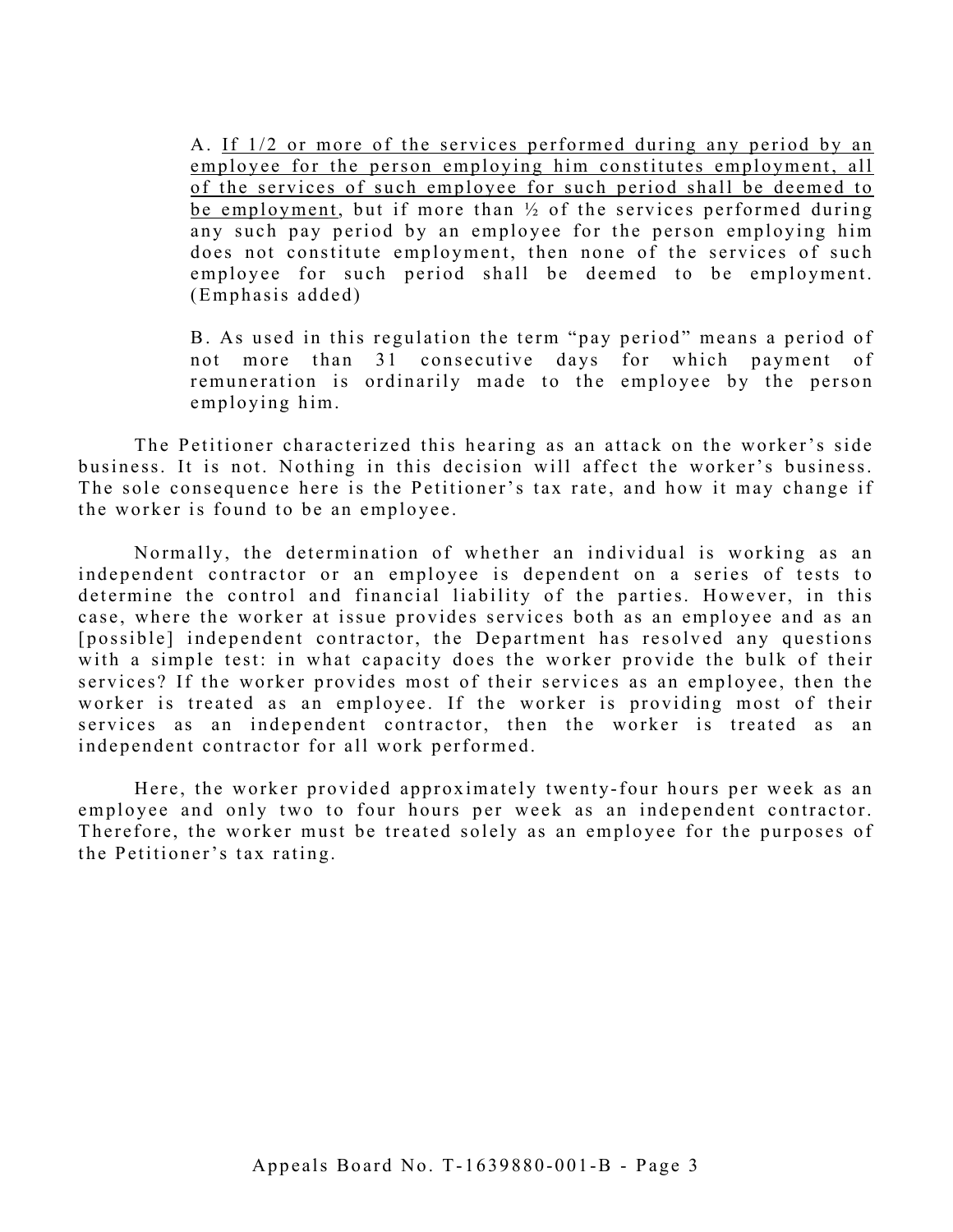THE APPEALS BOARD **AFFIRMS** the Department's Reconsidered Determination dated August 12, 2019. Services performed by the Worker constitute employment and all forms of remuneration paid for such services constitute wages.

DATED: 2/27/2020

APPEALS BOARD

 $(ann)(\pi)$ 

WILLIAM G. DADE, Chairman anet L. Fel

JANET L. FELTZ, Member

Vanishiller

NANCY MILLER, Member

Equal Opportunity Employer/Program • Under Titles VI and VII of the Civil Rights Act of 1964 (Title VI & VII), and the Americans with Disabilities Act of 1990 (ADA), Sec tion 504 of the Rehabilitation Act of 1973, the Age Discrimination Act of 1975, and Title II of the Genetic Information Nondiscrimination Act (GINA) of 2008, the Department prohibits discrimination in admissions, programs, services, activities, or employment based on race, color, religion, sex, national origin, age, disability, genetics and retaliation. The Department must make a reasonable accommodation to allow a person with a disability to take part in a program, service or activity. For example, this me ans if necessary, the Department must provide sign language interpreters for people who are deaf, a wheelchair accessible location, or enlarged print materials. It also means that the Department will take any other reasonable action that allows you to take part in and understand a program or activity, including making reasonable changes to an activity. If you believe that you will not be able to understand or take part in a program or activity because of your disability, please let us know of your disability needs in advance if at all possible. To request this document in alternative format or for further information about this policy, please contact the Appeals Board Chairman at (602) 771-9036; TTY/TDD Services: 7-1-1. • Free language assistance for DES services is available upon request.

 $\mathcal{L}_\mathcal{L}$  , and the contribution of the contribution of the contribution of the contribution of the contribution of the contribution of the contribution of the contribution of the contribution of the contribution of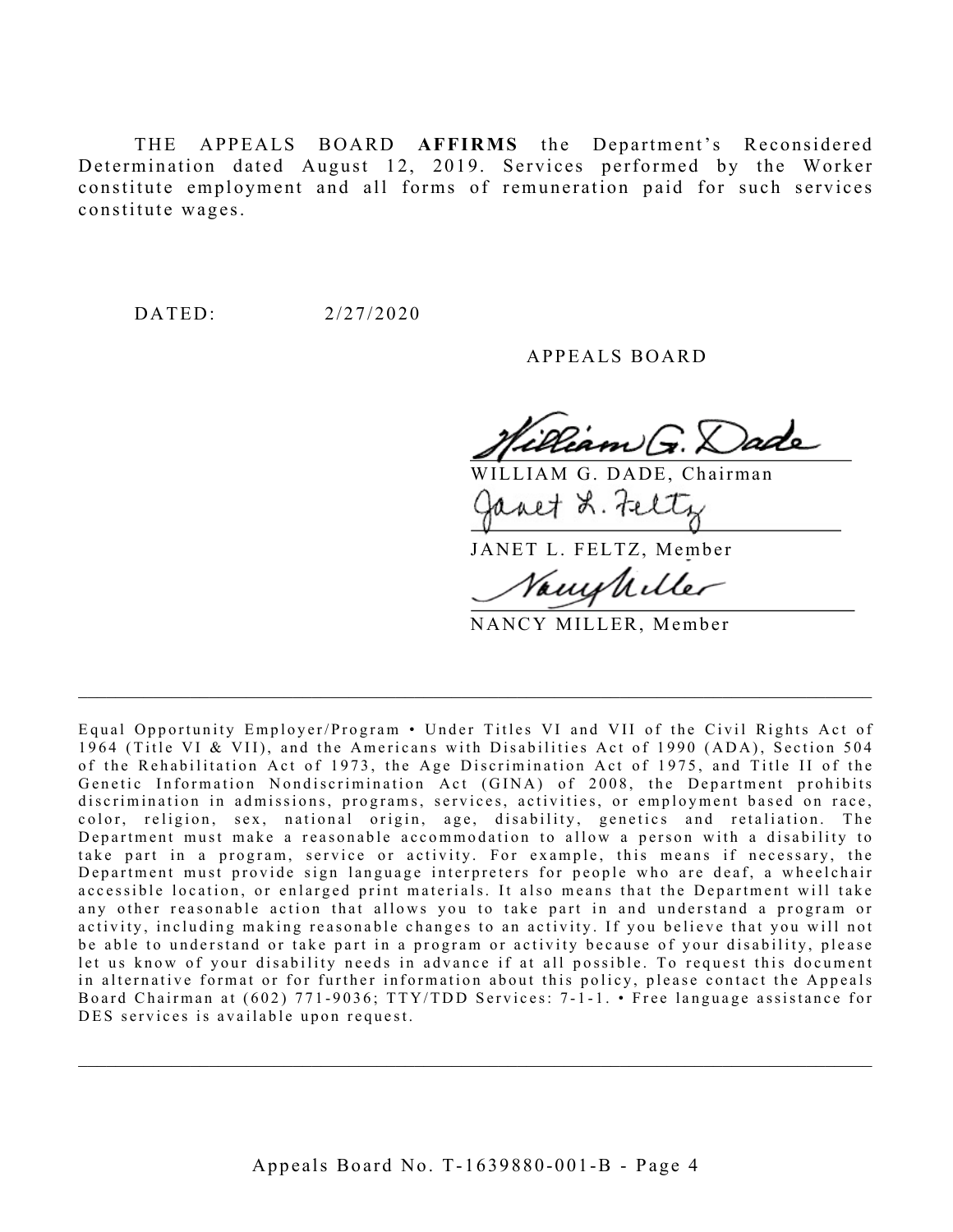#### **RIGHT OF APPEAL TO THE ARIZONA TAX COURT**

This decision by the Appeals Board is the final administrative decision of the Department of Economic Security. However, any party may appeal the decision to the Arizona Tax Court, which is the Tax Department of the Superior Court in Maricopa County. *See*, Arizona Revised Statutes, §§ 12-901 to 12-914. If you have questions about the procedures for filing an appeal, you must contact the Arizona Tax Court at 125 W. Washington Street in Phoenix, Arizona 85003 - 2243. Telephone: **(602) 506 - 3776** .

For your information, we set forth the provisions of Arizona Revised Statutes,  $§$  41-1993(C) and (D):

- C. Any party aggrieved by a decision of the appeals board concerning tax liability, collection or enforcement may appeal to the tax court, as defined in section 12-161, within thirty days after the date of mailing or electronic transmission of the decision. The appellant need not pay any of the tax penalty or interest upheld by the appeals board in its decision before initiating, or in order to maintain an appeal to the tax court pursuant to this section.
- D. Any appeal that is taken to tax court pursuant to this section is subject to the following provisions:
	- 1. No injunction, writ of mandamus or other legal or equitable process may issue in an action in any court in this state against an officer of this state to prevent or enjoin the collection of any tax, penalty or interest.
	- 2. The action shall not begin more than thirty days after the date of mailing or electronic transmission of the appeals board's decision. Failure to bring the action within thirty days after the date of mailing or electronic transmission of the appeals board's decision constitutes a waiver of the protest and a waiver of all claims against this state arising from or based on the illegality of the tax, penalties and interest at issue.
	- 3. The scope of review of an appeal to tax court pursuant to this section shall be governed by section  $12-910$ , applying section  $23-613.01$  as that section reads on the date the appeal is filed to the tax court or as thereafter amended. Either party to the action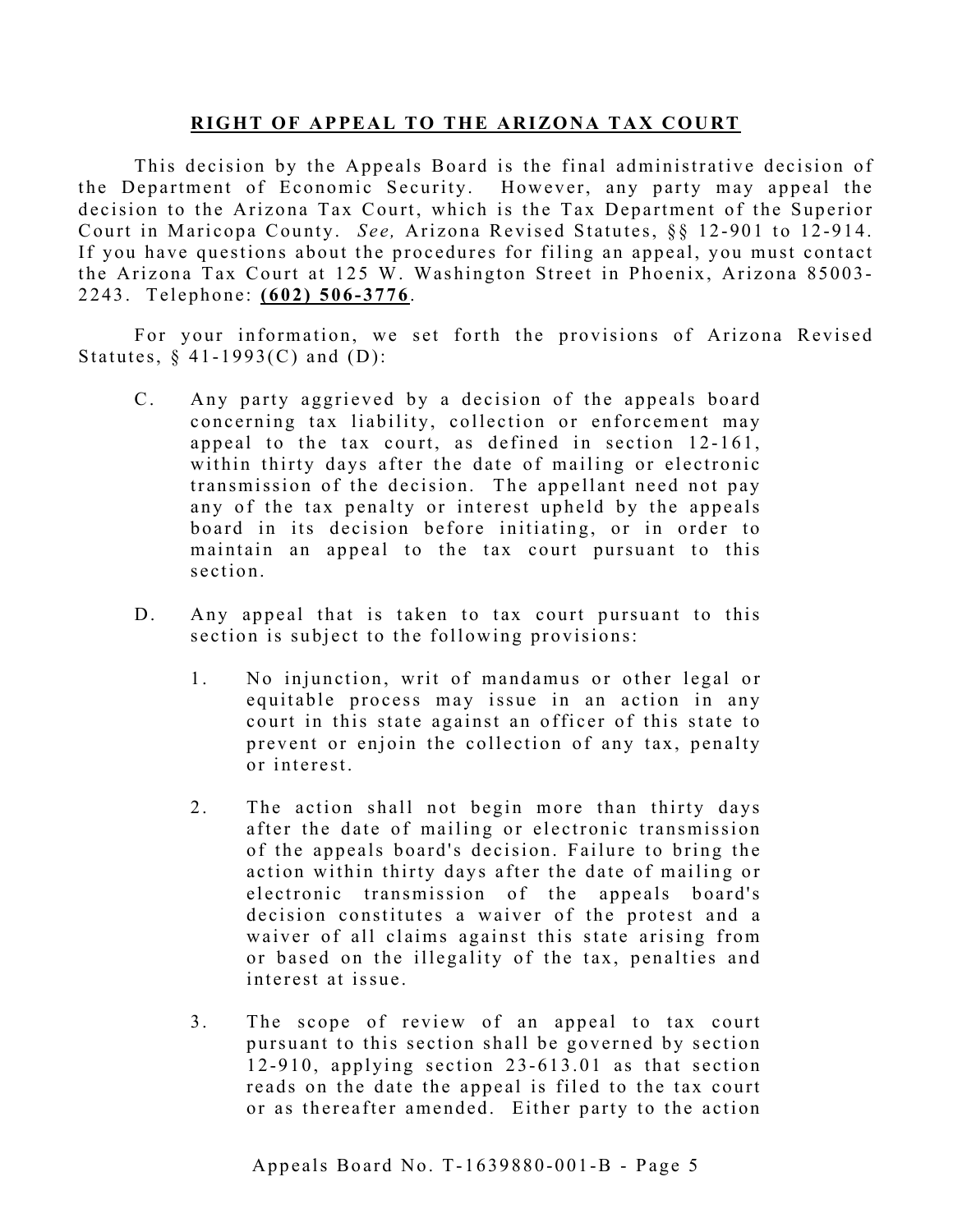may appeal to the court of appeals or supreme court as provided by law.

**Call the Appeals Board at (602) 771-9036 with any questions**

 $\_$  , and the set of the set of the set of the set of the set of the set of the set of the set of the set of the set of the set of the set of the set of the set of the set of the set of the set of the set of the set of th

A copy of the foregoing was mailed on 2/27/2020 to:

(x) ER: XXX. Acct. No: T- 1639880 -001 -B

- $(x)$   $XXX$ ASSISTANT ATTORNEY GENERAL CFP/CLA 2005 NORTH CENTRAL AVE, MAIL DROP CODE 1911 PHOENIX, AZ 85004
- $(x)$  XXX, CHIEF OF TAX EMPLOYMENT ADMINISTRATION P O BOX 6028 PHOENIX, AZ 85005 -6028
- $\mathbf{By:}$

For The Appeals Board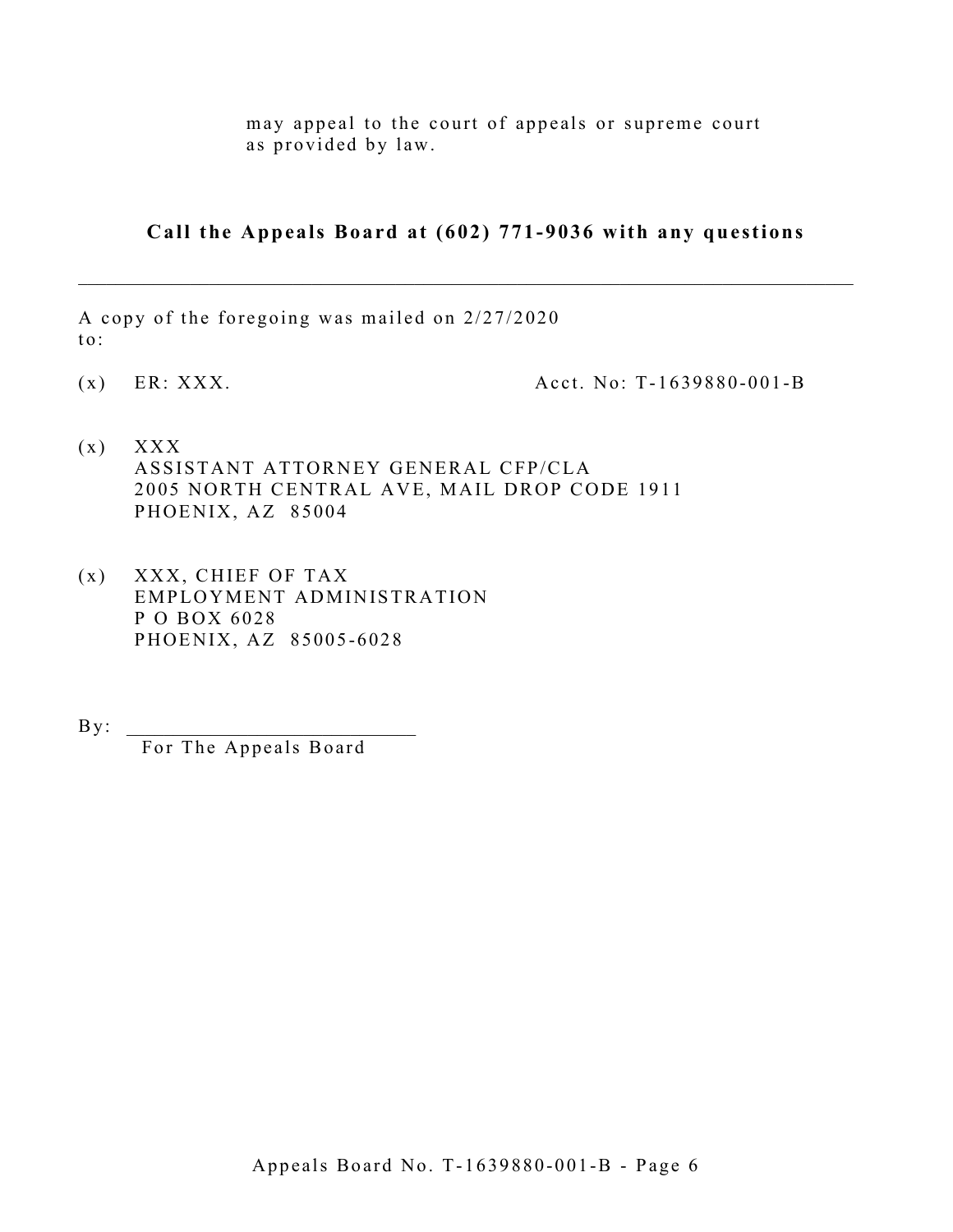**2nd QUARTER OF CALENDAR YEAR 2020**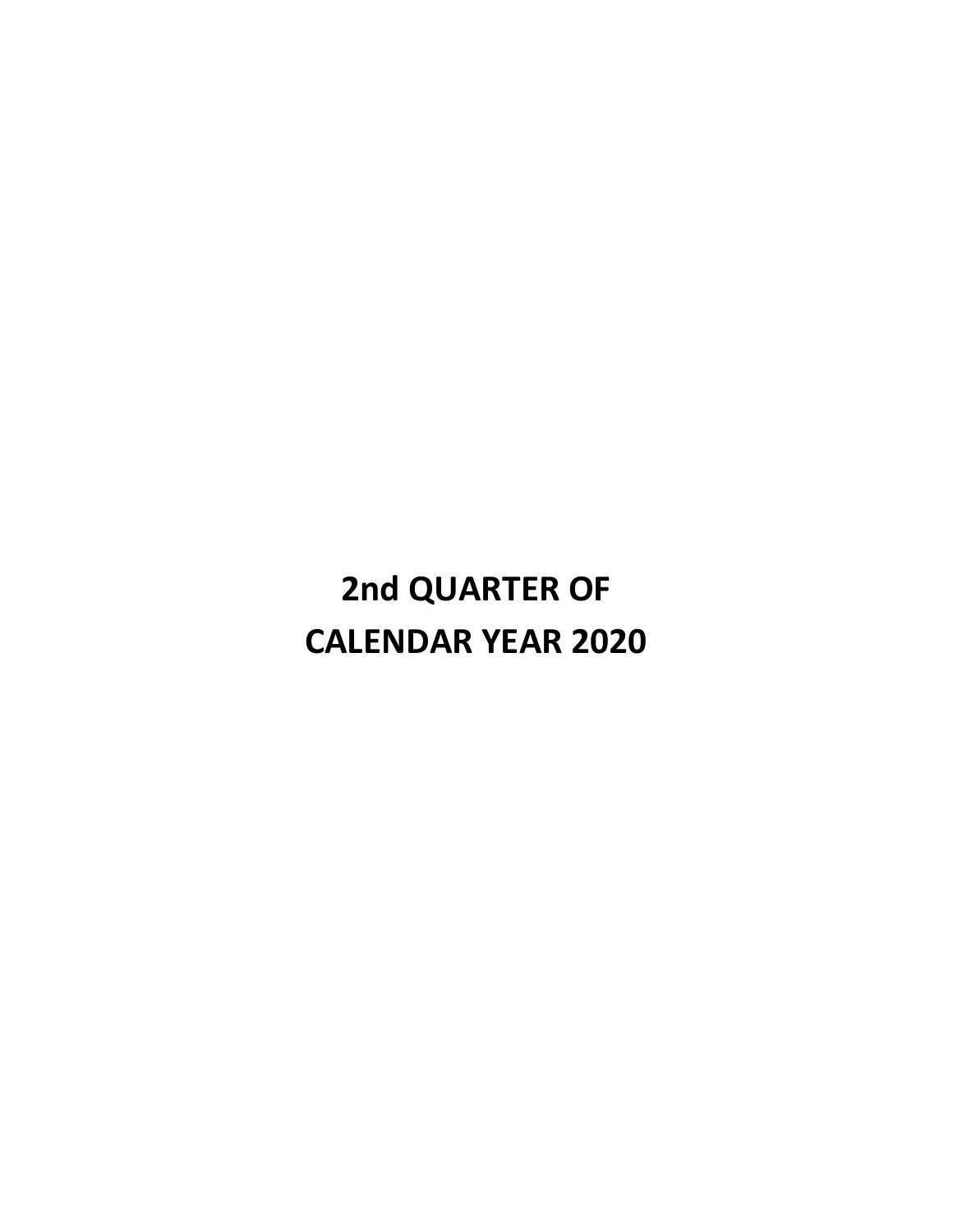**Arizona Department of Economic Security** 



**Appeals Board** 

Appeals Board No. T-1629122-001-B

**XXXX** 

STATE OF ARIZONA E S A TAX UNIT **XXX ASSISTANT ATTORNEY GENERAL CFP/CLA XXXX** PHOENIX, AZ 85004

Petitioner

Department

# **IMPORTANT --- THIS IS THE APPEALS BOARD'S DECISION**

The Department of Economic Security provides language assistance free of charge. For assistance in your preferred language, please call our Office of Appeals (602) 771-9036.

# IMPORTANTE --- ESTA ES LA DECISIÓN DEL APPEALS BOARD

The Department of Economic Security suministra ayuda de los idiomas gratis. Para recibir ayuda en su idioma preferido, por favor comunicarse con la oficina de apelaciones (602) 771-9036.

# RIGHT TO APPEAL TO THE ARIZONA TAX COURT

Under Arizona Revised Statutes, § 41-1993, the last date to file an

Application for Appeal is \*\*\* June 15, 2020 \*\*\*.

# **DECISION REVERSED**

The PETITIONER petitions for review of the Department's March 27, 2019 Reconsidered Determination of Unemployment Insurance Liability which held that the Petitioner is liable for Arizona Unemployment Insurance (UI) taxes under A.R.S. § 23-613.

The petition was filed on time, and the Appeals Board has jurisdiction under A.R.S. § 23-724.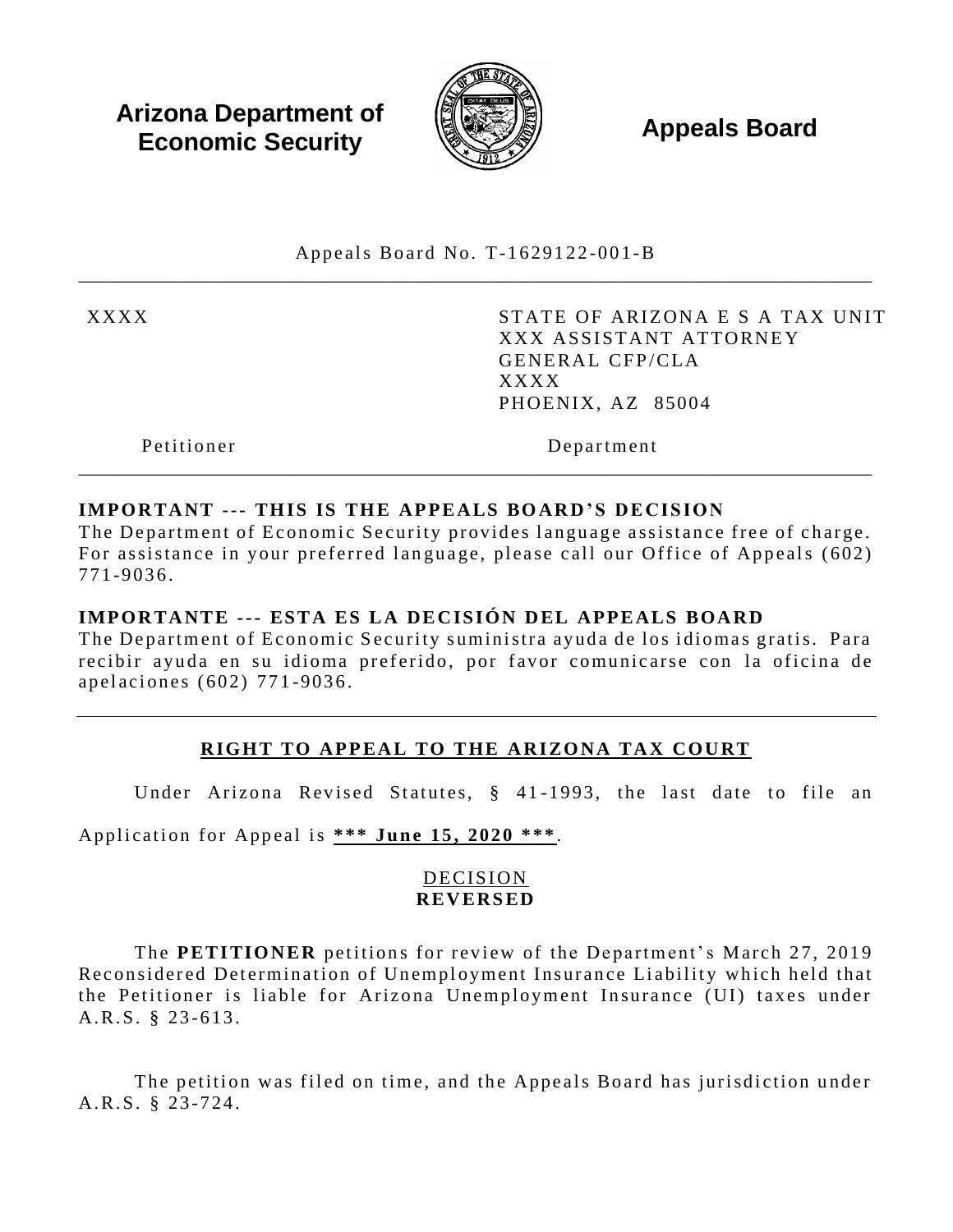The parties waived their right to an evidentiary hearing and agreed to have this matter decided by the Appeals Board based solely on the parties' written submissions, including documentary evidence. In accordance with the briefing schedule ordered by the Board on September 25, 2019, the Petitioner filed its Opening Brief on October 14, 2019, the Department filed its Response Brief on November 6, 2019, and the Petitioner filed its Rebuttal Brief on November 13, 2019.

The Petitioner offered exhibits P-1 through P-6 and the Department offered exhibits D-1 through D-10. The Appeals Board admits in evidence all the exhibits offered by the parties.

THE APPEALS BOARD FINDS the following facts based upon the record and the stipulation of the parties:

- 1. Petitioner is an Arizona domestic limited liability company (LLC).
- 2. Petitioner's sole member is the xxx Trust.
- 3. XXX Trust's sole trustee is XX.
- 4. Petitioner's sole manager is XX.
- 5. XX. is a member of XXXX (XX).
- $6.$  XX. resides on the XXX.
- 7. Petitioner is not owned by XXX or any subdivision or subsidiary of X.
- 8. Petitioner is licensed to do business by XXX.
- 9. Petitioner operates businesses located only and entirely within the XX.
- 10. Petitioner's operations are conducted entirely within Indian Country as that term is defined by 18 U.S.C. § 1151.
- 11. XX. is not a member of XXX.
- 12. Petitioner compensated XX. for services she provided Petitioner from about July 1, 2016 through September 30, 2016.
- 13. Petitioner employed at least one individual for some portion of a day in each of 20 different calendar weeks in either calendar year 2019 or calendar year 2018, including non-consecutive weeks.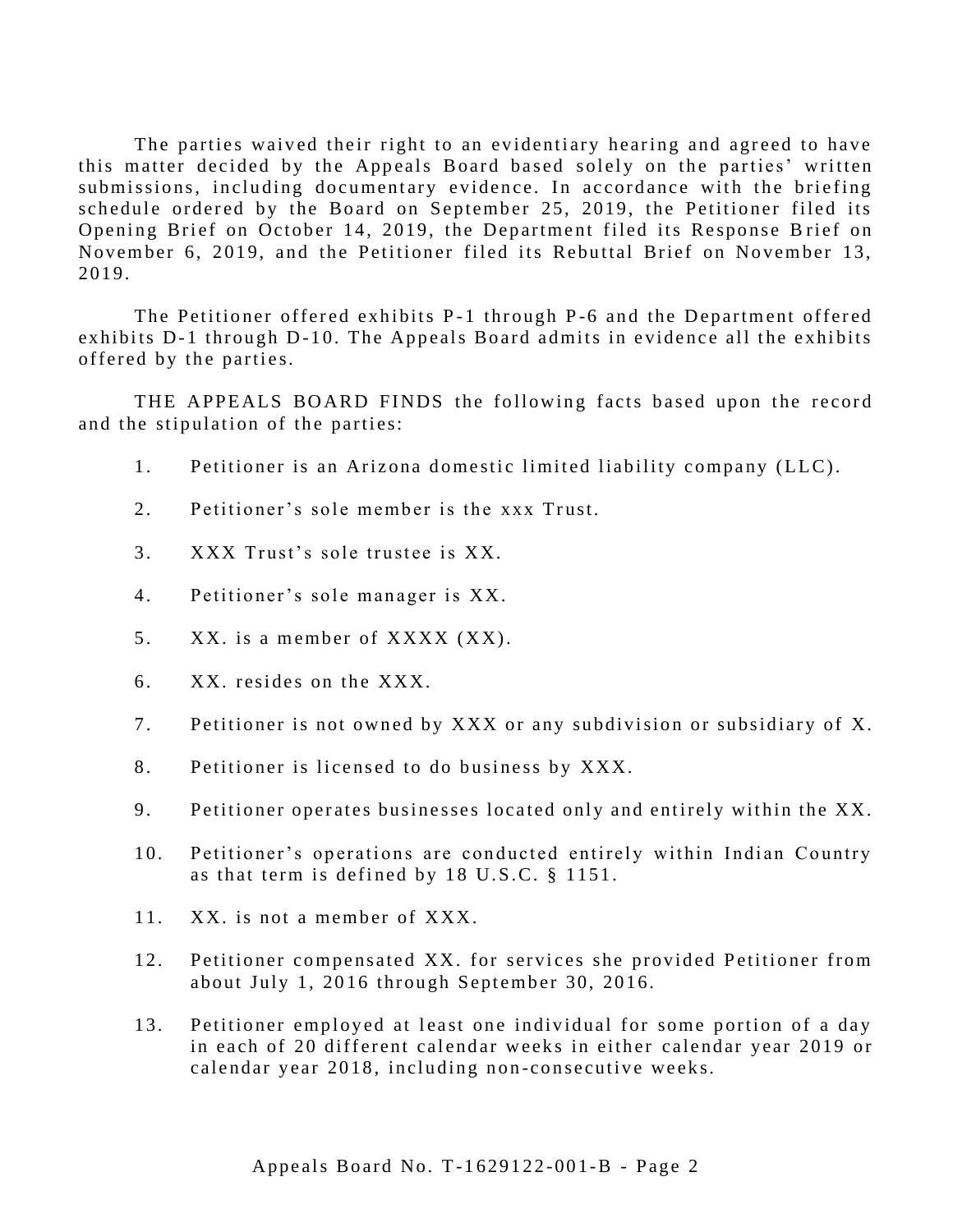- 14. Petitioner, in any calendar quarter in either calendar year 2019 or calendar year 2018, paid for service in employment wages of \$1,500 or more.
- 15. Petitioner engages in commercial transactions with the general public, including persons who are not tribal entities or members.

In addition to the facts set forth above, the parties stipulated to the following legal conclusion: the legal incidence of the Arizona unemployment compensation taxes under  $A.R.S. \S 23-613$  falls on employers.

We have carefully reviewed the record in this case and have considered the contentions raised in the petition.

The issue properly before this Board is whether the Petitioner is liable for Arizona Unemployment Insurance (UI) taxes under A.R.S. § 23-613.

This case presents important questions involving potentially conflicting public policies: tribal sovereignty versus Arizona's commitment, set forth in A.R.S. § 23-601, to prevent the spread and lighten the burden of involuntary unemployment. In balancing these policies, we are guided by the Supreme Court's statement in *Montana v. Blackfeet Tribe*, 471 U.S.759,764 (1985), that "[t]he Constitution vests the Federal Government with exclusive authority over relations with Indian tribes... and in recognition of the sovereignty retained by Indian tribes even after formation of the United States, Indian tribes and individuals generally are exempt from state taxation within their own territory." The Court has also held that statutes are to be construed liberally in favor of the Indians, with ambiguous provisions interpreted to their benefit, *County of Yakima v. Confederated Tribes* and Bands of the Yakima Indian Nation, 502 U.S.251, 258 (1992). These principles form the background and the context for our consideration of the issues presented.

The Department's Reconsidered Determination (RD) found that XX. was an employee of Petitioner and that Petitioner is an "employer" within the meaning of A.R.S. § 23-613, because Petitioner had gross payroll of at least \$1,500 in a calendar quarter or employment of one or more employees for 20 weeks. The RD further found that there are no provisions of A.R.S.  $\S$   $\S$   $23-613$ ,  $23-613.01$  or 23-617 stating that a business owned and operated by a tribal member is not an "employer" or that employment for such a business is exempt. Finally, the RD stated that 26 U.S.C.  $\S$  3309(d) makes UI coverage mandatory for tribal governments and business enterprises wholly owned by Indian tribes. The RD concluded that because coverage is mandatory for Indian tribes, it must also be mand atory for privately owned businesses on tribal land, such as Petitioner.

Citing *Oklahoma Tax Commission v. Chickasaw Nation*, 515 U.S. 450 (1995) Petitioner argues that the Department lacks the jurisdiction, by virtue of federal law, to impose UI taxes on Petitioner.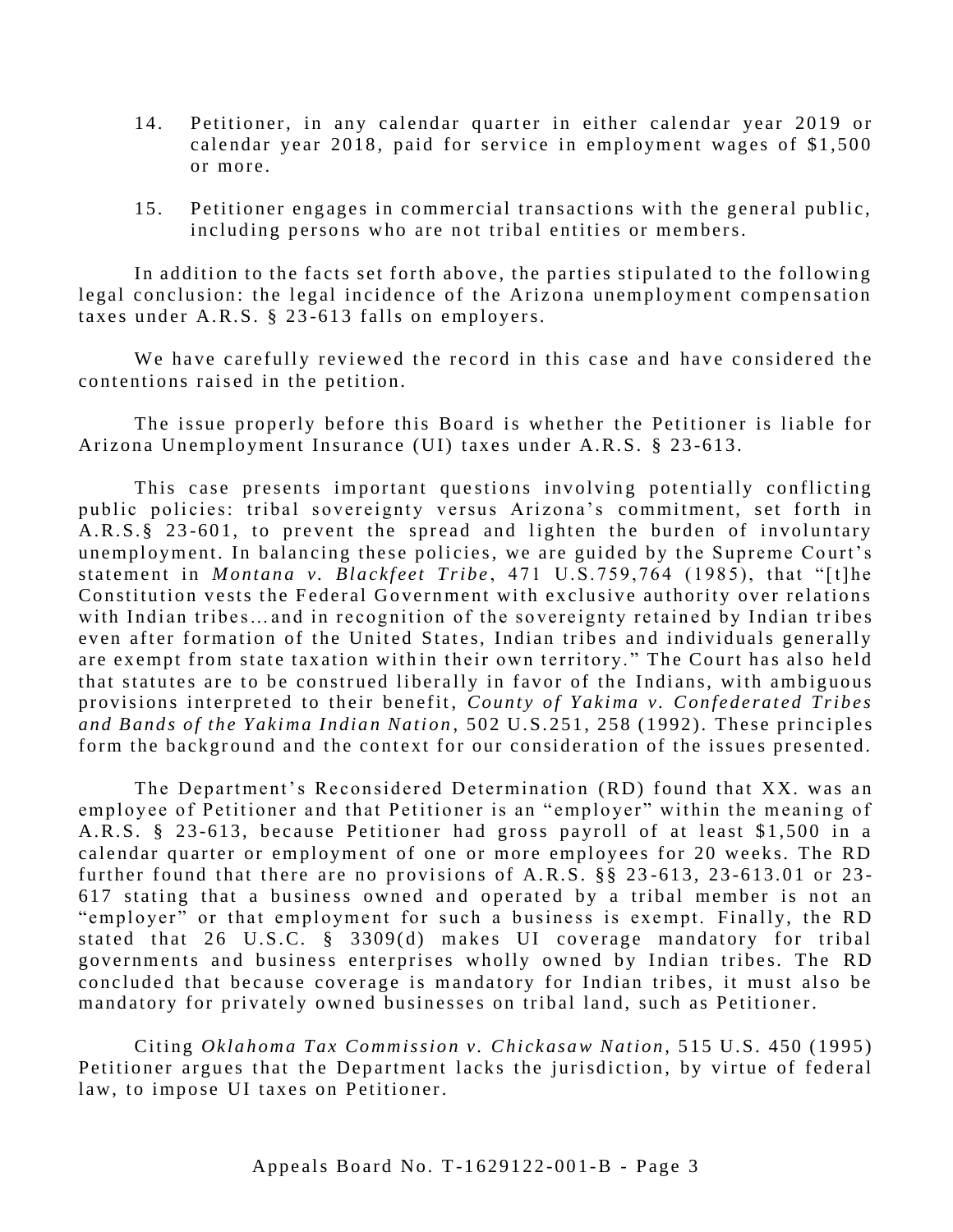*Chickasaw* identifies two different approaches used in Indian tax cases to determine the enforceability of a tax. The first approach, applied by the Court in *White Mountain Apache Tribe v Bracker*, 448 U.S. 136 (1980), is used if the legal incidence of the tax in question rests on non-Indians. When that is the case, federal, state, and tribal interests are balanced to determine whether the tax may be imposed. Under the *Bracker* test, a state will sometimes be permitted to impose a tax, particularly when the state interests involved are particularly strong. The second approach applies only if a tribe or tribal members bear the incidence of the tax. If that is true, a more categorical rule is used: absent clear congressional authorization, a State is without power to tax reservation lands and reservation Indians. Using the categorical rule, taxes will be invalid, unless there is clear congressional authority for the tax.

The parties stipulated that: (1) the sole trustee of the XXX is XX.; (2) XX. is a member of XX; (3) XX. resides on XX; (4) Petitioner operates businesses located only and entirely within the  $XX$ ; and  $(5)$  the legal incidence of the Arizona unemployment taxes under A.R.S. § 23-613 falls on employers. Petitioner contends that the Department has stipulated to all the elements necessary to trigger application of the *Chickasaw* categorical rule.

The final premise of Petitioner's argument is that Congress has not clearly authorized Arizona to impose UI taxes on businesses owned by tribal members. Petitioner cites *Montana v. Blackfeet Tribe*, 471 U.S. 759, 765 (1985) for the proposition that congressional authorization for a state to tax tribal members will be found only when the U.S. Congress has made its authorization "unmistakably clear." Petitioner cites numerous cases where no such authorization has been found and states that it finds nothing in the provisions of the Federal Unemployment Tax Act (FUTA) providing such authorization. Petitioner concludes that there is no unmistakably clear authorization for states to impose UI taxes on tribal member owned businesses.

Based on the foregoing, Petitioner concludes that the Department lacks the authority to impose UI taxes on the Petitioner.

The Department agrees that the legal incidence of Arizona's UI taxes falls on employers. However, the Department argues that the Petitioner, the employer in this case, is neither a tribe nor a member of a tribe. Therefore, Petitioner is a non-Indian and, in determining the validity of the UI tax, the *Bracker* interest balancing test must be used rather than the *Chickasaw* categorical rule.

Citing *Turner v. City of Flagstaff*, 226 Ariz. 341, 247 P.3d 1011 (App. 2011), the Department argues that as an LLC, Petitioner is a separate legal entity from the XX, its sole member. It is also separate from  $XX<sub>1</sub>$ , the sole trustee. The Department contends that Petitioner cannot be a member of the XX because under the tribe's constitution, only a natural person can be a member of the tribe. The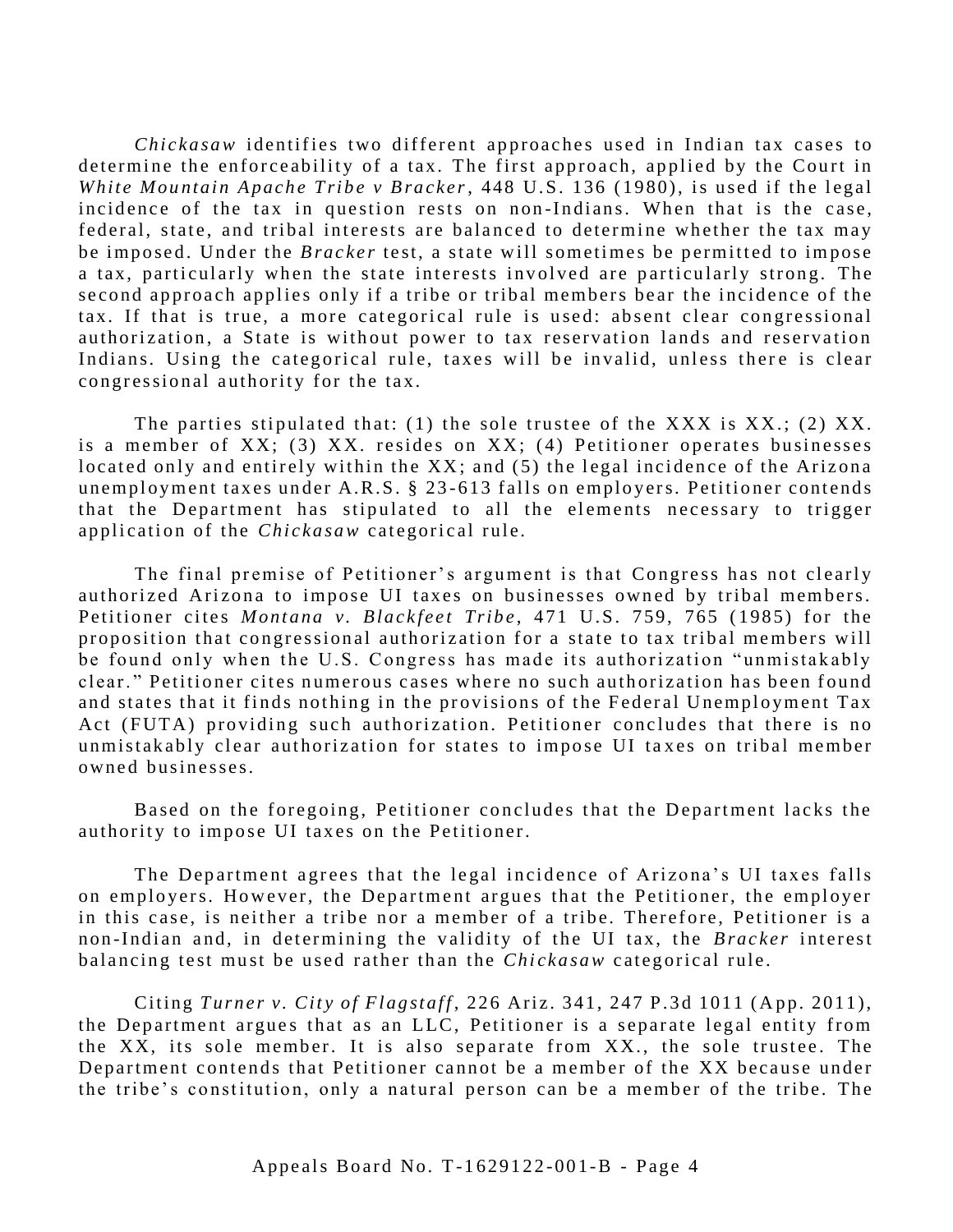Department concludes that because Petitioner is an LLC, the incidence of the tax falls on a non-Indian, thereby triggering application of the *Bracker* balancing test.

The position urged by the Department has been followed by at least one court in the context of Indian taxation. In *Baraga Prods. v. Comm'r of Revenue*, 971 F. Supp. 294 (W.D. Mich. 1997), the court considered whether a corporation was immune from a state value added tax. Although the corporation's sole shareholder was a tribe member, the Court held that the corporation could not be considered an enrolled member of the tribe. The court stated that a corporation was a legal entity distinct from its shareholders and that it could not take on the form of its shareholders in order to reduce tax liability.

While *Baraga* lends support to the Department's argument, other cases directly contradict it. In *Pourier v. S.D. Dep't of Revenue*, 2003 S.D. 21, 658 N.W.2d 395 (2003), the court considered whether the plaintiff, a corporation operated on an Indian reservation and owned by a registered tribe member, was entitled to a tax refund. The South Dakota Department of Revenue argued that as a corporation, the plaintiff cannot have the racial identity necessary to fall within the categorical *Chickasaw* rule. The court disagreed and held that "a corporation owned by the tribe or an enrolled tribal member residing on the Indian reservation and doing business on the reservation for the benefit of reservation Indians is an enrolled member for the purpose of protecting tax immunity." *Pourier* at 404.

In Arizona, courts have long shown a willingness to "pierce the corporate veil" when justice so requires and to recognize the acts and obligations of a corporation as those of a particular person. See, e.g., *Phx. Safety Inv. Co. v. James*, 28 Ariz. 514, 237 P. 958 (1925). Going beyond the corporate fiction to reach the people behind the corporate veil is especially appropriate where, as here, the business organization involved is an LLC. LLCs allow income to "pass through" to the owners, thereby demonstrating that, at least for some purposes, the LLC is not viewed as separate from the owner. Further, federal courts increasingly recognize that corporations can have a racial identity. *Thinket Ink Info. Res.*, *Inc. v*. Sun Microsystems, Inc., 368 F.3d 1053, 1059 (9th Cir. 2004) (finding that corporation can acquire "an imputed racial identity"); *Bains LLC v. Arco Prod.*  $Co.$ , 405 F.3d 764, 770 (9th Cir. 2005) (finding that corporation "undoubtedly acquired an imputed racial identity"). Thus, in limited and appropriate cir cum stances, there is no reluctance to disregard the legal fiction of the business organization as a separate entity and to recognize the natural persons involved with the management and ownership of the company as the real parties in interest.

Of particular importance are public policy considerations favoring tribal economic development:

Congress enacted numerous pieces of legislation since the 1970s to encourage tribal economic development and ease tax burdens on Indian tribes. In each piece of legislation, Congress made findings of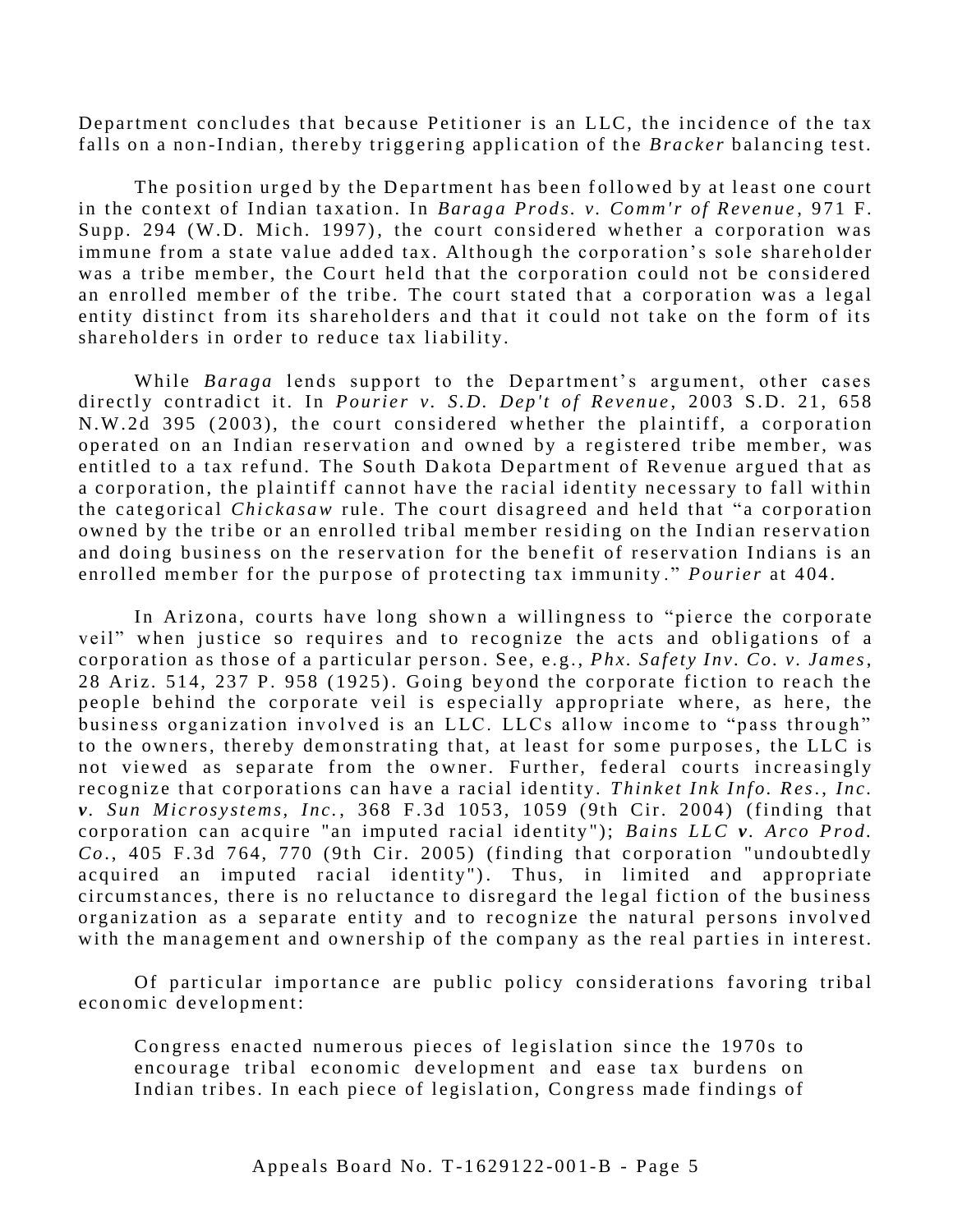fact and strong statements of support for tribal economic development. For Congress, the long-term solution to tribal dependence on federal programs lies in reservations with economic strength. Congress's recent commitment to encouraging tribal economic development has been unwavering. (footnotes omitted) Matthew L.M. Fletcher, The Supreme Court and Federal Indian Policy, 85 Neb. L. Rev. 121, 145 (2006).

The Supreme Court has stated that congressional federal Indian policy in favor of "tribal self-sufficiency and economic development" is "overriding." New *Mexico v. Mescalero Apache Tribe,* 462 U.S. 324, 335 n.17 (1983). Reflecting that emphasis, the court in *Pourier*, recognized that the policy favoring tribal economic development weighs heavily in favor of treating an Indian owned business organization as a tribal member. The Court stated: "Congress' primary objective in Indian law for several decades has been to encourage tribal economic independence and development. By finding that incorporation under state law deprives a business of its Indian identity, we would force economic developers on reservations to forgo the benefits of incorporation in order to maintain their guaranteed protections under federal Indian law. This could hinder economic development." *Pourier* at 405.

Therefore, considering especially the public policy ramifications of our decision, we conclude that the Petitioner is a tribal member. Because the legal incidence of the UI tax falls on the Petitioner, a tribal member, the *Chickasaw* categorical test applies.

The Department next argues that Arizona's UI contributions are neither taxes nor excise taxes. The Department contends that taxes are forced contributions the state collects to support government and all public needs. *Hunt v. Callahan*, 32 Ariz. 235, 239 (1927). Further, excise taxes are imposed on merchandise or commodities. *Powell v. Gleason*, 50 Ariz. 542 (1937). The Department concludes that UI contributions are not taxes or excise taxes because they are based on wages, not commodities or sales and they are for a very specific purpose and do not support the general state budget.

The Federal Unemployment Tax Act (FUTA) explicitly refers to the federal tax that employers pay to the federal government for the unemployment insurance program as an "excise tax." 26 U.S.C § 3301. In addition, there are numerous cases where the courts refer to the federal FUTA tax as an excise tax. *California v. Grace Brethren Church*, 457 U.S. 393, 102 S. Ct. 2498, 73 L. Ed. 2d 93 (1982); *Bowman v. Stumbo*, 735 F.2d 192 (6th Cir. 1984). Furthermore, at least one state court has classified state contributions as excise taxes. *Cal. Emp't Com. v. MacGregor*, 64 Cal. App. 2d 691, 149 P.2d 304, 306 (1944).

The payments made by employers as contributions to the state unemployment insurance fund are quite similar to the federal FUTA taxes. Both the federal taxes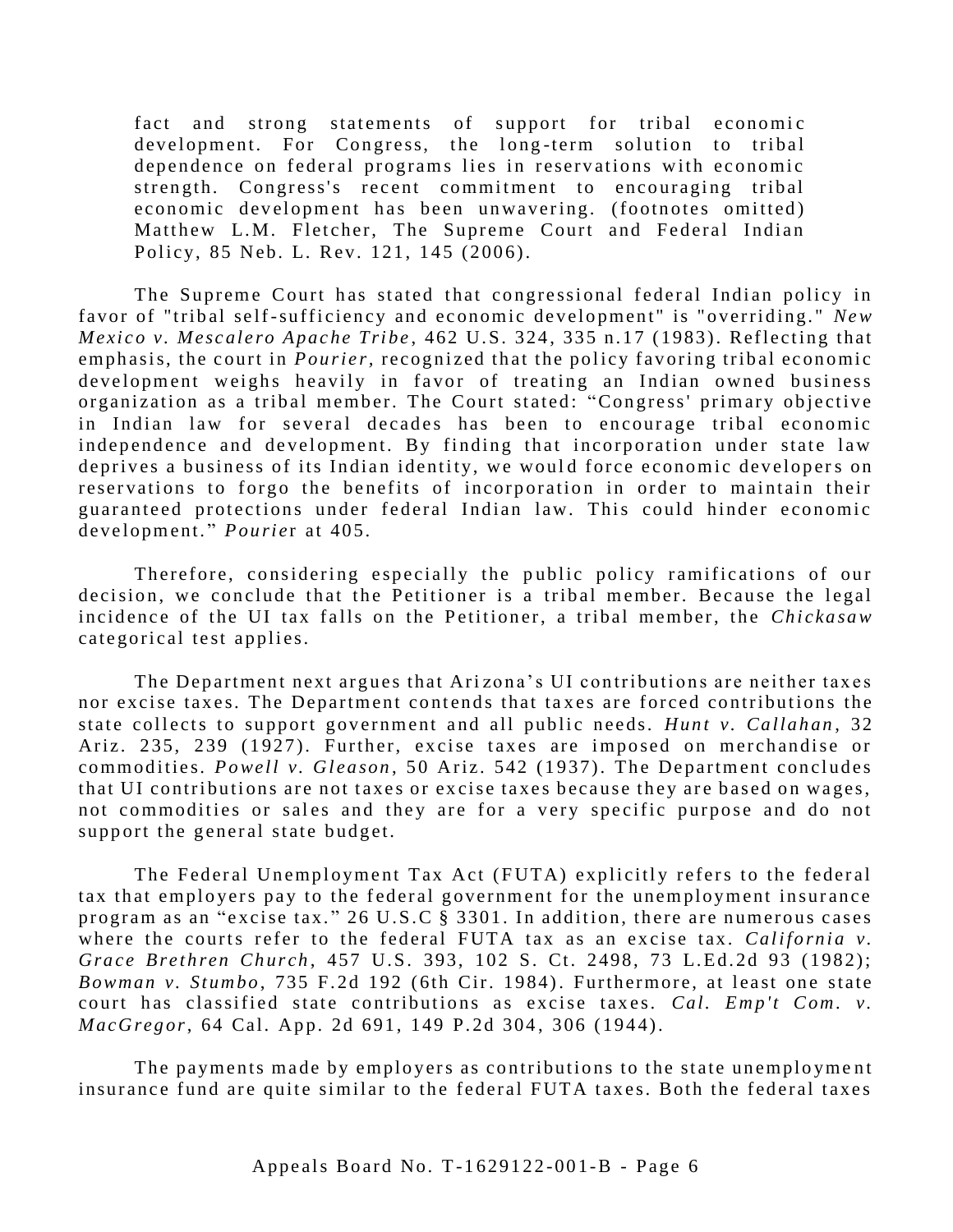and the state contributions are payments made by employers to the government to support the Unemployment Insurance program. Both payments are transactional, based on the exchange of labor for wages. While these payments may be somewhat unlike other excise taxes, the FUTA tax is clearly an excise tax. And given the similarity between the FUTA tax and state contributions, we conclude that state contributions are also properly classified as excise taxes.

Finally, the Department argues that, applying *Bracker*, the balance of the interests favors requiring Petitioner to pay Arizona's UI tax. However, because we have concluded that the *Chickasaw* categorical analysis applies in this case, and the Bracker balancing analysis does not, we find it unnecessary to address the Department's contentions in this regard.

Under Chickasaw, Arizona may not impose a tax on tribal owned businesses if the incidence of the tax falls on Indians, unless the tax is unmistakably authorized by Congress. The Department has not cited to any such authorization and we have found none. Although the Petitioner is an LLC, we conclude it is an enrolled member of the tribe for purposes of determining the enforceability of the UI tax. Therefore, the incidence of the tax falls on a tribal member and we conclude that the Department may not impose the UI tax on Petitioner. Accordingly,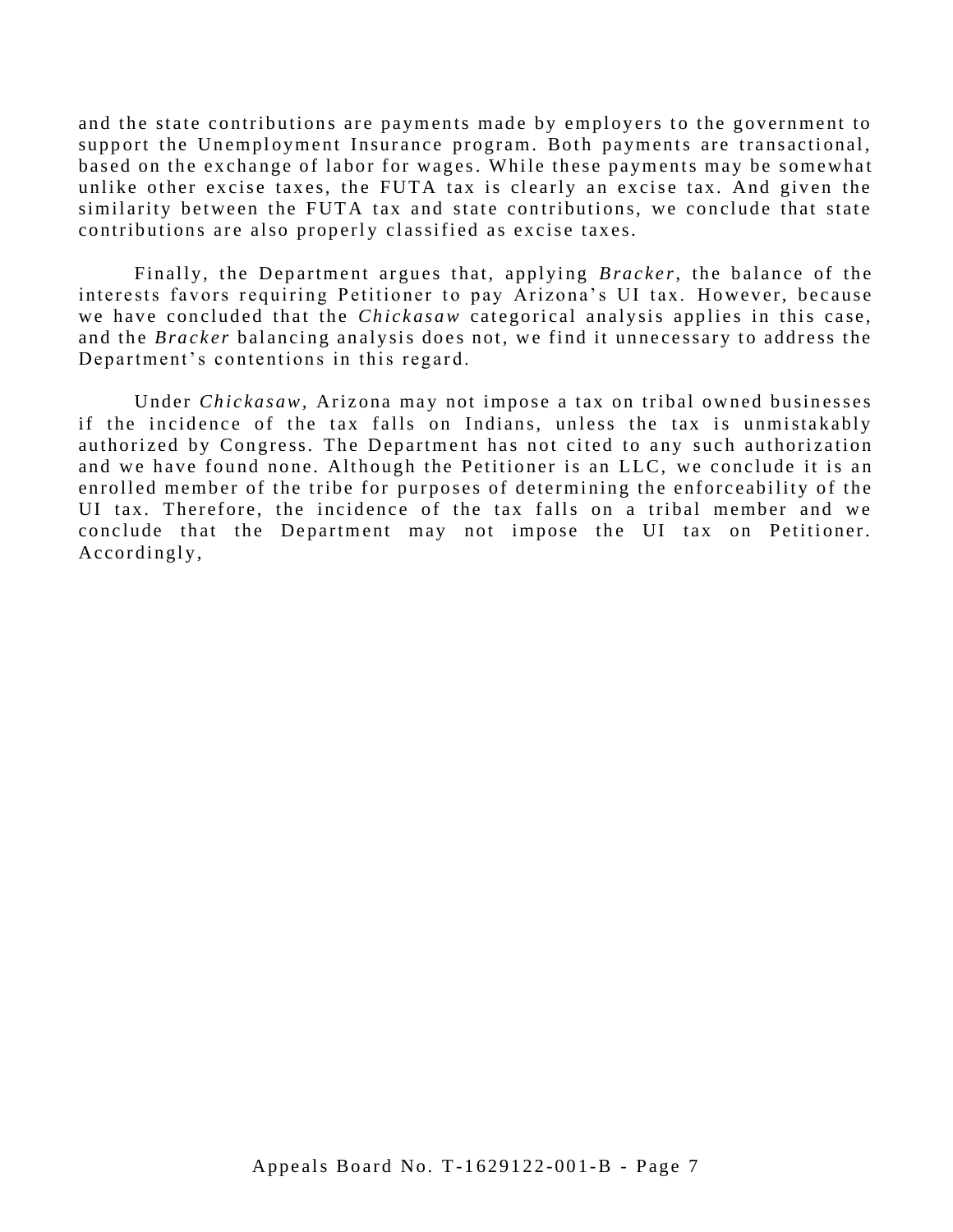THE APPEALS BOARD REVERSES the Department's March 27, 2019 Reconsidered Determination of Unemployment Insurance Liability based upon the evidence of record.

The Petitioner is not liable for Arizona Unemployment Insurance (UI) taxes under A.R.S. § 23-613.

 $DATED:$  $5/14/2020$ 

APPEALS BOARD

G. DADE. Chairman

JANET L. FELTZ, Member

NANCY MILLER, Member

Equal Opportunity Employer/Program . Under Titles VI and VII of the Civil Rights Act of 1964 (Title VI & VII), and the Americans with Disabilities Act of 1990 (ADA), Section 504 of the Rehabilitation Act of 1973, the Age Discrimination Act of 1975, and Title II of the Genetic Information Nondiscrimination Act (GINA) of 2008, the Department prohibits discrimination in admissions, programs, services, activities, or employment based on race, color, religion, sex, national origin, age, disability, genetics and retaliation. The Department must make a reasonable accommodation to allow a person with a disability to take part in a program, service or activity. For example, this means if necessary, the Department must provide sign language interpreters for people who are deaf, a wheelchair accessible location, or enlarged print materials. It also means that the Department will take any other reasonable action that allows you to take part in and understand a program or activity, including making reasonable changes to an activity. If you believe that you will not be able to understand or take part in a program or activity because of your disability, please let us know of your disability needs in advance if at all possible. To request this document in alternative format or for further information about this policy, please contact the Appeals Board Chairman at (602) 771-9036; TTY/TDD Services: 7-1-1. • Free language assistance for DES services is available upon request.

#### RIGHT OF APPEAL TO THE ARIZONA TAX COURT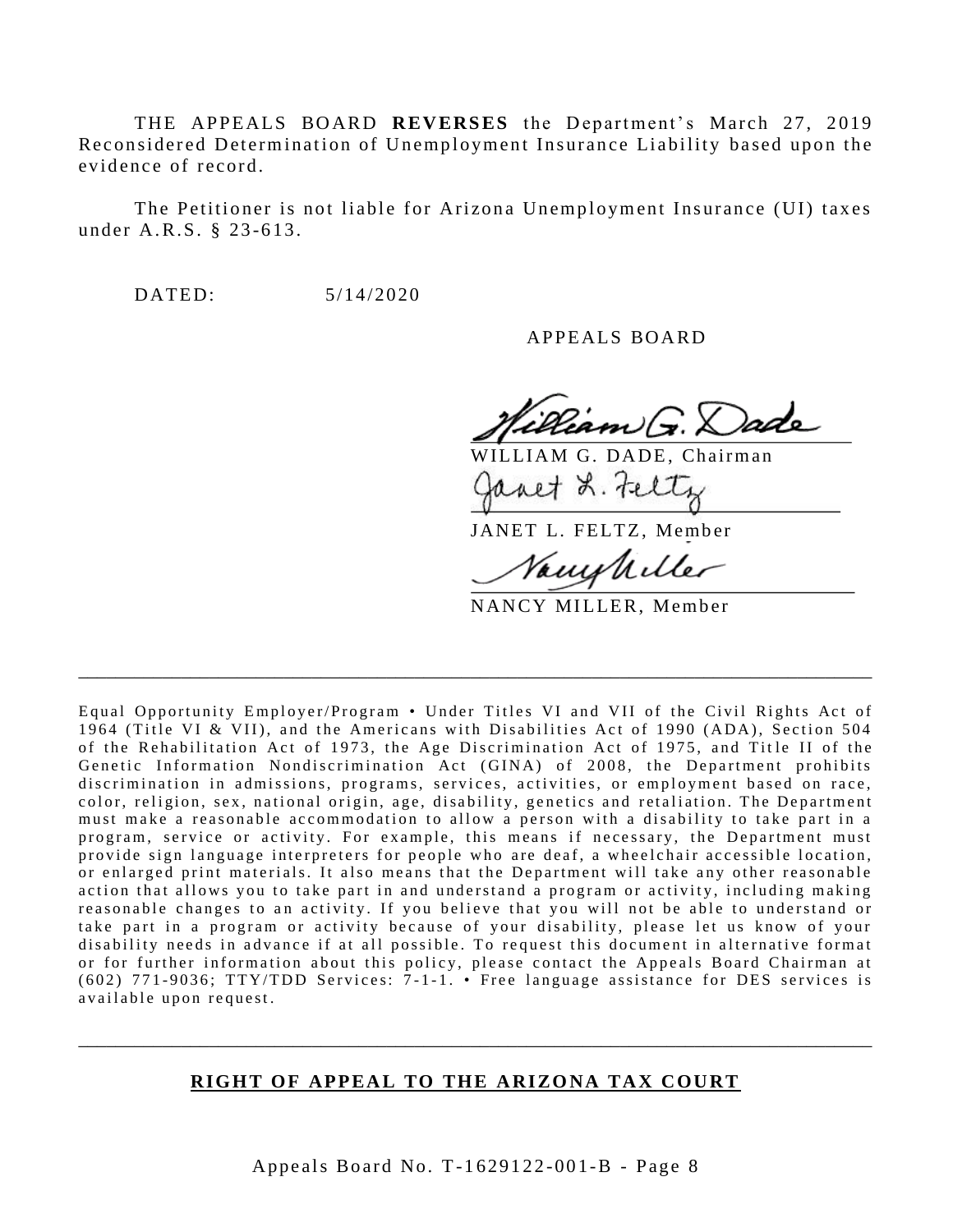This decision by the Appeals Board is the final administrative decision of the Department of Economic Security. However, any party may appeal the decision to the Arizona Tax Court, which is the Tax Department of the Superior Court in Maricopa County. See, Arizona Revised Statutes, §§ 12-901 to 12-914. If you have questions about the procedures for filing an appeal, you must contact the Arizona Tax Court at 125 W. Washington Street in Phoenix, Arizona 85003-2243. Telephone: (602) 506-3776.

For your information, we set forth the provisions of Arizona Revised Statutes,  $§$  41-1993(C) and (D):

- $C_{\cdot}$ Any party aggrieved by a decision of the appeals board concerning tax liability, collection or enforcement may appeal to the tax court, as defined in section 12-161, within thirty days after the date of mailing or electronic transmission of the decision. The appellant need not pay any of the tax penalty or interest upheld by the appeals board in its decision before initiating, or in order to maintain an appeal to the tax court pursuant to this section.
- D. Any appeal that is taken to tax court pursuant to this section is subject to the following provisions:
	- 1. No injunction, writ of mandamus or other legal or equitable process may issue in an action in any court in this state against an officer of this state to prevent or enjoin the collection of any tax, penalty or interest
	- $2.$ The action shall not begin more than thirty days after the date of mailing or electronic transmission of the appeals board's decision. Failure to bring the action within thirty days after the date of mailing or electronic transmission of the appeals board's decision constitutes a waiver of the protest and a waiver of all claims against this state arising from or based on the illegality of the tax, penalties and interest at issue.
	- $3<sub>1</sub>$ The scope of review of an appeal to tax court pursuant to this section shall be governed by section 12-910, applying section 23-613.01 as that section reads on the date the appeal is filed to the tax court or as thereafter amended. Either party to the action may appeal to the court of appeals or supreme court as provided by law.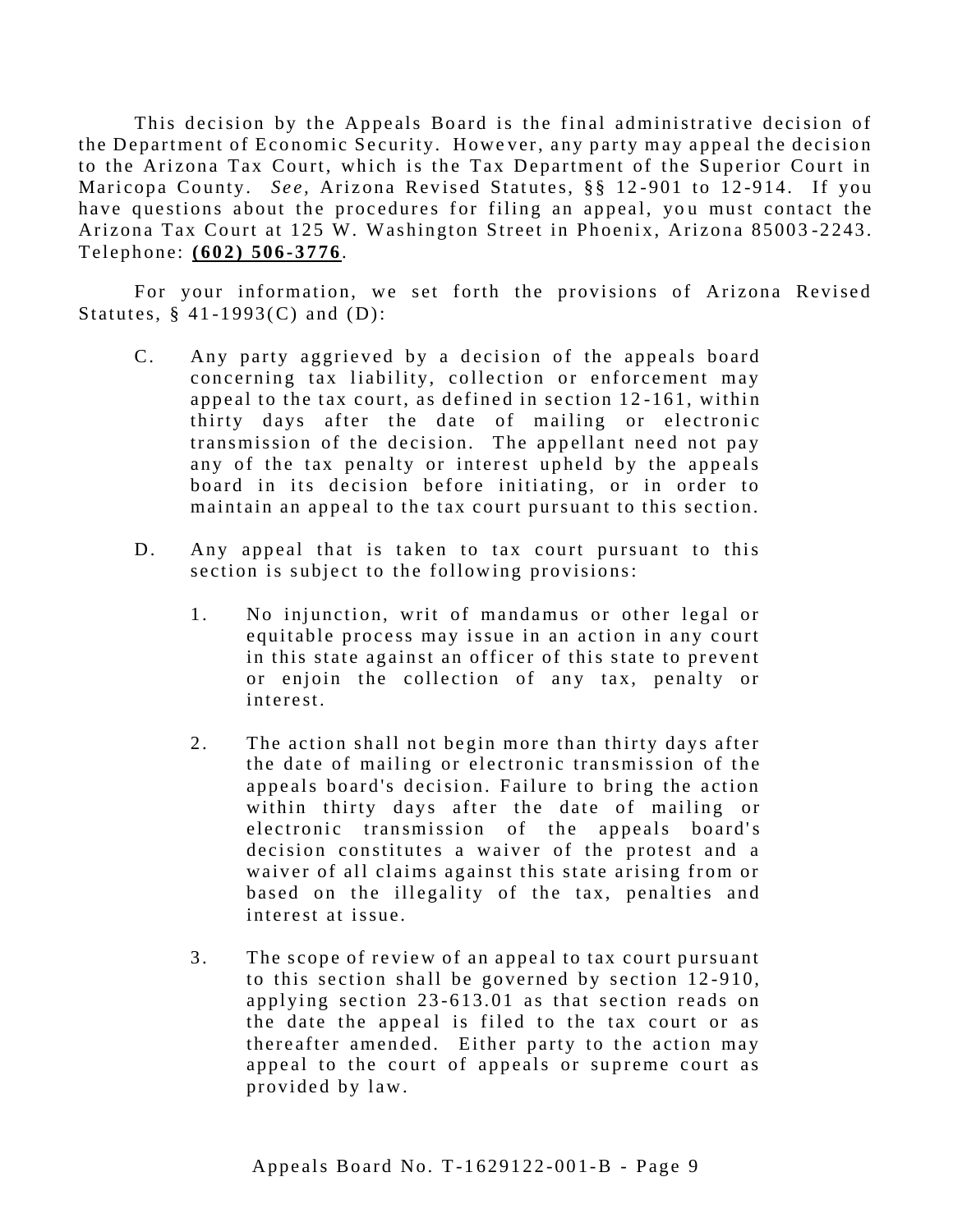# Call the Appeals Board at (602) 771-9036 with any questions

A copy of the foregoing was mailed on 5/14/2020  $\mathrm{to:}$ 

ER: XXX

- ER REP:  $(x)$ **XXX**
- DEPT. REP.:  $(x)$ **XXX** PHOENIX, AZ 85004
- $(x)$ XX, CHIEF OF TAX EMPLOYMENT ADMINISTRATION P O BOX 6028 PHOENIX, AZ 85005-6028
- $By: \underline{\hspace{1cm}} LS$ For The Appeals Board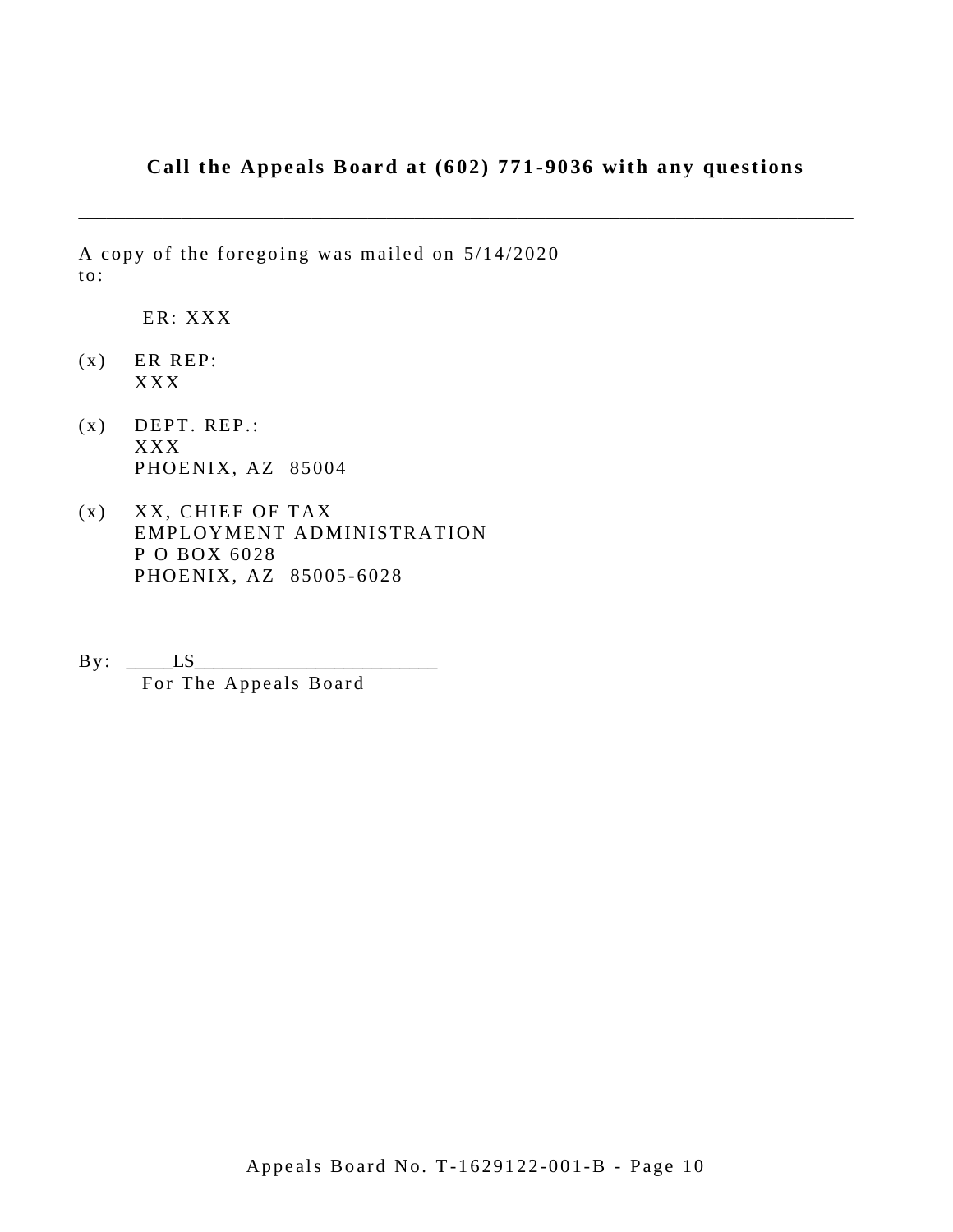**Arizona Department of Economic Security** 



**Appeals Board** 

Appeals Board No. T-1642738-001-B

**XXXXX** 

STATE OF ARIZONA E S A TAX UNIT ATTORNEY GENERAL CFP/CLA MAIL DROP 1911 2005 N CENTRAL AVE PHOENIX, AZ 85004

Petitioner

Department

# **IMPORTANT --- THIS IS THE APPEALS BOARD'S DECISION**

The Department of Economic Security provides language assistance free of charge. For assistance in your preferred language, please call our Office of Appeals (602) 771-9036.

# IMPORTANTE --- ESTA ES LA DECISIÓN DEL APPEALS BOARD

The Department of Economic Security suministra ayuda de los idiomas gratis. Para recibir ayuda en su idioma preferido, por favor comunicarse con la oficina de apelaciones (602) 771-9036.

# RIGHT TO APPEAL TO THE ARIZONA TAX COURT

Under Arizona Revised Statutes, § 41-1993, the last date to file an

Application for Appeal is \*\*\* May 4, 2020 \*\*\*.

# **DECISION REVERSED**

THE PETITIONER, through its authorized representative, petitioned for a hearing from the Department's Reconsidered Determination of Unemployment Insurance Liability, dated September 12, 2019, which held that because the Petitioner's appeal from the June 6, 2019, Determination of Liability was filed late, the Determination of Liability remained in effect.

The petition having been timely filed, the Appeals Board has jurisdiction in this matter pursuant to A.R.S.  $\S$   $\S$  23-724, and 23-733.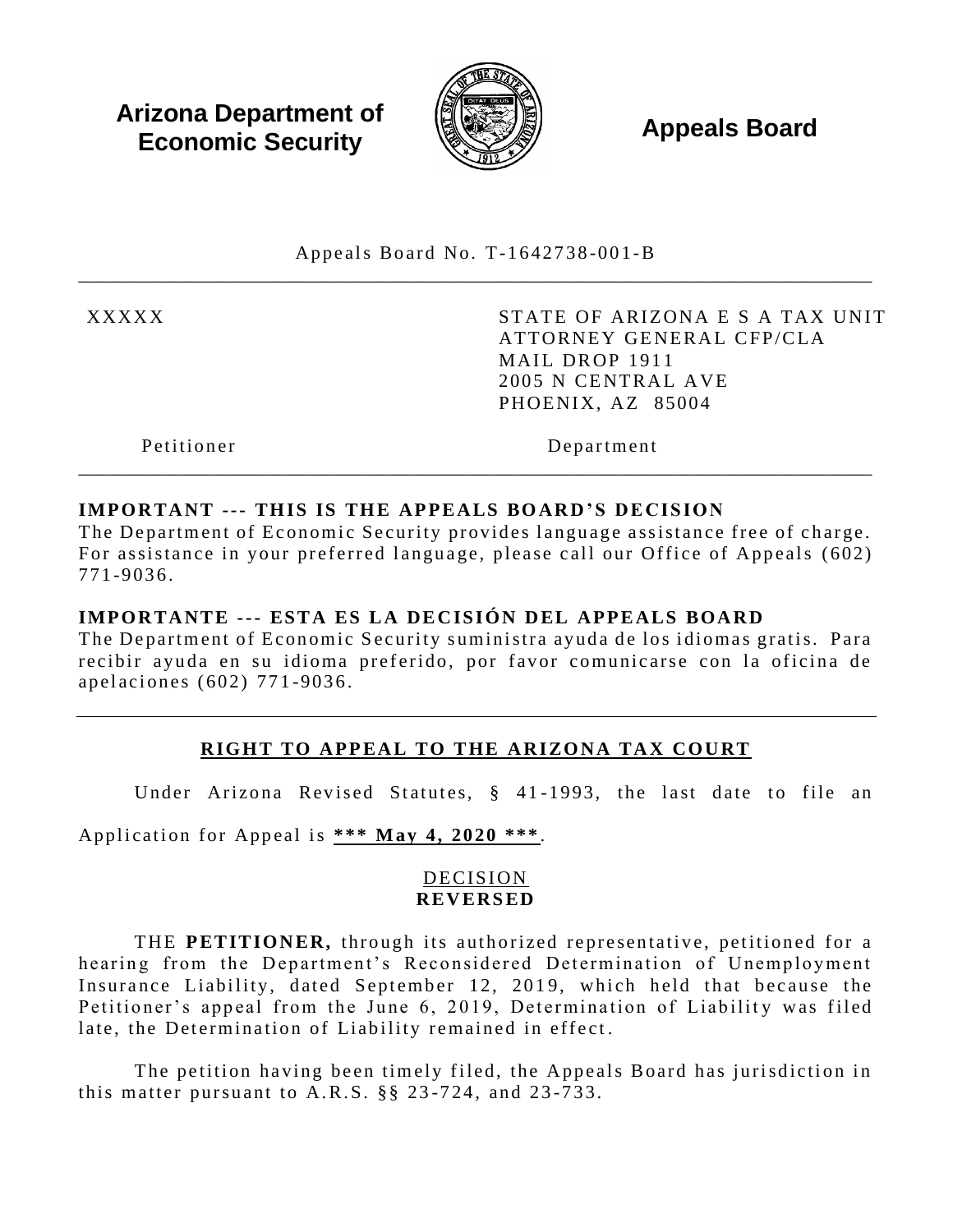With notice to the parties, a hearing was conducted on February 26, 2020. All parties were given the opportunity to present evidence on the following issue:

> 1. Whether the Petitioner filed a timely petition for reassessment or appeal following the Department's Determination of Unemployment Insurance Liability issued on June 6, 2019.

The Petitioner appeared with counsel and three witnesses (two testified). The Department appeared with counsel and two witnesses (one testified). Seventeen exhibits were admitted into evidence  $(D1 - D6, P1 - P 11)$ .

THE APPEALS BOARD FINDS the facts pertinent to the issue before us and necessary to our decision are:

- 1. The Determination of Unemployment Insurance Liability was mailed to the Petitioner's corporate office via bulk mail on June 6, 2019. The Petitioner had two offices, XXXX was the corporate office and the correct address for correspondence.
- 2. The Determination of Unemployment Insurance Liability had a 30-day appeal window. The last day to timely appeal was July 8, 2019. The Petitioner faxed its appeal on July 23, 2019.
- 3. Petitioner denied receiving the Determination of Unemployment Insurance Liability. Multiple employees are usually contacted when similar documents ar r ive.

Arizona Administrative Code, Section R6-3-1404 provides in pertinent part:

- A. Except as otherwise provided by statute or by Department regulation, any payment, appeal, application, request, notice, objection, petition, report, or other information or document submitted to the Department shall be considered received by and filed with the Department:
	- 1. If transmitted via the United States Postal Service or its successor, on the date it is mailed as shown by the postmark, or in the absence of a postmark the postage meter mark, of the envelope in which it is received; or if not postmarked or postage meter marked or if the mark is illegible, on the date entered on the document as the date of completion.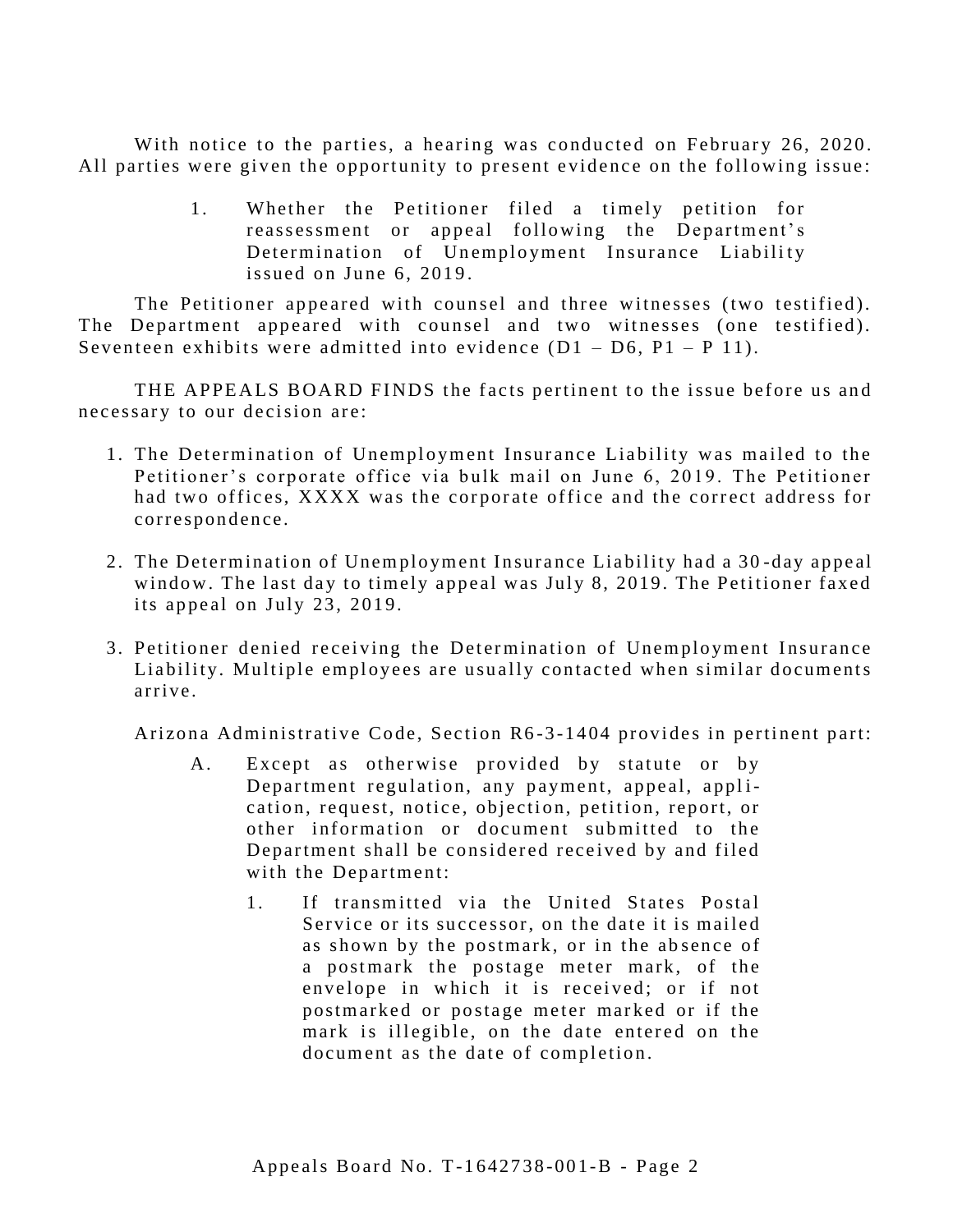2. If transmitted by any means other than the United States Postal Service or its successor, on the date it is received by the Department.

\* \* \*

B. The submission of any payment, appeal, application, request, notice, objection, petition, report, or other information or document not within the specified statutory or regulatory period shall be considered timely if it is established to the satisfaction of the Department that the delay in submission was due to: Department error or misinformation, delay or other action of the United States Postal Service or its successor, or when the delay in submission was because the individual changed his mailing address at a time when there would have been no reason for him to notify the Department of the address change.

The Petitioner testified that it did not receive the original Determination. The Department testified that the Determination was properly addressed and mailed. In the Department's rejection of the appeal, and its testimony, the Department relied on the mail delivery rule, set forth in *State v. Mays*, 96 Ariz. 366, 376-68, 395 P.2d 719, 721 (1964), which held that "there is a strong presumption that a letter properly addressed, stamped, and deposited in the United States mail will reach the addressee." The Department argued that under the mail delivery rule, the Petitioner's testimony that it did not receive the Determination was irrelevant and the appeal should be considered late.

However, in *Adams v. Blake*, 205 Ariz. 236, 242, 69 P.3d 7, 14 (2003), the Supreme Court of Arizona held that "[T] he presumption is rebutted, however, when the addressee denies receipt..." The Court relied on *Government Employees Ins. Co. v. Superior Court*, 27 Ariz. App. 219, 220, 553 P.2d 672, 673 (1976), which stated that "denial of receipt rebuts a prima facie case of mailing and creates an issue of fact for resolution by the trier of fact."

Here, the Petitioner credibly testified that the Determination was not received, which rebuts the presumption of delivery. Since the presumption of delivery has been successfully rebutted, and the Department did not present any additional evidence to support a finding of delivery, we find that the Petitioner did not receive the Determination mailed on June 6, 2019. Accordingly,

THE APPEALS BOARD REVERSES the Reconsidered Determination of Unemployment Insurance Liability dated September 12, 2019. The appeal was timely filed.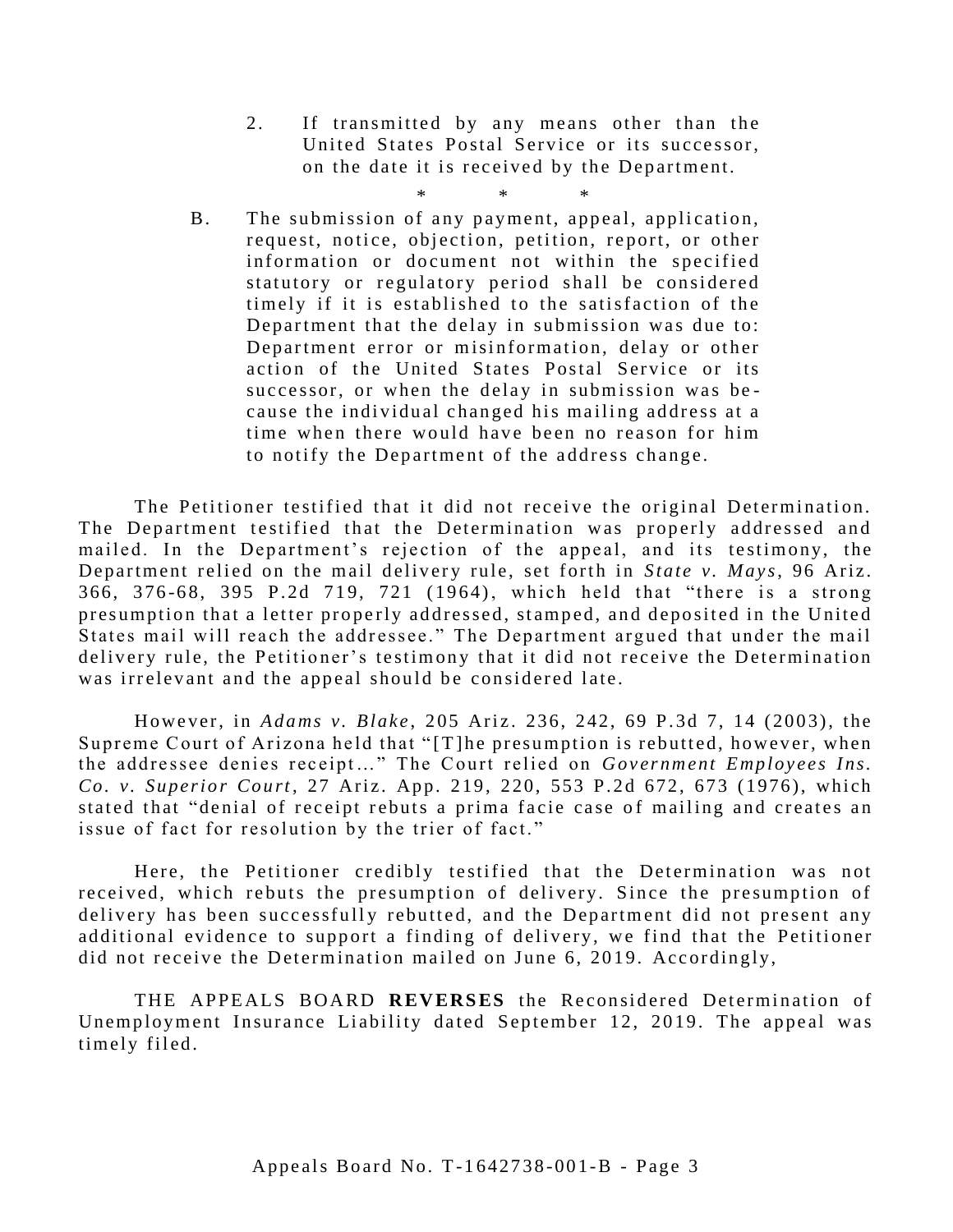The matter is remanded to the UI Tax Department to issue a reconsidered determination pursuant to the petitioner's appeal of the Determination of Unemployment Insurance Liability issued on June 6, 2019.

 $DATED:$ 

 $4/3/2020$ 

#### APPEALS BOARD

WILLIAM G. DADE, Chairman

JANET L. FELTZ, Member

Vanishiller

NANCY MILLER, Member

Equal Opportunity Employer/Program . Under Titles VI and VII of the Civil Rights Act of 1964 (Title VI & VII), and the Americans with Disabilities Act of 1990 (ADA), Section 504 of the Rehabilitation Act of 1973, the Age Discrimination Act of 1975, and Title II of the Genetic Information Nondiscrimination Act (GINA) of 2008, the Department prohibits discrimination in admissions, programs, services, activities, or employment based on race, color, religion, sex, national origin, age, disability, genetics and retaliation. The Department must make a reasonable accommodation to allow a person with a disability to take part in a program, service or activity. For example, this means if necessary, the Department must provide sign language interpreters for people who are deaf, a wheelchair accessible location, or enlarged print materials. It also means that the Department will take any other reasonable action that allows you to take part in and understand a program or activity, including making reasonable changes to an activity. If you believe that you will not be able to understand or take part in a program or activity because of your disability, please let us know of your disability needs in advance if at all possible. To request this document in alternative format or for further information about this policy, please contact the Appeals Board Chairman at (602) 771-9036; TTY/TDD Services: 7-1-1. • Free language assistance for DES services is available upon request.

#### RIGHT OF APPEAL TO THE ARIZONA TAX COURT

This decision by the Appeals Board is the final administrative decision of the Department of Economic Security. However, any party may appeal the decision to the Arizona Tax Court, which is the Tax Department of the Superior Court in Maricopa County. See, Arizona Revised Statutes, §§ 12-901 to 12-914. If you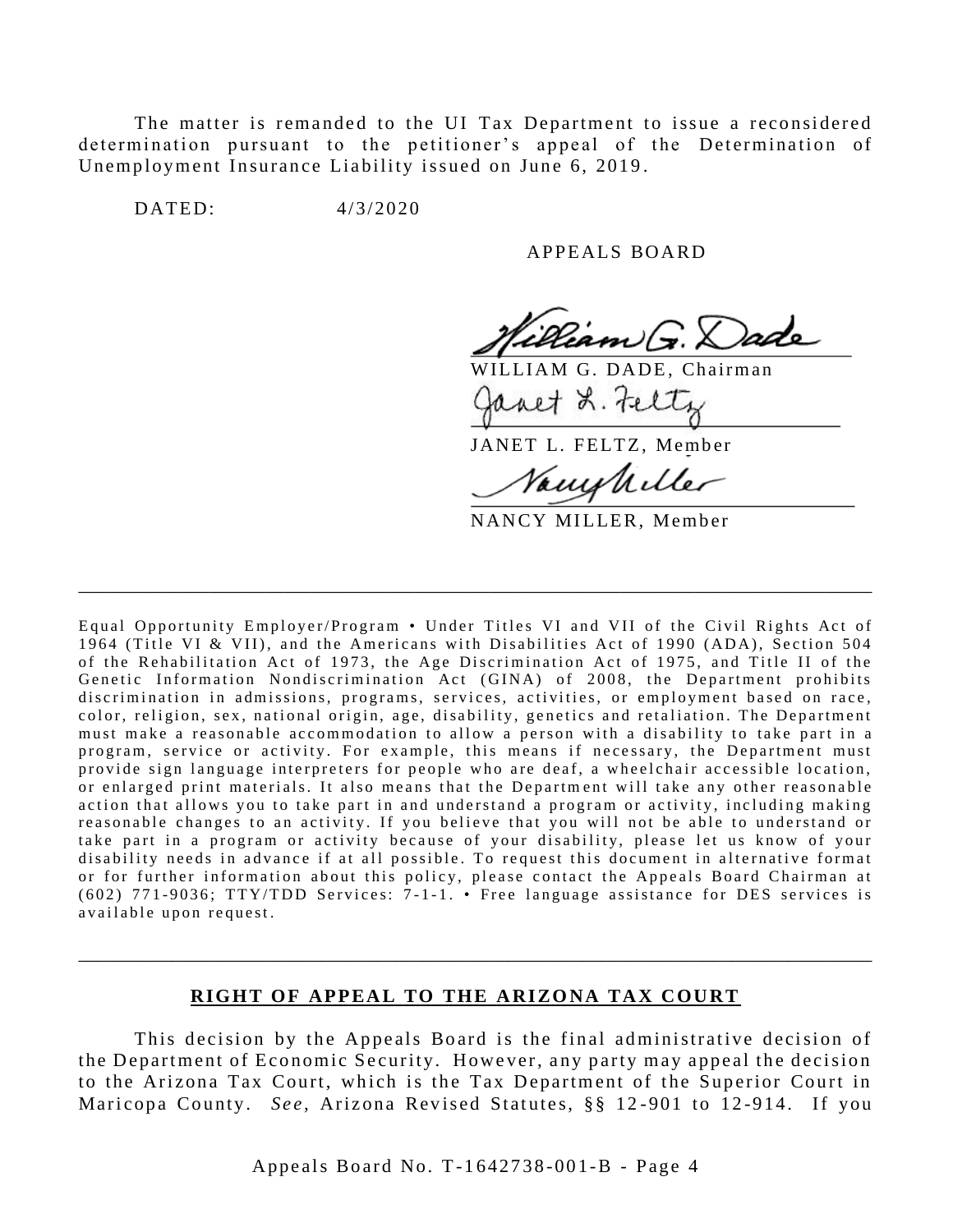have questions about the procedures for filing an appeal, you must contact the Arizona Tax Court at 125 W. Washington Street in Phoenix, Arizona 85003-2243. Telephone: (602) 506-3776.

For your information, we set forth the provisions of Arizona Revised Statutes,  $§$  41-1993(C) and (D):

- $C<sub>1</sub>$ Any party aggrieved by a decision of the appeals board concerning tax liability, collection or enforcement may appeal to the tax court, as defined in section 12-161, within thirty days after the date of mailing or electronic transmission of the decision. The appellant need not pay any of the tax penalty or interest upheld by the appeals board in its decision before initiating, or in order to maintain an appeal to the tax court pursuant to this section.
- D. Any appeal that is taken to tax court pursuant to this section is subject to the following provisions:
	- 1. No injunction, writ of mandamus or other legal or equitable process may issue in an action in any court in this state against an officer of this state to prevent or enjoin the collection of any tax, penalty or interest.
	- $2.$ The action shall not begin more than thirty days after the date of mailing or electronic transmission of the appeals board's decision. Failure to bring the action within thirty days after the date of mailing or electronic transmission of the appeals board's decision constitutes a waiver of the protest and a waiver of all claims against this state arising from or based on the illegality of the tax, penalties and interest at issue.
	- The scope of review of an appeal to tax court pursuant 3. to this section shall be governed by section 12-910, applying section 23-613.01 as that section reads on the date the appeal is filed to the tax court or as thereafter amended. Either party to the action may appeal to the court of appeals or supreme court as provided by law.

# Call the Appeals Board at (602) 771-9036 with any questions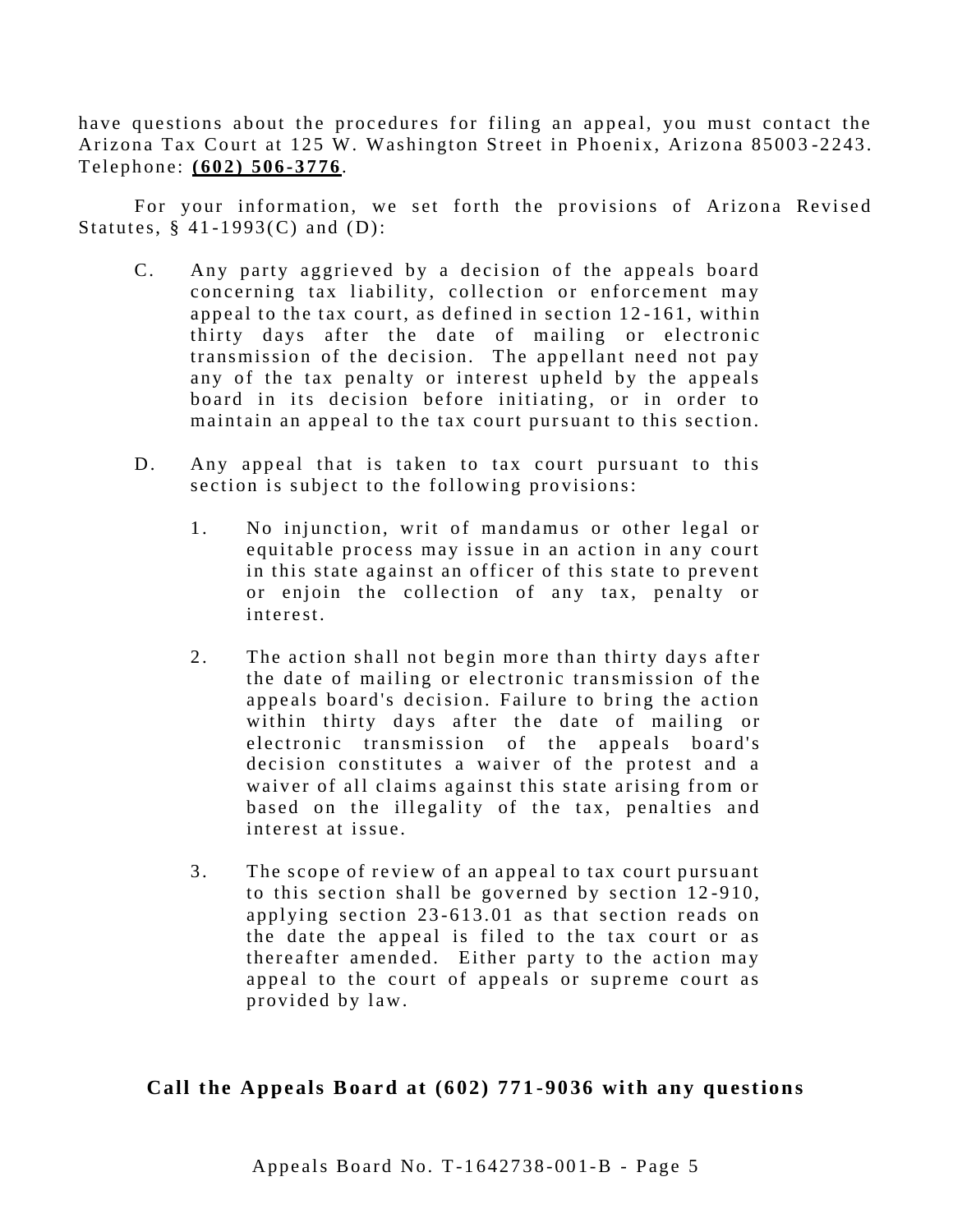A copy of the foregoing was mailed on 4/3/2020  $\mathrm{to}$ :

 $(x)$  ER REP: XXX

- STATE OF ARIZONA E S A TAX UNIT  $(x)$ XXX, ASST ATTORNEY GENERAL CFP/CLA MAIL DROP 1911 2005 N. CENTRAL AVE PHOENIX, AZ 85004
- XXX, CHIEF OF TAX  $(x)$ EMPLOYMENT ADMINISTRATION P O BOX 6028 PHOENIX, AZ 85005-6028
- $By: LS$ For The Appeals Board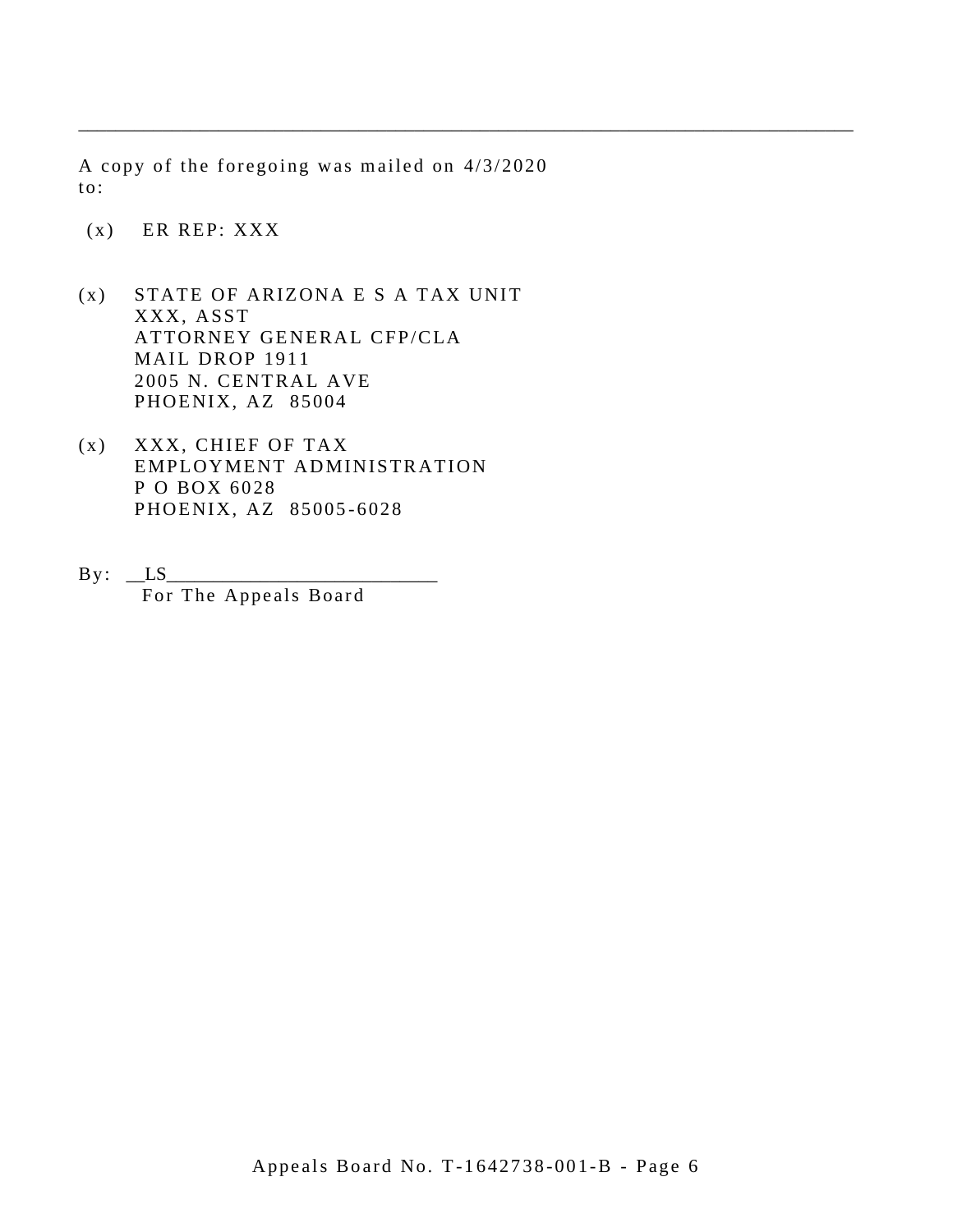**3rd QUARTER OF CALENDAR YEAR 2020**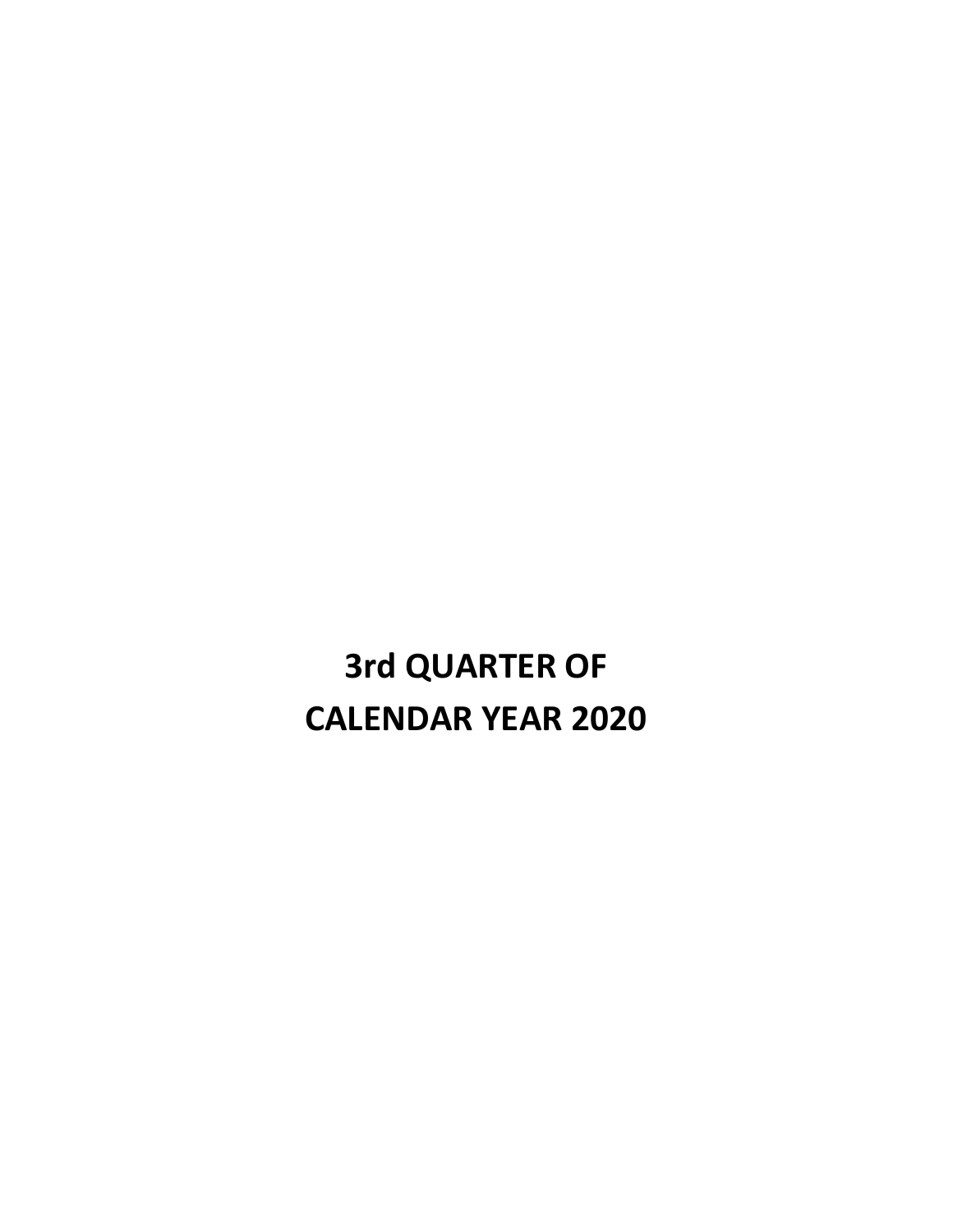**Arizona Department of Economic Security Appeals Board** *Appeals Board* 



Appeals Board No. T - 1660820 -001 -B

XXX STATE OF ARIZONA E S A TAX UNIT c/o SUSANNE CHYNOWETH ASST ATTORNEY GENERAL 2005 NORTH CENTRAL AVE MAIL DROP 1911 PHOENIX, AZ 85004

Petitioner Department

# **IMPORTANT --- THIS IS THE APPEALS BOARD'S DECISION**

The Department of Economic Security provides language assistance free of charge. For assistance in your preferred language, please call our Office of Appeals (602) 771 -9036 .

# **IMPORTANTE --- ESTA ES LA DECISIÓN DEL APPEALS BOARD**

The Department of Economic Security suministra ayuda de los idiomas gratis. Para recibir ayuda en su idioma preferido, por favor comunicarse con la oficina de apelaciones (602) 771 - 9036 .

#### DECISION **DISMISSED**

THE **EMPLOYER** has asked to withdraw its petition for hearing under A.R.S.  $\S 23-674(A)$  and Arizona Administrative Code, Section R6-3-1502(A).

The Appeals Board has jurisdiction in this matter under A.R.S. § 23 -724.

Arizona Administrative Code, Section  $R6-3-1502(A)$  provides in pertinent part:

> A. The Board or a hearing officer in the Department's Office of Appeals may informally dispose of an appeal or petition without further appellate review on the merits: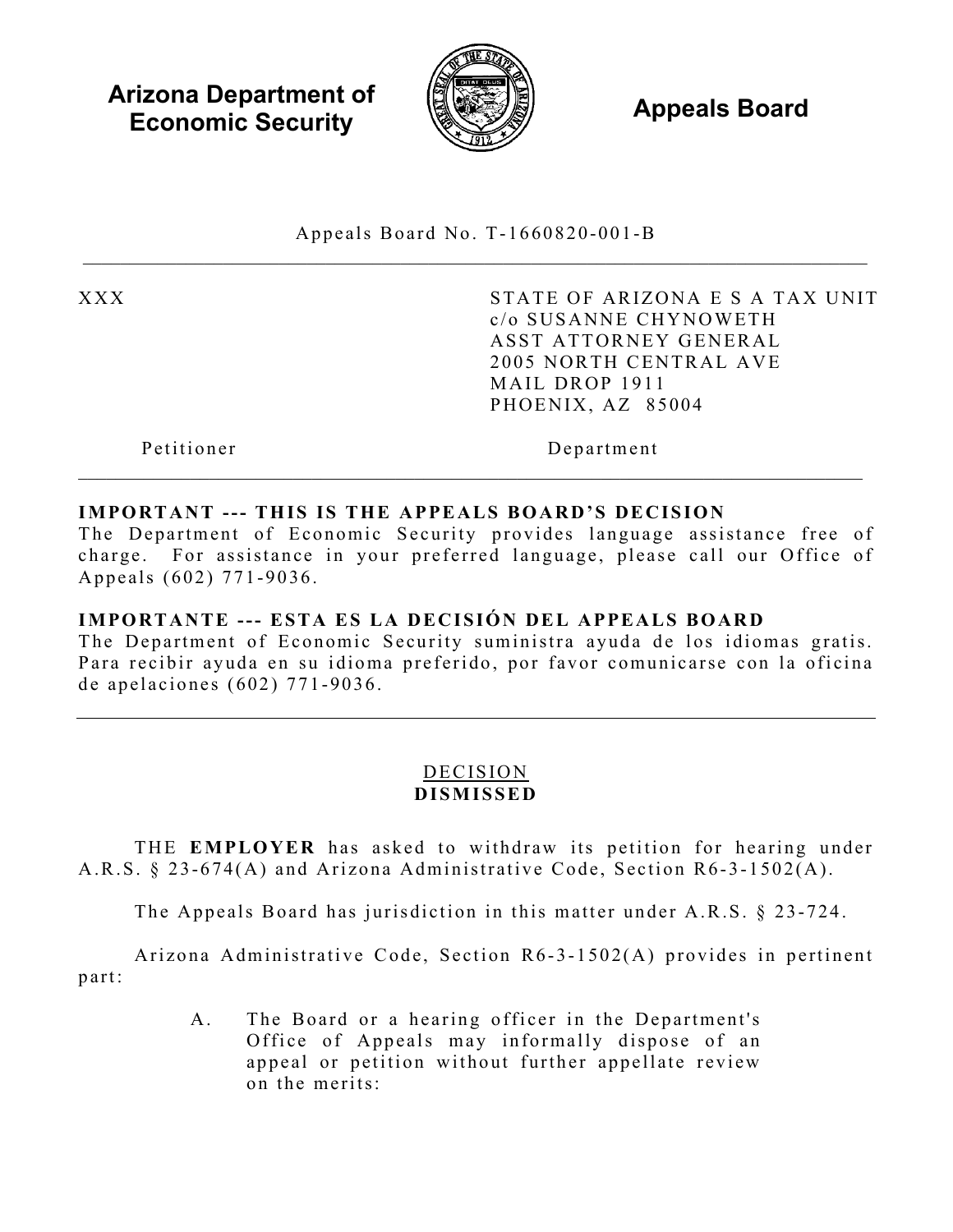1. By withdrawal, if the appellant withdraws the appeal in writing or on the record at any time before the decision is issued; ... (emphasis added).

We have carefully reviewed the record.

THE APPEALS BOARD FINDS there is no reason to deny the Employer's request. Accordingly,

THE APPEALS BOARD **DISMISSES** the petition. This decision does not affect any agreement entered into between the Employer and the Department, either concurrently with the withdrawal or subsequent thereto.

DATED: 8/20/2020

#### APPEALS BOARD

#### PETER J. LANSDOWNE, Acting Member

Equal Opportunity Employer/Program • Under Titles VI and VII of the Civil Rights Act of 1964 (Title VI & VII), and the Americans with Disabilities Act of 1990 (ADA), Section 504 of the Rehabilitation Act of 1973, the Age Discrimination Act of 1975, and Title II of the Genetic Information Nondiscrimination Act (GINA) of 2008, the Department prohibits discrimination in admissions, programs, services, activities, or employment based on race, color, religion, sex, national origin, age, disability, genetics and retaliation. The Department must make a reasonable accommodation to allow a person with a disability to take part in a program, service or activity. For example, this means if necessary, the Department must provide sign language interpreters for people who are deaf, a wheelchair accessible location, or enlarged print materials. It also means that the Department will take any other reasonable action that allows you to take part in and understand a program or activity, including making reasonable changes to an activity. If you believe that you will not be able to understand or take part in a program or activity because of your disability, please let us know of your disability needs in advance if at all possible. To request this document in alternative format or for further information about this policy, please contact the Appeals Board Chairman at (602) 771-9036; TTY/TDD Services: 7-1-1. • Free language assistance for DES services is available upon request.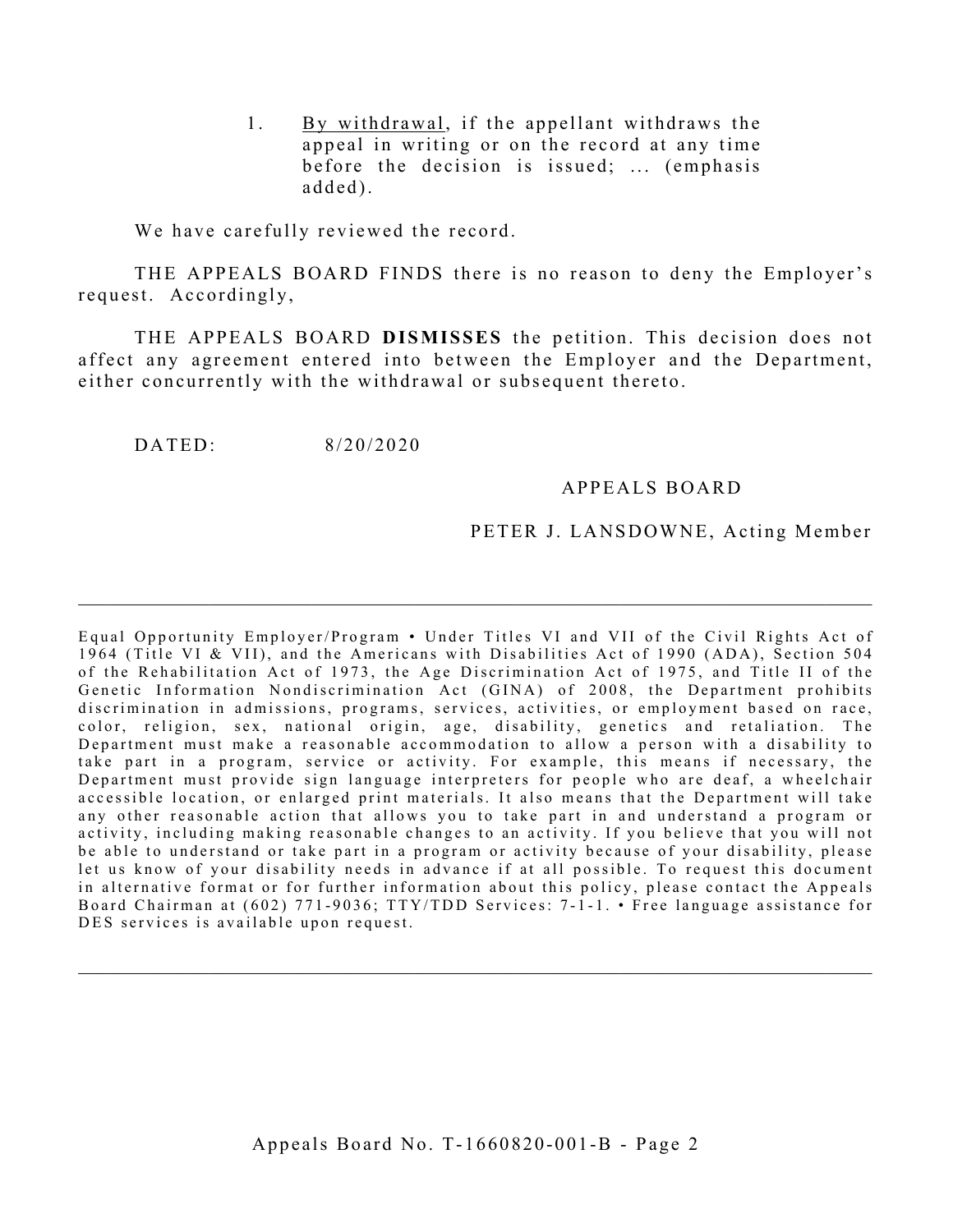#### **RIGHT OF APPEAL TO THE ARIZONA TAX COURT**

This decision by the Appeals Board is the final administrative decision of the Department of Economic Security. However, any party may appeal the decision to the Arizona Tax Court, which is the Tax Department of the Superior Court in Maricopa County. *See*, Arizona Revised Statutes, §§ 12-901 to 12-914. If you have questions about the procedures for filing an appeal, you must contact the Arizona Tax Court at 125 W. Washington Street in Phoenix, Arizona 85003 - 2243. Telephone: **(602) 506 - 3776** .

For your information, we set forth the provisions of Arizona Revised Statutes,  $§$  41-1993(C) and (D):

- C. Any party aggrieved by a decision of the appeals board concerning tax liability, collection or enforcement may appeal to the tax court, as defined in section 12-161, within thirty days after the date of mailing or electronic transmission of the decision. The appellant need not pay any of the tax penalty or interest upheld by the appeals board in its decision before initiating, or in order to maintain an appeal to the tax court pursuant to this section.
- D. Any appeal that is taken to tax court pursuant to this section is subject to the following provisions:
	- 1. No injunction, writ of mandamus or other legal or equitable process may issue in an action in any court in this state against an officer of this state to prevent or enjoin the collection of any tax, penalty or interest.
	- 2. The action shall not begin more than thirty days after the date of mailing or electronic transmission of the appeals board's decision. Failure to bring the action within thirty days after the date of mailing or electronic transmission of the appeals board's decision constitutes a waiver of the protest and a waiver of all claims against this state arising from or based on the illegality of the tax, penalties and interest at issue.
	- 3. The scope of review of an appeal to tax court pursuant to this section shall be governed by section  $12 - 910$ , applying section  $23 - 613.01$  as that section reads on the date the appeal is filed to the tax court or as thereafter amended. Either party to the action

Appeals Board No. T- 1660820 -001 -B - Page 3